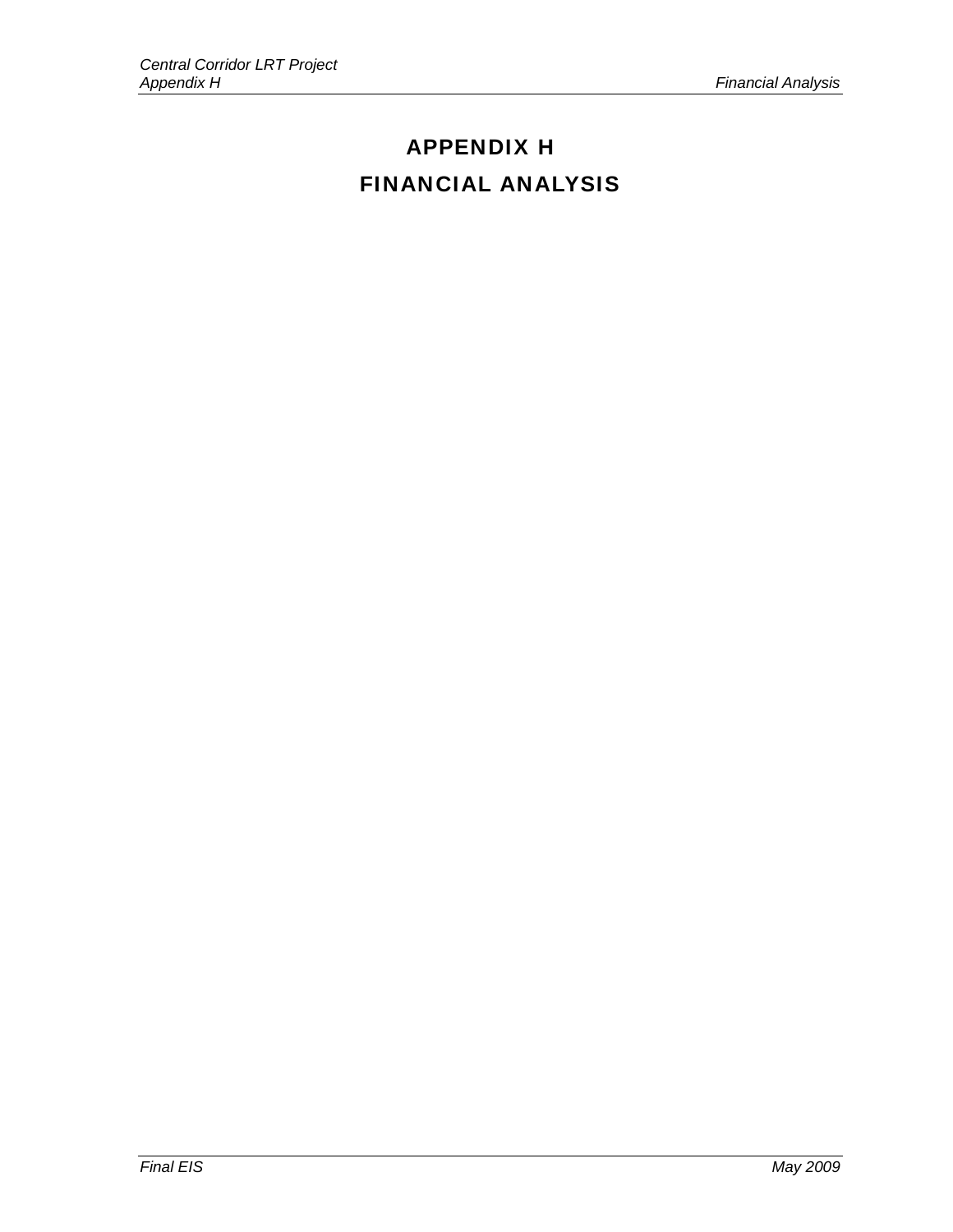

**114 Metropolitan Council** 

# **FINANCIAL MANAGEMENT PLAN (Rev. 01.00)**

# **SEPTEMBER 2008**

**Submitted by The Central Corridor Project Office** 

> **On behalf of The Metropolitan Council**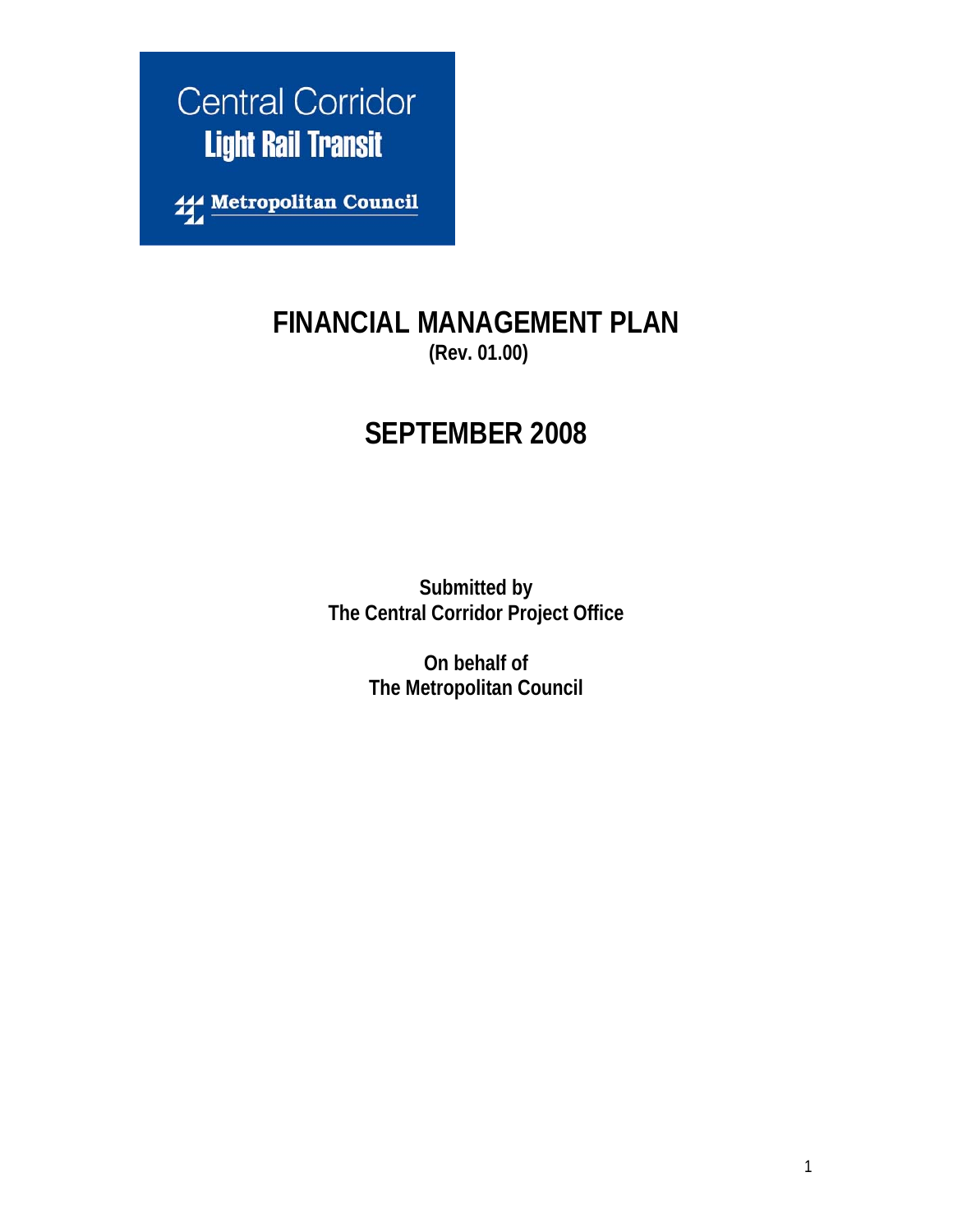## REVISION HISTORY

| Version | Date              | Description                 |
|---------|-------------------|-----------------------------|
| 060629  | June 29, 2006     | 2006 New Starts Application |
| 01.00   | September 4, 2008 | 2008 New Starts Submission  |
|         |                   |                             |
|         |                   |                             |
|         |                   |                             |
|         |                   |                             |
|         |                   |                             |
|         |                   |                             |
|         |                   |                             |
|         |                   |                             |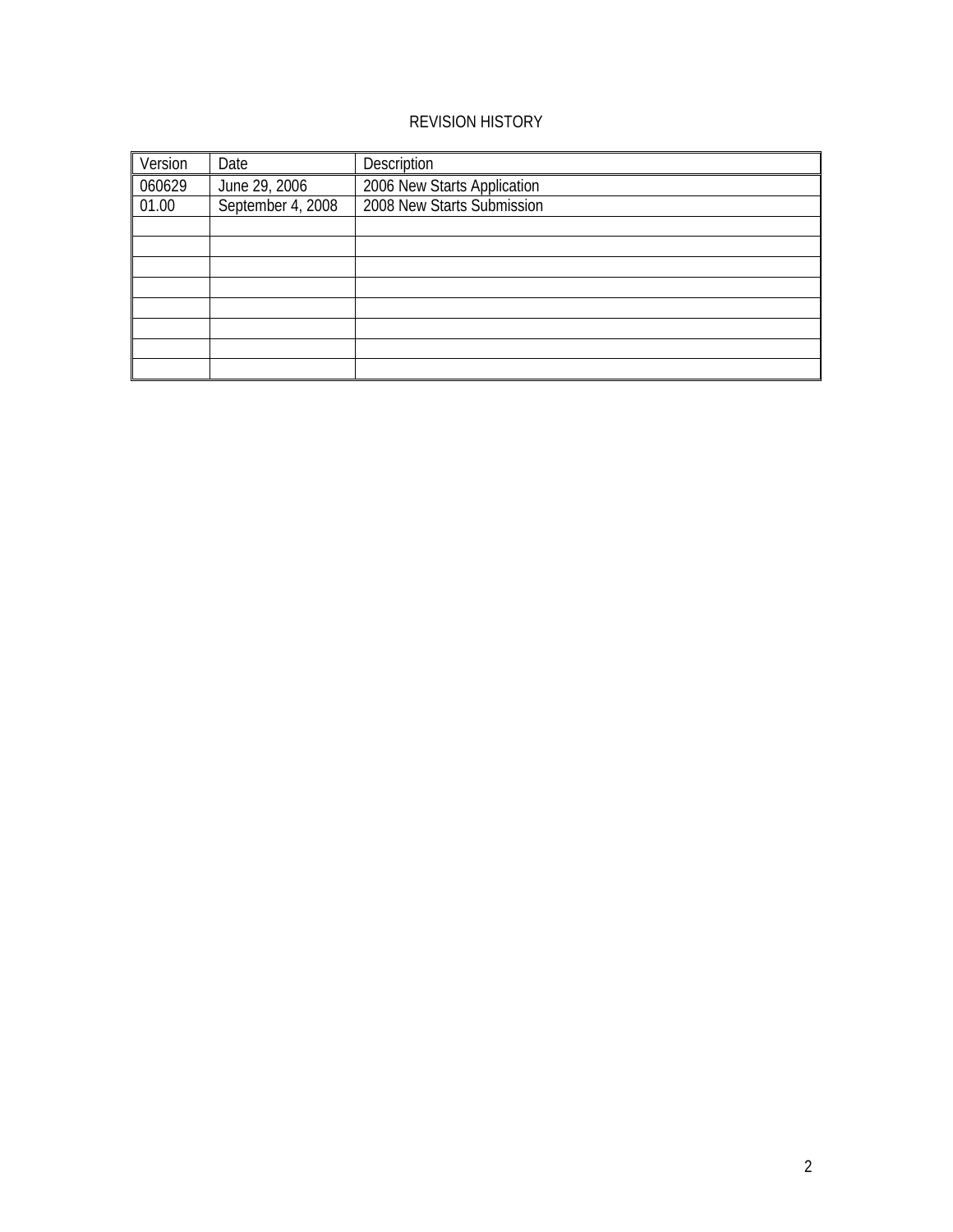# **TABLE OF CONTENTS**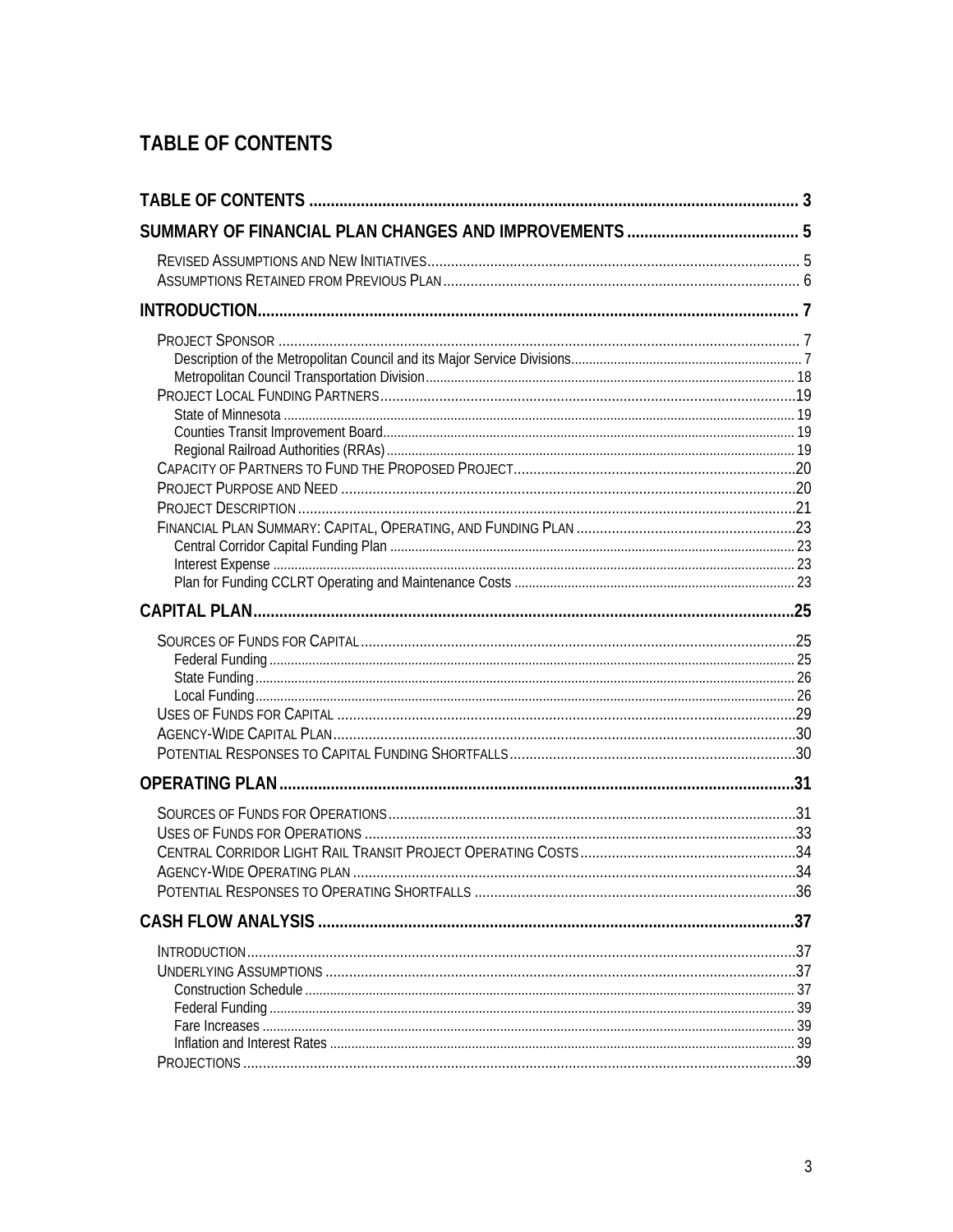| <b>APPENDIX B</b> |                                                                            |  |
|-------------------|----------------------------------------------------------------------------|--|
|                   |                                                                            |  |
|                   |                                                                            |  |
|                   | APPENDIX C - SENSITIVITY ANALYSIS: SCENARIO 1-HIGHER THAN EXPECTED         |  |
|                   | APPENDIX D - SENSITIVITY ANALYSIS: SCENARIO 2-DELAYED FEDERAL PAYMENTS 49  |  |
|                   | APPENDIX E -SENSITIVITY ANALYSIS: SCENARIO 3-PROJECT COST OVERRUN OF 20%50 |  |
|                   | APPENDIX F - SENSITIVITY ANALYSIS: SCENARIO 4 - HIGH ENERGY PRICES 51      |  |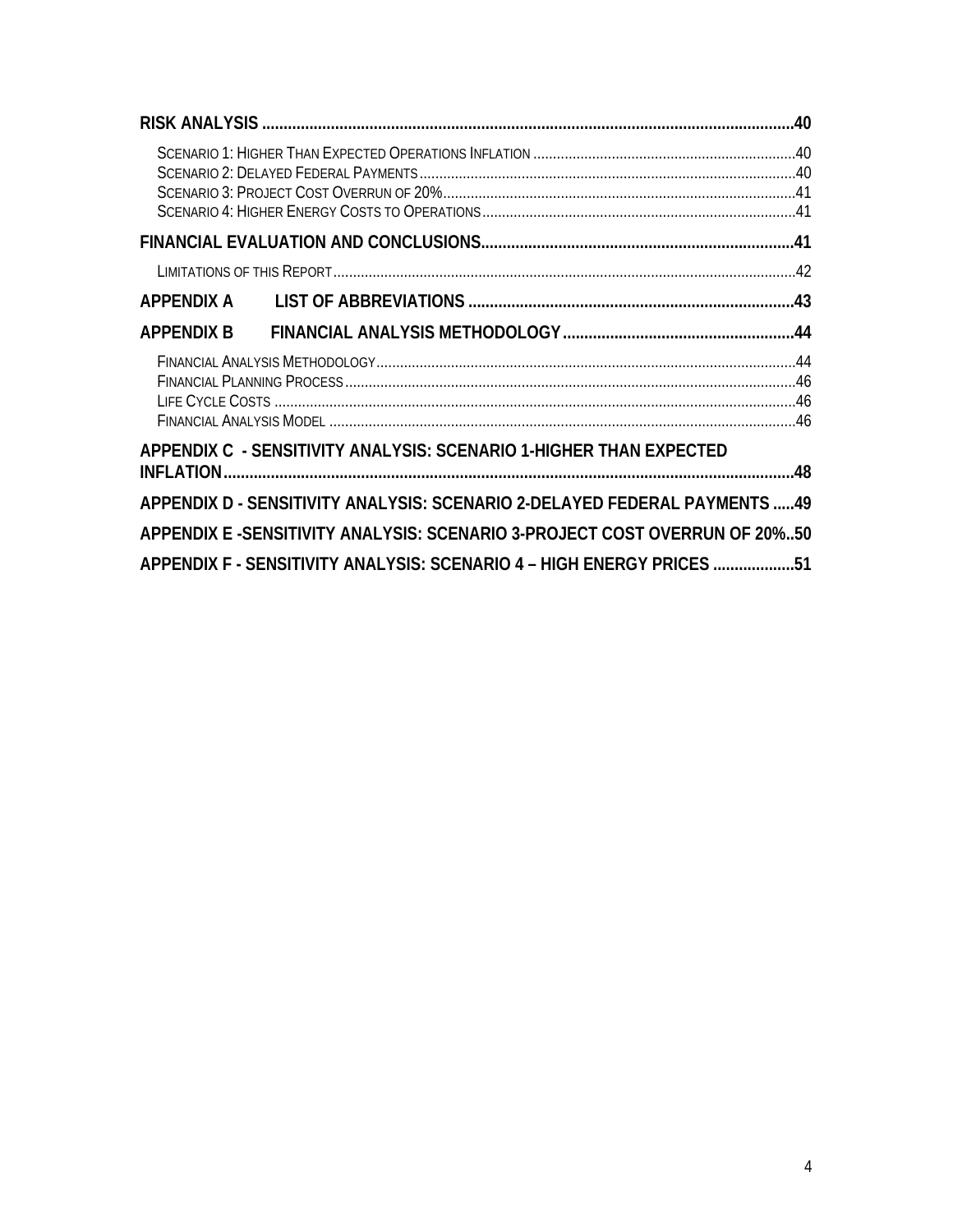## **SUMMARY OF FINANCIAL PLAN CHANGES AND IMPROVEMENTS**

This is a new version of the financial plan and builds on the financial plan presented in Chapter 6: Central Corridor LRT Financial Report (M-3 Project Finance Plan) of the "Draft New Starts Application & PMP — 29 June 2006".

#### **REVISED ASSUMPTIONS AND NEW INITIATIVES**

While many assumptions have been retained from the 2006 Financial Plan, significant breakthroughs in transit funding have been achieved in the interim and are reflected in this Financial Plan. The State of Minnesota and the metropolitan region have enacted substantial new transit funding initiatives since the 2006 Financial Plan. These updated assumptions underlie the consistent presentation of Metropolitan Council's financial capacity to undertake the Central Corridor Project. The key variances include:

- **Capital Cost Estimate**: The capital cost estimate has been updated to reflect the completion of 30 percent design plans as part of the preliminary engineering project development phase. The yearof-expenditure (YOE) cost estimate is \$914.91 million (inclusive of prior year expenditures). The capital cost estimate also includes estimated financing costs that will be incurred for bonding.
- **Near-Term Infrastructure Renewal**: The Financial Plan uses Metropolitan Council's *2008-2013 Capital Improvement Program* (CIP) as the basis for modeling near-term capital renewal investment costs, including bus and rail fleet renewal and other non-fleet renewal costs (such as guideway maintenance, facilities maintenance, ADA improvements, and ancillary capital investments)2.
- **Commitment of State Funds:** The state remains committed to funding its share of the project with General Obligation bonds. The revised plan calls for the state to carry 10% of the total capital cost. The state has already authorized \$83 million in three separate legislative sessions.
- **Commitment of Local Funds:** The RCRRA Board and the HCRRA Board remain committed to fund the project from their dedicated property taxes; the amount of their funding in the revised plan comes to 10% of the project. RRAs have the authority to levy a property tax which is limited to .04835 percent of the market value of all taxable property within the county. RRAs are also authorized to issue debt under chapter 398A. The two authorities have committed \$90.0 million share to the long run plan; in addition, for one year they have committed an additional amount which enables the project to achieve 100% local financial commitment.
- **CTIB Capital Funding:** Five counties in the Metropolitan Region have united to form a Counties Transit Improvement Board (CTIB) with 1/4 % sales tax on sales within their boundaries dedicated to transit; a current resolution commits to fund 30% of the CCLRT capital cost, or \$274 million<sup>3</sup> together with 50% of the operating deficit.4
- **Wage inflation** assumptions: We have revised the annual inflation rate to 3% for the CCLRT capital and to 3.15% for operating cost/CIP based on separate analyses of Metro Transit operating expense and labor expense history to conform to current experience; both operating cost inflation and energy costs are the subjects of separate risk analyses.
- **Operating Funds** 
	- o *Central Corridor Operating*: the implementation of the CTIB provides a source of both capital and operating funds for the additional local operating assistance required for the

<sup>&</sup>lt;u>.</u> 1 System Cost Categories Template 8/30/08

<sup>2</sup> Metropolitan Council

<sup>3</sup> CTIB Resolution #17-CTIB-2008 adopted 8-20-08

<sup>4</sup> CTIB Resolution #17-CTIB-2008 adopted 8-20-08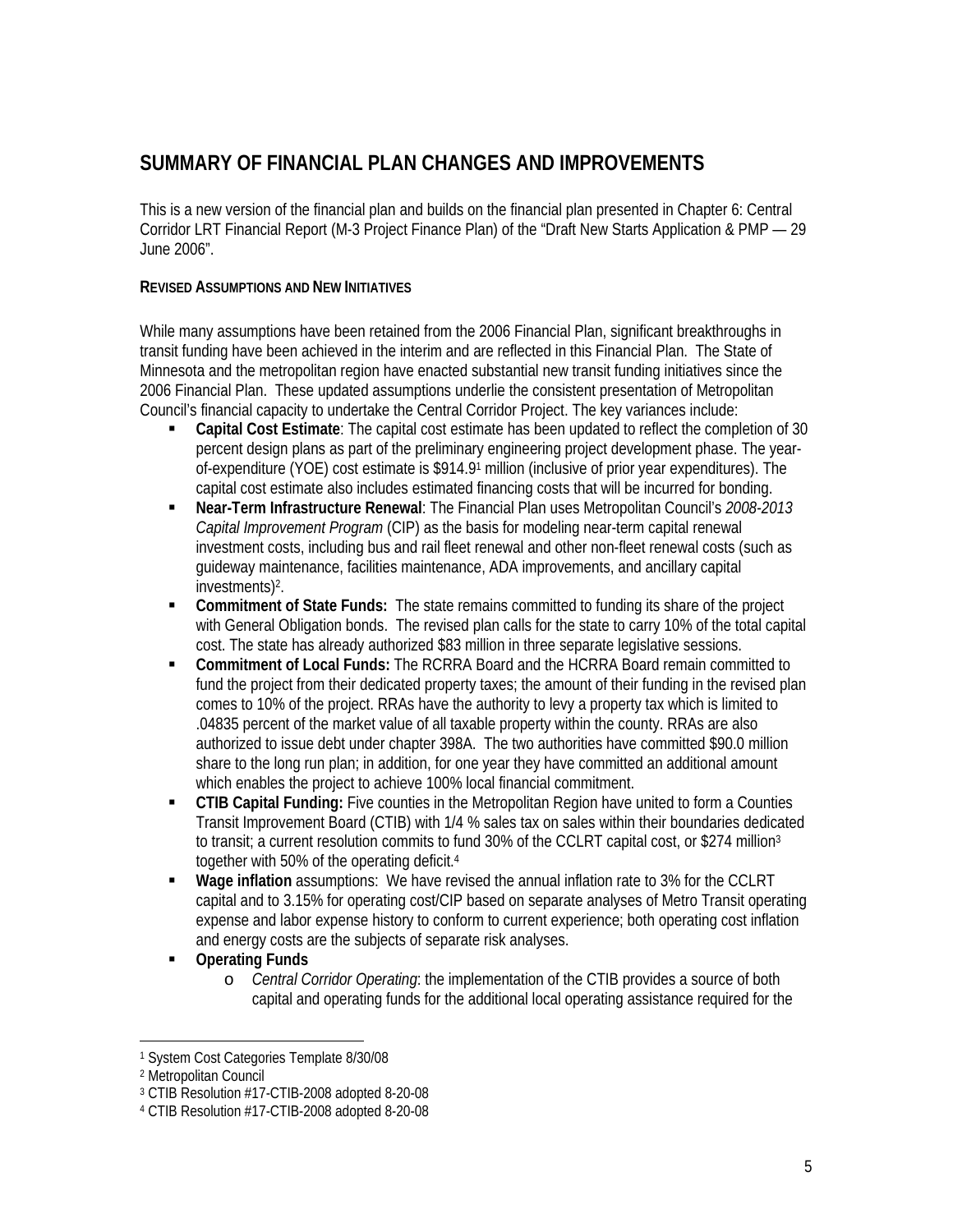CCLRT; the CTIB is committing to fund 50 % of the Central Corridor operating deficit (operating cost net of farebox revenue)5

- o The State will provide the other 50% of the operating assistance for the project, following the precedent established in the Hiawatha LRT project
- o *Other Metro Transit Operating*: The constitutional question to dedicate 100% of the MVST revenues to transportation passed in November 2006, so the Metropolitan Council's share of statewide MVST revenues for transit will grow from 21.5% in 2006 to 36% in 2012, or from approximately \$116 m in 2006 to \$175 m in 2012; this is the primary source for nonproject operating assistance in this financial plan.
- Projection of **Future FTA Section 5307 Formula Funds**: The 2006 Plan increased FTA Section 5307 Formula Funds at a fixed annual growth rate. The FY 2009 Financial Plan builds up the projected FTA Section 5307 funds from modeled data on service area population and density, bus revenue miles, fixed guideway revenue miles, and fixed guideway directional route miles. This approach directly accounts for the growth in service and population that is projected over the 30 year period of the Plan.
- Risk and Uncertainties: The FY 2009 Financial Plan includes expanded analysis and discussion of risks and uncertainties that could potentially impact the financial viability of the project. This included sensitivity analyses of revenue sources and expenses to indicate the impact of potential cost increases and revenue shortfalls. The following scenarios were tested:
	- o Higher Than Expected Inflation
	- o Higher than expected energy expense
	- o Delayed Federal Payments
	- o Project Cost Overrun of 20%

#### **ASSUMPTIONS RETAINED FROM PREVIOUS PLAN**

The critical financial plan assumptions which have been retained include:

- **Non-Farebox Operating Revenues:** Are auxiliary sources of revenue for the Metropolitan Council including interest income and advertising
- **State and Local Sources:** 
	- o Motor Vehicle Sales Tax (MVST): Motor Vehicle Sales Tax revenues have been the largest source of operating funds for Metropolitan Council Transportation Division. The average annual growth rate of the MVST over its history from 1973 to 2007 is 4.9% per annum; the prospective portion of the MVST revenues has increased as described under "revised assumptions," above.
	- o The Metropolitan Council is a component unit of the State of Minnesota and the state has consistently provided a material part of the operating budget from general state appropriations
- Planned **Implementation Schedule**: Startup of Central Corridor LRT operations is still planned for 2014.
- **Baseline Levels of Service**: a realistic background rate of service growth is consistent with the projections in the regional travel demand model and represent an increase of approximately 10% by 2030
- **Fare Policy** and Fare Revenues: the Metropolitan Council's formal fare policy to which it has adhered maintains fares at the rate of transit cost inflation; it is implemented through a requirement for a fare increase whenever the farebox ratio drops below 28.5%, and that policy is replicated in the financial plan projections

<u>.</u>

<sup>5</sup> CTIB Resolution #17-CTIB-2008 adopted 8-20-08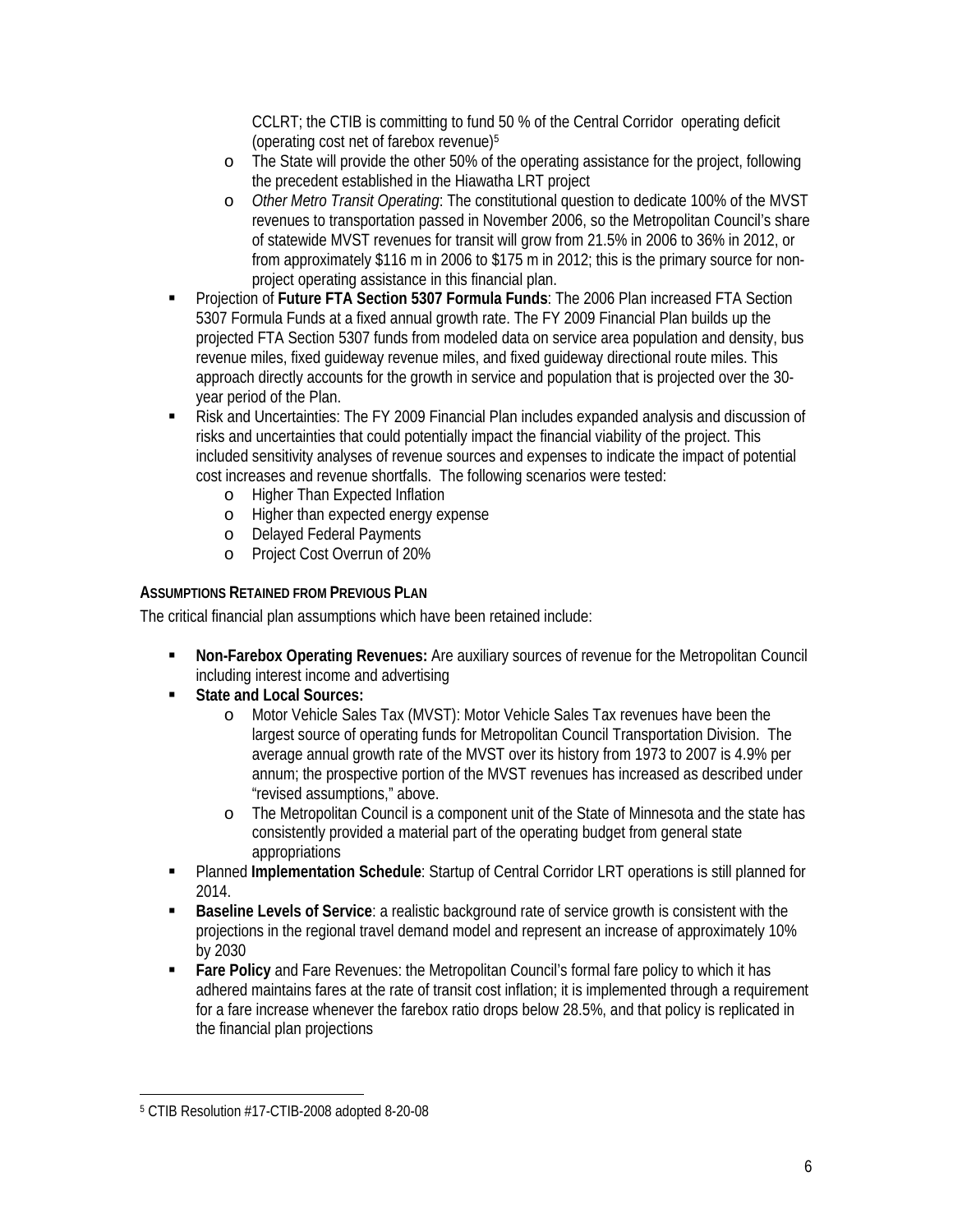# **INTRODUCTION**

The primary funding partners with the Federal Transit Administration (FTA) in this project will be the Metropolitan Council, the State of Minnesota, the Counties Transit Improvement Board (CTIB), Ramsey County Regional Railroad Authority, and Hennepin County Regional Railroad Authority.

### **PROJECT SPONSOR**

Metropolitan Council is the project sponsor and grant applicant for the Central Corridor Light Rail Transit Project and will work in partnership with the FTA, State of Minnesota, the CTIB, Ramsey County, and Hennepin County for the successful construction and operation of the service.<sup>6</sup>

The Metropolitan Council consists of 17 members appointed by the Governor of the State of Minnesota and develops, in cooperation with local communities, a comprehensive regional planning framework. The Council is the metropolitan planning organization for the Twin Cities (Minneapolis and St. Paul) region and has statutory responsibility for the formulation of the Transportation Improvement Program (TIP) and the Long Range Transportation Plan (LRTP). Counties within the jurisdiction of Metropolitan Council include Anoka, Carver, Dakota, Hennepin, Ramsey, Scott, and Washington. Metropolitan Council responsibilities include the identification of needed transportation improvements and the determination of appropriate funds to be applied to these projects. Metropolitan Council has three major areas of responsibility: transportation, environmental services and community planning and development. Additional areas of responsibility include public housing, regional parks, and water usage coordination.

#### **Description of the Metropolitan Council and its Major Service Divisions**

The Metropolitan Council was established by the Minnesota Legislature in 1967. The Council provides costeffective transit and wastewater services, coordinates economic development, and assists communities as they plan for anticipated growth.

The Council has jurisdiction in the seven-county Minneapolis-St. Paul region comprising Anoka, Carver, Dakota, Hennepin, Ramsey, Scott and Washington Counties. The Council:

- **Provides an average of 252,000 bus and rail rides each weekday.**
- Collects and treats up to 300 million gallons of wastewater daily, protecting public health and the environment.
- Plans and helps fund a system of regional parks and trails 53,000 acres in all.
- **Provides affordable housing opportunities to households with low incomes.**

The Council develops, in cooperation with local communities, the 2030 Regional Development Framework, a set of policies to guide the efficient growth of the region and help maintain the region's economic competitiveness.

The Council carries out the Framework, in part, through its plans for "regional systems" – transportation, airports, regional parks, and water resources.

The Council accomplishes its responsibilities through three primary organizational divisions focusing on transportation, the environment and community development. These divisions are supported by

<sup>&</sup>lt;u>.</u> 6 Source: "Memorandum of Understanding between the Metropolitan Council, the Ramsey County Regional Railroad Authority, and the Hennepin County Regional Railroad Authority Regarding Future Funding of the Central Corridor Transitway," executed 8-29-06 by HCRRA, RCRRA, and MetropolitanCouncil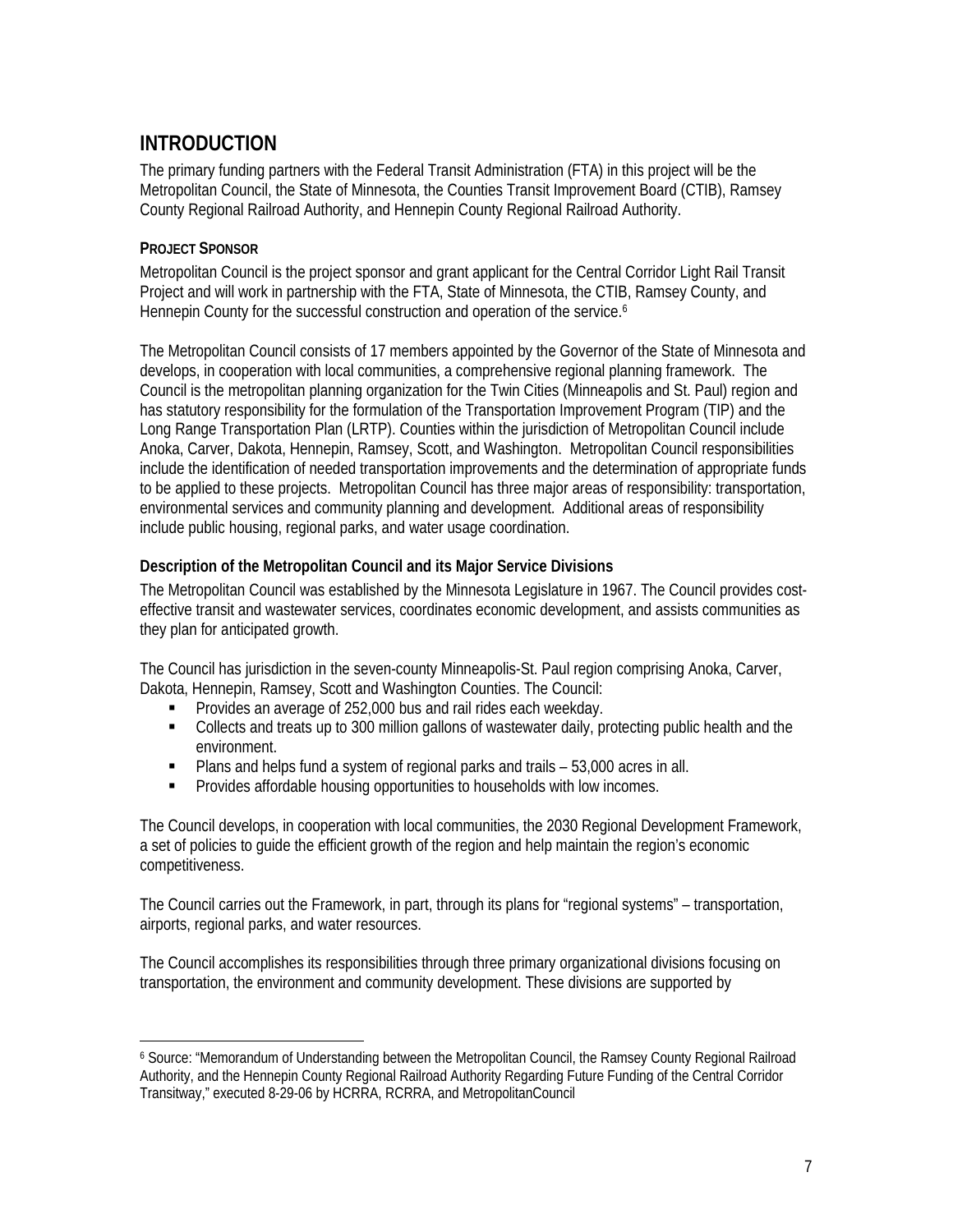administrative and service units. The Council has approximately 3,700 employees and annual expenditures of approximately \$700 million to carry out its planning and service functions.

**The Community Development Division** is responsible for the Council's regional growth strategy, planning and technical assistance to local communities and parks and open space. This division also includes the Metropolitan Housing and Redevelopment Authority (Metro HRA) and the Livable Communities program.

**The Environmental Services Division (MCES)** collects and treats an average of 300 million gallons of wastewater each day from 104 communities, achieving near-perfect compliance with federal and state clean water standards. It also provides water resources monitoring and analysis for the region, and partners with numerous public and private groups committed to a clean environment. MCES operates and maintains approximately 600 miles of regional sewers and treats up to 300 million gallons of wastewater daily at eight regional treatment plants. Serving nearly 90% of the seven-county area population, MCES provides costeffective wastewater service to 104 communities.

**The Transportation Division** includes Metro Transit and Metropolitan Transportation Services.

- •**Metro Transit** is one of the country's largest transit systems, providing roughly 95% of the 73 million bus trips taken annually in the Twin Cities. Each weekday customers board Metro Transit buses an average of 231,000 times. Metro Transit operates 121 routes — 64 local-service routes and 49 express routes — and 8 contract service routes, using a fleet of 949 buses. The majority of the company's fleet (794) is standard 40-foot buses while 155 are articulated ("accordion") buses. All Metro Transit buses are equipped with wheelchair lifts or ramps.
- •**Metropolitan Transportation Services** develops the overarching transportation plan for the region and prepares the short-range capital improvement program for all transportation projects using federal transportation funds. It also coordinates regional aviation system planning. The unit operates Metro Mobility, the region's primary service for people with disabilities, and a network of 42 regular routes run by private providers under contract to the Council. It also promotes alternative modes of transportation through the programs operated by Metro Commuter Services and travel-demand management organizations in the region.

Within these primary divisions are departments that support the day-to-day work of the Council.

#### *Organization and Structure*

The Council delivers regional services to communities and the public through these divisions and operating areas: Regional Administration/Chair's Office, Community Development, Transportation, and Environmental Services.

The Metropolitan Council has 17 members who are appointed by and serve at the pleasure of the governor. Sixteen Council members represent geographic districts of equal population across the region. The Council chair, the 17th member, serves at large. The role of Council members is to provide a regional perspective and work toward a regional consensus on issues facing the metropolitan area.

All meetings of the Council and its subcommittees are open to the public.

The Council has staff of 3,700 and an annual operating budget of about \$700 million, 90 percent of which is funded by state appropriations and user fees such as wastewater treatment charges and transit fares. Just 10 percent comes from local property taxes. The bulk of the Council's employees operate the region's transit and regional wastewater treatment systems. Of its budget, the Council spends about \$80 million on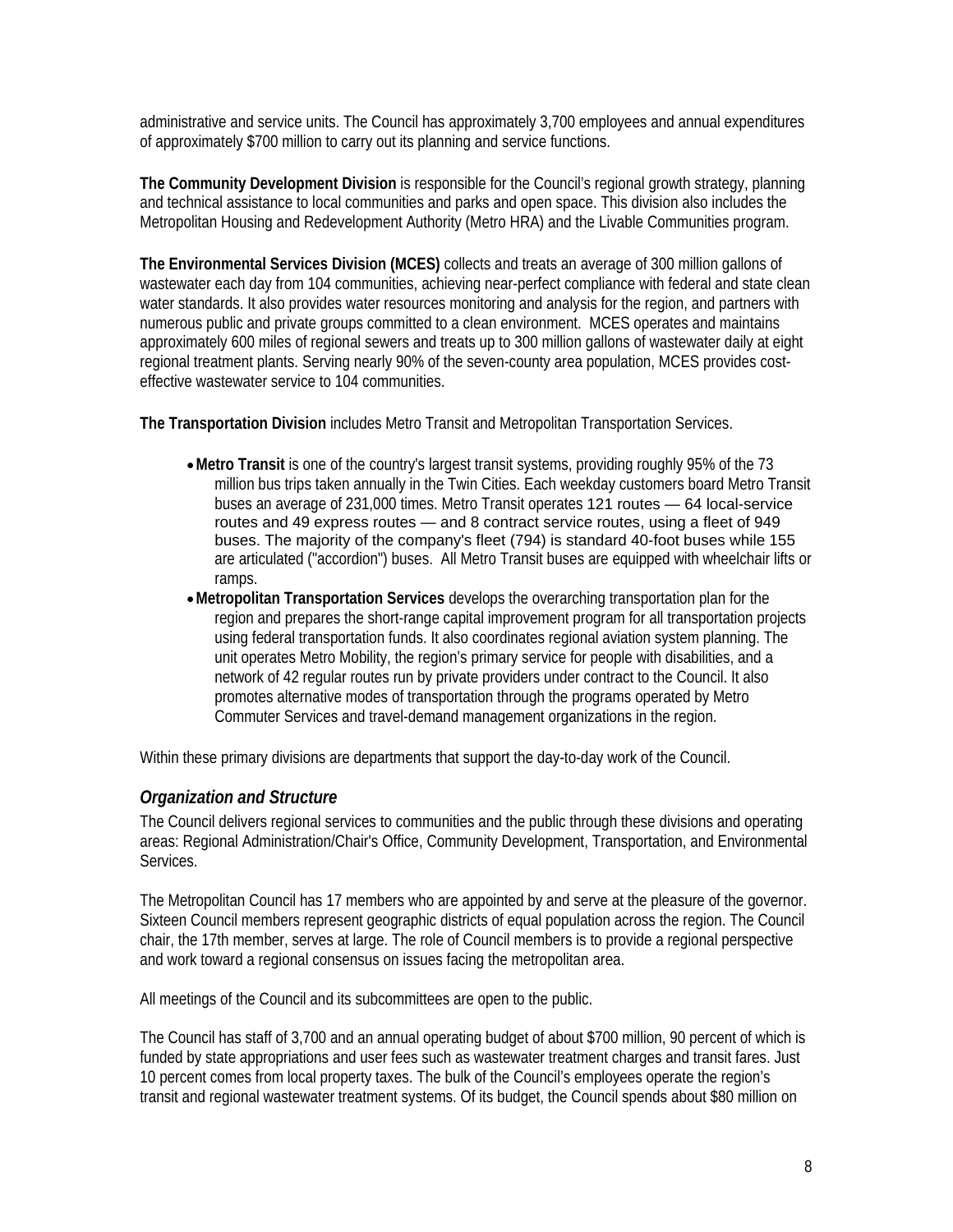grants to local jurisdictions for regional park operations and community development projects, and on housing assistance for low-income families.

An organizational chart for the Metropolitan Council follows showing the major service areas and the major support and administrative functions.



### *Major Non-Transit Capital Projects*

The capital improvement program proposes capital spending of almost \$4.4 billion over the 23 years from 2008 to 2030 inclusive. Yearly expenditures are in a range of \$144 million to \$233 million. The non-transit elements for capital projects are environment services-wastewater services and parks and open space.

#### *Environmental Services – Wastewater Services*

The Environmental Services Division is responsible for ensuring that sufficient wastewater treatment capacity exists to serve regional development, that wastewater is treated to preserve water quality in the region and that wastewater services are provided in a cost and quality competitive manner. The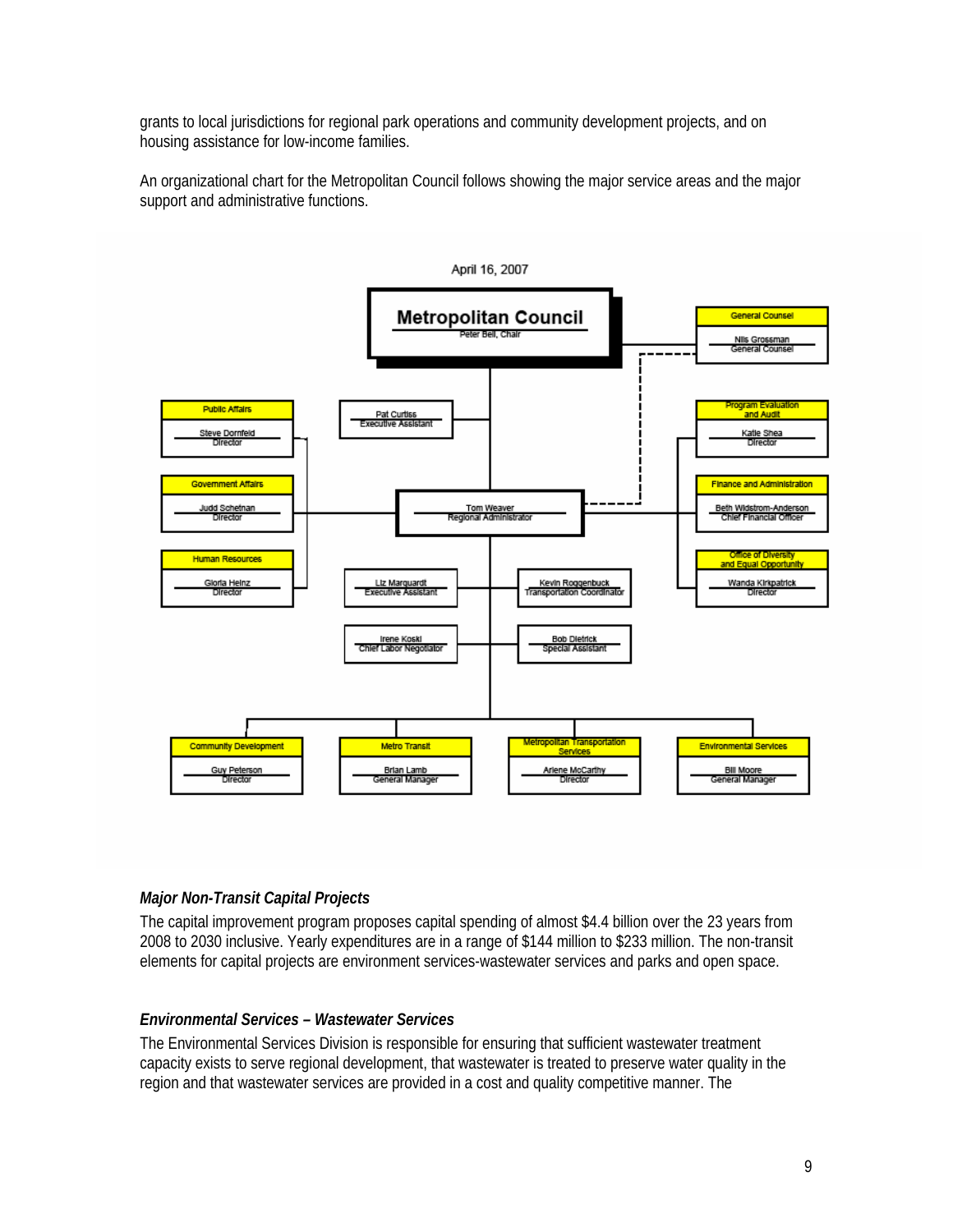Environmental Services Division plans capital spending of almost \$4 billion for capital improvements during the 2008 to 2030 timeframe.

The capital program provides capital investments to preserve and rehabilitate existing wastewater infrastructure, meet higher water and air quality regulations and expand the system capacity to meet regional growth needs. Major projects include the following:

- **Metro Treatment Plant**
- East Area Treatment Plant
- West Area Treatment Plant
- Interceptors
- Rural Area Improvements
- Systemwide Improvements

On the financing side of the capital program, the Environmental Services Division uses a variety of methods to keep long-term borrowing levels and costs as low as possible, although long-term debt issuance provides the vast majority of project funding. The Council has authorized the Division to utilize loans from the Minnesota Public Facilities Authority to the maximum extent available to finance capital projects. These loans typically provide the Council with a 150 basis point interest subsidy and over the term of the loan reduce debt service costs and thus rates for wastewater services.

#### *Parks and Open Space*

The Metropolitan Council and the Metropolitan Parks and Open Space Commission are responsible for planning a regional recreation open space system and implementing the system through capital grants to local park implementing agencies. Parks and trails in the regional park system are owned and operated by ten regional park implementing agencies. These agencies prepare master plans for each park and trail unit that describe land to be acquired and recreational facilities to be developed or redeveloped and estimate capital costs. The Council reviews the master plans for consistency with the regional plan and must approve the master plans before any funds can be granted from the capital improvement program.

Regional park capital grants are funded from state bonds, Legislative Commission on Minnesota Resources (LCMR) funds and regional bonds. A request for state funding for regional parks is included in the Governor's Capital Budget submitted to the Legislature. If the state funds appropriated are less than the amounts in the capital improvement program, the program is scaled back to reflect the lower level of state funding. Regional bonding not needed to match state funding on a 60 percent/40 percent matching formula is available for land acquisition opportunity grants. The most recent regional parks capital improvement program includes requested capital projects and funding for the 2006/2007 state biennium and proposed capital projects and funding for the 2008/2009 and 2010/2011 state fiscal years.

Capital projects total \$412 million for 2008-2030 and are comprised of the following categories of expenditure:

- **Land Acquisition**
- Park Development
- Park Redevelopment

The following table shows the adopted Capital Improvement Program Non-Transit in terms of sources and uses of funds.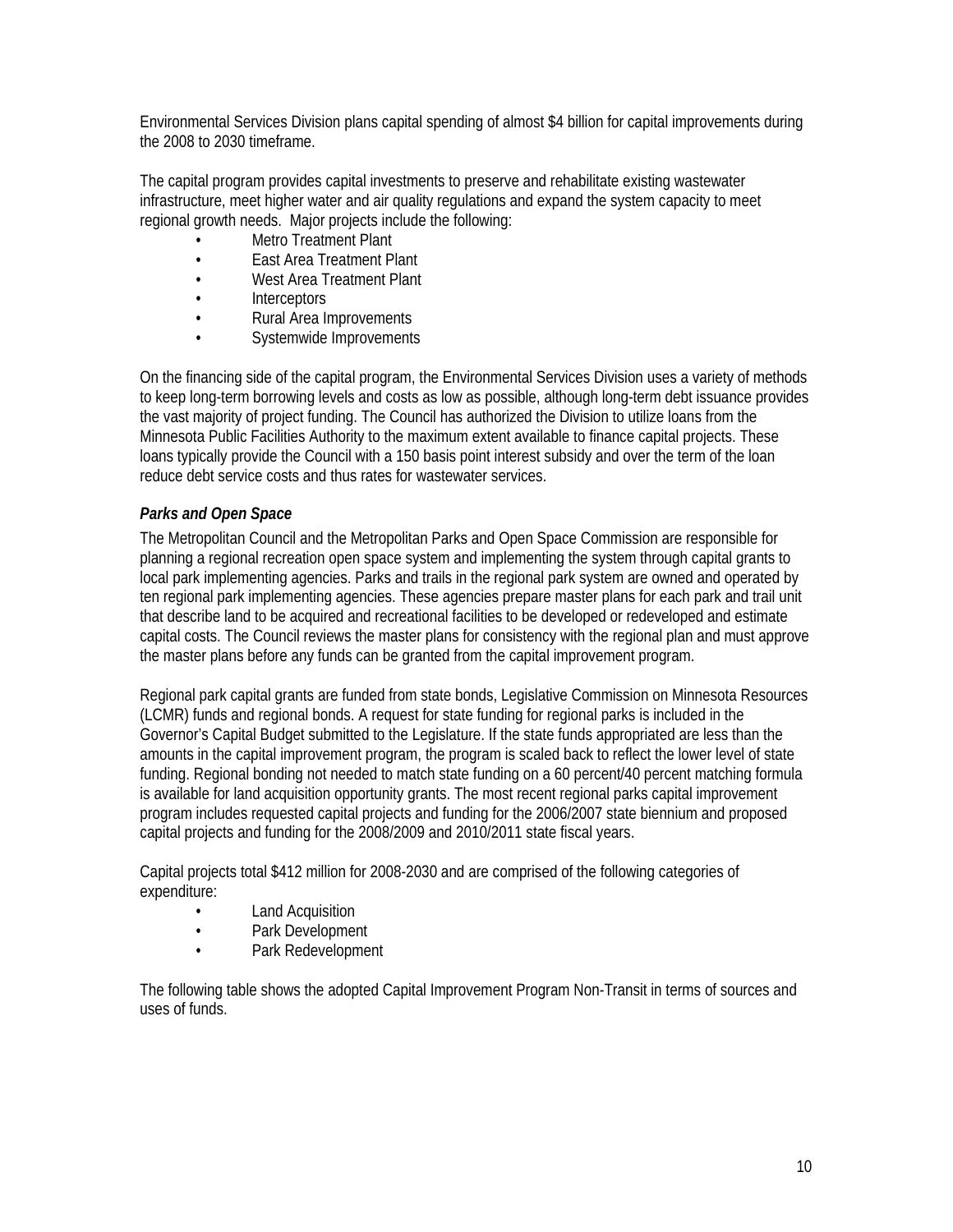| <b>Metropolitan Council</b><br><b>Consolidated Capital</b><br>thousands of dollars<br>NON-TRANSIT                                                                                                                                                                      |                                | 2008                                                                             |             | 2009                                                                                             |               | 2010                                                                                   |               | 2011                                                                                        |               | 2012                                                                                     |                            | 2013                                                                                    |          | 2014                                                                                 |                    | 2015                                                                                      |                      | 2016                                                                                         |          | 2017                                                                          |                     | 2018                                                                                        | 2019                                                                          |
|------------------------------------------------------------------------------------------------------------------------------------------------------------------------------------------------------------------------------------------------------------------------|--------------------------------|----------------------------------------------------------------------------------|-------------|--------------------------------------------------------------------------------------------------|---------------|----------------------------------------------------------------------------------------|---------------|---------------------------------------------------------------------------------------------|---------------|------------------------------------------------------------------------------------------|----------------------------|-----------------------------------------------------------------------------------------|----------|--------------------------------------------------------------------------------------|--------------------|-------------------------------------------------------------------------------------------|----------------------|----------------------------------------------------------------------------------------------|----------|-------------------------------------------------------------------------------|---------------------|---------------------------------------------------------------------------------------------|-------------------------------------------------------------------------------|
| <b>Parks and Open Space</b><br>Sources of Funds<br>State<br>Regional                                                                                                                                                                                                   | \$                             | $12,220$ \$<br>11,751                                                            |             | 10,500 \$<br>10,000                                                                              |               | 10,500 \$<br>7,000                                                                     |               | 10,500 \$<br>7,000                                                                          |               | 10,500 \$<br>7,000                                                                       |                            | 10,500 \$<br>7,000                                                                      |          | 10,500 \$<br>7,000                                                                   |                    | 10,500 \$<br>7,000                                                                        |                      | 10,500<br>7,000                                                                              |          | 10,500<br>7,000                                                               |                     | 10,500<br>7,000                                                                             | 10,500<br>7,000                                                               |
| Local/Other<br><b>Total Sources</b>                                                                                                                                                                                                                                    |                                | 401<br>24,372                                                                    | -S          | 20,500                                                                                           | <sup>\$</sup> | 17,500                                                                                 | <b>S</b>      | 17,500                                                                                      | -S            | 17,500                                                                                   | <sup>\$</sup>              | 17,500                                                                                  | S        | 17,500                                                                               | <b>S</b>           | 17,500                                                                                    | -S                   | 17,500                                                                                       | -S       | 17,500                                                                        | -S                  | 17,500<br>- \$                                                                              | 17,500                                                                        |
| <b>Uses of Funds</b><br>Acquisition<br>Development<br>Preservation<br><b>Total Uses</b>                                                                                                                                                                                | \$.                            | 12,301<br>8,858<br>3,213<br>24,372                                               | -S<br>-S    | 12,562 \$<br>2,410<br>5,528<br>20,500                                                            | <sup>\$</sup> | 9,699 \$<br>3,419<br>4,382<br>17,500                                                   | -S            | 9,837 \$<br>4,428<br>3,235<br>17,500                                                        | -S            | 9,450 \$<br>4,201<br>3,849<br>17,500                                                     | <sup>\$</sup>              | 9,064<br>3,974<br>4,462<br>17,500                                                       | - S<br>S | 9,584<br>4,157<br>3,759<br>17,500                                                    | -S<br><b>S</b>     | 9,584<br>4,157<br>3,759<br>17,500                                                         | - \$<br>-S           | 9,584 \$<br>4,157<br>3,759<br>17,500                                                         |          | 9,584 \$<br>4,157<br>3,759<br>17,500                                          |                     | 9,584 \$<br>4,157<br>3,759<br>17,500                                                        | 9,584<br>4,157<br>3,759<br>17,500                                             |
| Surplus/(Deficit                                                                                                                                                                                                                                                       |                                |                                                                                  |             |                                                                                                  |               |                                                                                        |               |                                                                                             |               |                                                                                          |                            |                                                                                         |          |                                                                                      |                    |                                                                                           |                      |                                                                                              |          |                                                                               |                     |                                                                                             |                                                                               |
| <b>Environmental Services</b><br>Sources of Funds<br>Pay-As-You-Go                                                                                                                                                                                                     | S                              | 3,000                                                                            | -S          | 5,000                                                                                            | -S            | 7,000                                                                                  | -S            | 9,000                                                                                       | -S            | 11,000                                                                                   | -S                         | 13,000                                                                                  | -S       | 15,000                                                                               | -S                 | 17,000                                                                                    | - S                  | 19,000                                                                                       | -S       | 21,000                                                                        | <sup>\$</sup>       | 23,000<br>-S                                                                                | 25,000                                                                        |
| Local                                                                                                                                                                                                                                                                  |                                | $\theta$                                                                         |             | $\Omega$                                                                                         |               | $\Omega$                                                                               |               | $\theta$                                                                                    |               | $\theta$                                                                                 |                            | $\theta$                                                                                |          | $\boldsymbol{0}$                                                                     |                    | $\theta$                                                                                  |                      | $\Omega$                                                                                     |          | $\mathbf{0}$                                                                  |                     | $\mathbf{0}$                                                                                | $\Omega$                                                                      |
| Regional<br><b>Total Sources</b>                                                                                                                                                                                                                                       | -S                             | 185,000<br>188,000                                                               | -S          | 186,970<br>191.970                                                                               | \$.           | 174,427<br>181.427                                                                     | <b>S</b>      | 146,682<br>155,682                                                                          | $\mathcal{S}$ | 155,737<br>166,737                                                                       | \$                         | 125,867<br>138,867                                                                      | -S       | 111,973<br>126,973                                                                   | <b>S</b>           | 117,195<br>134.195                                                                        | <sup>\$</sup>        | 122,239<br>141.239                                                                           | S        | 108,848<br>129.848                                                            | $\mathcal{S}$       | 132,000<br>155,000<br>-S                                                                    | 135,000<br>160,000                                                            |
| <b>Uses of Funds</b><br>Metro Treatment Plant<br><b>East Treatement Plants</b><br><b>West Treatment Plants</b><br>Interceptors<br>Rural Area Improvements<br>Systemwide Improvements<br><b>Total Uses</b><br>Net Delay Factor<br><b>Total Uses Adjusted for Delays</b> | \$.<br>$\mathbf{\hat{s}}$<br>S | 14,300<br>2,200<br>26,000<br>119,000<br>5,500<br>21,000<br>188,000 \$<br>188,000 | -\$<br>- \$ | 15,500 \$<br>1,000<br>43,000<br>131,800<br>2,000<br>20,000<br>213,300 \$<br>(21, 330)<br>191,970 | -\$           | 15,000<br>1,000<br>46,000<br>102,200<br>2,000<br>14,000<br>180,200<br>1,227<br>181,427 | -S<br>-S<br>S | 15,000 \$<br>2,500<br>48,000<br>99,000<br>2,000<br>8,000<br>174,500<br>(18, 818)<br>155,682 | -S<br>-S      | 10,000<br>16,500<br>30,000<br>103,000<br>2,000<br>8,000<br>169,500<br>(2,763)<br>166,737 | -S<br><sup>\$</sup><br>-\$ | 10,000 \$<br>16,500<br>4,900<br>90,500<br>2,000<br>8,000<br>131,900<br>6,967<br>138,867 | S<br>S   | 10,000<br>15,000<br>1,000<br>89,000<br>1,000<br>8,000<br>124,000<br>2,973<br>126,973 | -S<br>S<br>\$<br>S | 10,000 \$<br>6,000<br>4,000<br>107,000<br>1,000<br>8,000<br>136,000<br>(1,805)<br>134,195 | <b>S</b><br>-S<br>-S | 9,000 S<br>4,000<br>4,000<br>117,000<br>1,000<br>8,000<br>143,000<br>$(1,761)$ \$<br>141,239 | S.<br>-S | 5,000<br>20,000<br>93,000<br>1,000<br>8,000<br>127,000 \$<br>2,848<br>129,848 | $\mathcal{S}$<br>-S | $10,624$ \$<br>6,806<br>22,155<br>102,673<br>1,904<br>10,838<br>155,000 \$<br>155,000<br>-S | 10,966<br>7,025<br>22,870<br>105,985<br>1,965<br>11,188<br>160,000<br>160,000 |
| Surplus/(Deficit)                                                                                                                                                                                                                                                      |                                |                                                                                  |             |                                                                                                  |               |                                                                                        |               |                                                                                             |               |                                                                                          |                            |                                                                                         |          |                                                                                      |                    |                                                                                           |                      |                                                                                              |          |                                                                               |                     |                                                                                             |                                                                               |
| <b>Consolidated</b><br>Sources of Funds<br>State<br>Local<br><b>Regional Bonds</b><br>Pay-As-You-Go<br><b>Total Sources</b>                                                                                                                                            |                                | 12.220<br>401<br>196,751<br>3,000<br>212,372                                     | -S          | 10,500<br>196,970<br>5,000<br>212,470                                                            | £.            | 10,500<br>181,427<br>7,000<br>198,927                                                  | s             | 10,500<br>153,682<br>9,000<br>173,182                                                       |               | 10,500<br>162,737<br>11,000<br>184,237                                                   | S                          | 10,500<br>132,867<br>13,000<br>156,367                                                  |          | 10,500<br>÷,<br>118,973<br>15,000<br>144,473                                         | -S                 | 10,500<br>124,195<br>17,000<br>151,695                                                    |                      | 10,500<br>129,239<br>19,000<br>158,739                                                       | -S       | 10,500<br>115,848<br>21,000<br>147,348                                        | -S                  | 10,500<br>139,000<br>23,000<br>172,500                                                      | 10,500<br>142,000<br>25,000<br>177,500                                        |
| <b>Uses of Funds</b><br>Parks<br><b>Environmental Services</b><br><b>Total Uses of Funds</b>                                                                                                                                                                           |                                | 24,372<br>188,000<br>212,372                                                     |             | 20,500<br>191,970<br>212,470                                                                     |               | 17,500<br>181,427<br>198,927                                                           |               | 17,500<br>155,682<br>173.182                                                                |               | 17,500<br>166,737<br>184,237                                                             | \$                         | 17,500<br>138,867<br>156,367                                                            |          | 17,500<br>126,973<br>144,473                                                         | <b>S</b>           | 17,500<br>134,195<br>151.695                                                              |                      | 17,500<br>141,239<br>158,739                                                                 | S.       | 17,500<br>129,848<br>147,348                                                  |                     | 17,500<br>155,000<br>172,500<br>S                                                           | 17,500<br>160,000<br>177,500                                                  |
| Surplus/(Deficit)                                                                                                                                                                                                                                                      | Ŝ                              |                                                                                  | S           |                                                                                                  | \$            |                                                                                        | S             |                                                                                             | \$.           |                                                                                          | S                          |                                                                                         | S        |                                                                                      | .s                 |                                                                                           | \$.                  |                                                                                              | S        |                                                                               | \$                  | <sup>\$</sup>                                                                               |                                                                               |

# **Non-Transit Capital Program of Metropolitan Council**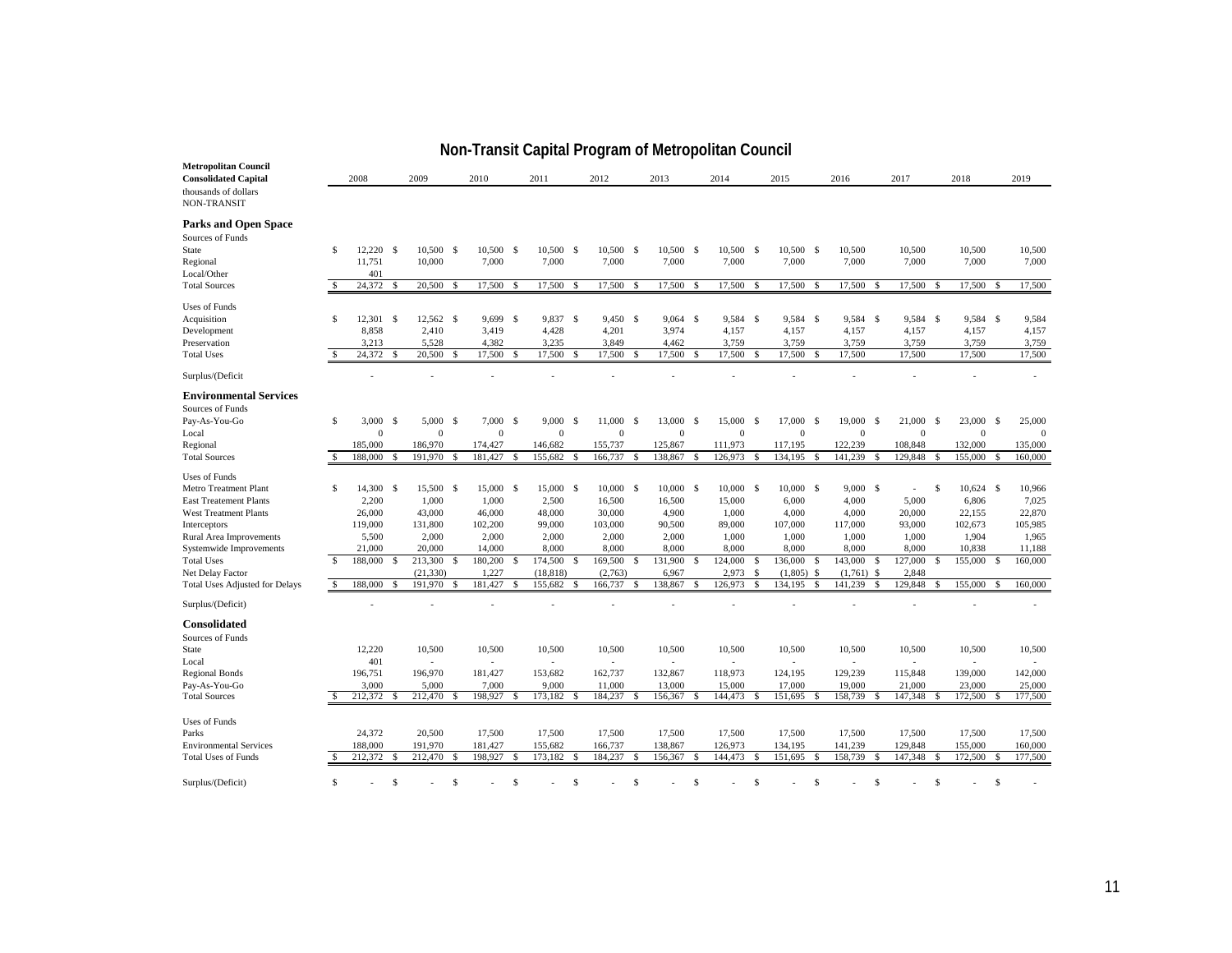| <b>Metropolitan Council</b><br><b>Consolidated Capital</b>                                                                                                   |                          | 2020                                                       |               | 2021                                                       |               | ່∙ັ∀:<br>2022                                              |               | <br>2023                                                   |             | 2024                                                       |               | 2025                                                       |               | 2026                                                       |               | 2027                                                       |                          | 2028                                                       |               | 2029                                                    |
|--------------------------------------------------------------------------------------------------------------------------------------------------------------|--------------------------|------------------------------------------------------------|---------------|------------------------------------------------------------|---------------|------------------------------------------------------------|---------------|------------------------------------------------------------|-------------|------------------------------------------------------------|---------------|------------------------------------------------------------|---------------|------------------------------------------------------------|---------------|------------------------------------------------------------|--------------------------|------------------------------------------------------------|---------------|---------------------------------------------------------|
| thousands of dollars<br>NON-TRANSIT                                                                                                                          |                          |                                                            |               |                                                            |               |                                                            |               |                                                            |             |                                                            |               |                                                            |               |                                                            |               |                                                            |                          |                                                            |               |                                                         |
| <b>Parks and Open Space</b><br>Sources of Funds<br>State<br>Regional                                                                                         |                          | 10,500<br>7,000                                            |               | 10,500<br>7,000                                            |               | 10,500<br>7,000                                            |               | 10,500<br>7,000                                            |             | 10,500<br>7,000                                            |               | 10,500<br>7,000                                            |               | 10,500<br>7,000                                            |               | 10,500<br>7,000                                            |                          | 10,500<br>7,000                                            |               | 10,500<br>7,000                                         |
| Local/Other<br><b>Total Sources</b>                                                                                                                          | $\mathcal{S}$            | 17,500                                                     | <sup>\$</sup> | 17,500                                                     | -S            | 17,500                                                     | -S            | 17,500                                                     | S           | 17,500                                                     | <sup>\$</sup> | 17,500                                                     | <sup>\$</sup> | 17,500                                                     |               | 17,500                                                     | \$.                      | 17,500                                                     | - \$          | 17,500                                                  |
| <b>Uses of Funds</b><br>Acquisition<br>Development<br>Preservation<br><b>Total Uses</b>                                                                      | S                        | 9,584 \$<br>4,157<br>3,759<br>17,500                       |               | 9,584 \$<br>4,157<br>3,759<br>17,500                       |               | 9,584 \$<br>4,157<br>3,759<br>17,500                       |               | 9,584 \$<br>4,157<br>3,759<br>17,500                       |             | 9,584 \$<br>4,157<br>3,759<br>17,500                       |               | 9,584 \$<br>4,157<br>3,759<br>17,500                       |               | 9,584 \$<br>4,157<br>3,759<br>17,500                       |               | 9,584 \$<br>4,157<br>3,759<br>17,500                       |                          | 9,584 \$<br>4,157<br>3,759<br>17,500                       |               | 9,584<br>4,157<br>3,759<br>17,500                       |
| Surplus/(Deficit                                                                                                                                             |                          |                                                            |               |                                                            |               |                                                            |               |                                                            |             |                                                            |               |                                                            |               |                                                            |               |                                                            |                          |                                                            |               |                                                         |
| <b>Environmental Services</b><br>Sources of Funds<br>Pay-As-You-Go<br>Local<br>Regional<br><b>Total Sources</b>                                              | S<br>$\mathbb{S}$        | 27,000 \$<br>$\boldsymbol{0}$<br>138,000<br>165,000 \$     |               | 29,000 \$<br>$\theta$<br>141,000<br>170,000 \$             |               | 31,000 \$<br>$\theta$<br>144,000<br>175,000 \$             |               | 33,000 \$<br>$\mathbf{0}$<br>147,000<br>180,000            | -S          | 35,000 \$<br>$\boldsymbol{0}$<br>150,000<br>185,000 \$     |               | 37,000 \$<br>$\boldsymbol{0}$<br>153,000<br>190,000 \$     |               | 39,000<br>$\boldsymbol{0}$<br>156,000<br>195,000           | - S<br>-S     | 41,000<br>$\mathbf{0}$<br>159,000<br>200,000               | <b>S</b><br>$\mathbb{S}$ | 43,000 \$<br>$\boldsymbol{0}$<br>162,000<br>205,000        | <sup>\$</sup> | 45,000<br>$\mathbf{0}$<br>165,000<br>210,000            |
| <b>Uses of Funds</b>                                                                                                                                         |                          |                                                            |               |                                                            |               |                                                            |               |                                                            |             |                                                            |               |                                                            |               |                                                            |               |                                                            |                          |                                                            |               |                                                         |
| Metro Treatment Plant<br><b>East Treatement Plants</b><br><b>West Treatment Plants</b><br>Interceptors<br>Rural Area Improvements<br>Systemwide Improvements | S                        | 11,309 \$<br>7,245<br>23,585<br>109,297<br>2,027<br>11,538 |               | 11,652 \$<br>7,464<br>24,299<br>112,609<br>2,088<br>11,887 |               | 11,994 \$<br>7,684<br>25,014<br>115,921<br>2,150<br>12,237 |               | 12,337 \$<br>7,903<br>25,729<br>119,233<br>2,211<br>12,587 |             | 12,680 \$<br>8,123<br>26,444<br>122,545<br>2,273<br>12,936 |               | 13,023 \$<br>8,343<br>27,158<br>125,857<br>2,334<br>13,286 |               | 13,365 \$<br>8,562<br>27,873<br>129,169<br>2,395<br>13,636 |               | 13,708 \$<br>8,782<br>28,588<br>132,481<br>2,457<br>13,985 |                          | 14,051 \$<br>9,001<br>29,302<br>135,793<br>2,518<br>14,335 |               | 14,393<br>9,221<br>30,017<br>139,105<br>2,580<br>14,684 |
| <b>Total Uses</b><br>Net Delay Factor                                                                                                                        | $\mathbb{S}$             | 165,000                                                    | <sup>S</sup>  | 170,000                                                    | $\mathbb{S}$  | 175,000                                                    | $\mathbf{s}$  | 180,000                                                    | -S          | 185,000                                                    | -S            | 190,000                                                    | <sup>\$</sup> | 195,000                                                    | -S            | 200,000                                                    | $\mathcal{S}$            | 205,000                                                    | -S            | 210,000                                                 |
| Total Uses Adjusted for Delays                                                                                                                               | $\overline{\mathcal{S}}$ | 165,000                                                    | <sup>S</sup>  | 170,000                                                    | <sup>\$</sup> | 175,000 \$                                                 |               | 180,000                                                    | -S          | 185,000                                                    | -S            | 190,000                                                    | <sup>\$</sup> | 195,000                                                    | $\mathcal{S}$ | 200,000                                                    | \$                       | 205,000                                                    | <sup>\$</sup> | 210,000                                                 |
| Surplus/(Deficit)                                                                                                                                            |                          |                                                            |               |                                                            |               |                                                            |               |                                                            |             |                                                            |               |                                                            |               |                                                            |               |                                                            |                          |                                                            |               |                                                         |
| <b>Consolidated</b><br>Sources of Funds<br>State<br>Local                                                                                                    |                          | 10,500                                                     |               | 10,500                                                     |               | 10,500                                                     |               | 10,500                                                     |             | 10,500                                                     |               | 10,500<br>L,                                               |               | 10,500                                                     |               | 10,500<br>$\overline{a}$                                   |                          | 10,500                                                     |               | 10,500                                                  |
| <b>Regional Bonds</b><br>Pay-As-You-Go                                                                                                                       |                          | 145,000<br>27,000                                          |               | 148,000<br>29,000                                          |               | 151,000<br>31,000                                          |               | 154,000<br>33,000                                          |             | 157,000<br>35,000                                          |               | 160,000<br>37,000                                          |               | 163,000<br>39,000                                          |               | 166,000<br>41,000                                          |                          | 169,000<br>43,000                                          |               | 172,000<br>45,000                                       |
| <b>Total Sources</b>                                                                                                                                         | S                        | 182,500                                                    | S.            | 187,500                                                    | S             | 192,500                                                    | -S            | 197,500                                                    | S           | 202,500                                                    | S             | 207,500                                                    | S             | 212,500                                                    |               | 217,500                                                    | \$                       | 222,500                                                    |               | 227,500                                                 |
| <b>Uses of Funds</b>                                                                                                                                         |                          |                                                            |               |                                                            |               |                                                            |               |                                                            |             |                                                            |               |                                                            |               |                                                            |               |                                                            |                          |                                                            |               |                                                         |
| Parks                                                                                                                                                        |                          | 17,500                                                     |               | 17,500                                                     |               | 17,500                                                     |               | 17,500                                                     |             | 17,500                                                     |               | 17,500                                                     |               | 17,500                                                     |               | 17,500                                                     |                          | 17,500                                                     |               | 17,500                                                  |
| <b>Environmental Services</b><br><b>Total Uses of Funds</b>                                                                                                  | -S                       | 165,000<br>182,500                                         | $\mathcal{S}$ | 170,000<br>187,500                                         | $\mathcal{S}$ | 175,000<br>192,500                                         | <sup>\$</sup> | 180,000<br>197,500                                         | S           | 185,000<br>202,500                                         | <sup>\$</sup> | 190,000<br>207,500                                         | $\mathcal{S}$ | 195,000<br>212,500                                         | S             | 200,000<br>217,500                                         | $\mathcal{S}$            | 205,000<br>222,500                                         | <sup>\$</sup> | 210,000<br>227,500                                      |
|                                                                                                                                                              |                          |                                                            |               |                                                            |               |                                                            |               |                                                            |             |                                                            |               |                                                            |               |                                                            |               |                                                            |                          |                                                            |               |                                                         |
| Surplus/(Deficit)                                                                                                                                            | $\mathbb{S}$             |                                                            | \$            |                                                            | <sup>\$</sup> |                                                            | s             |                                                            | $\mathbb S$ |                                                            | <sup>\$</sup> |                                                            | S             |                                                            | \$.           |                                                            | \$                       |                                                            | \$            |                                                         |

# **Non-Transit Capital Program of Metropolitan Council (Continued)**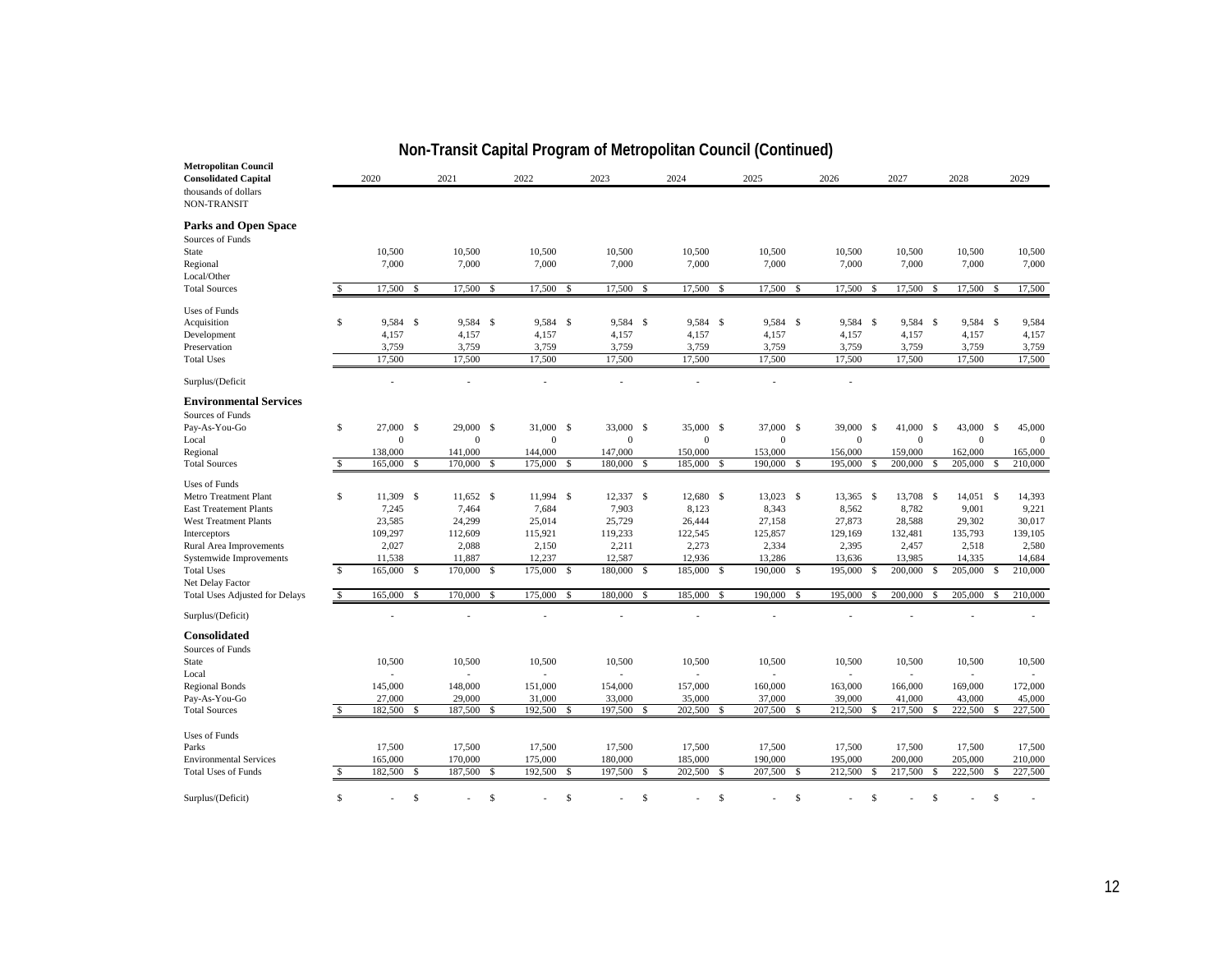### *Operating Sources and Uses of Funds*

The Council is organized into three operating divisions: Transportation, Environmental Services, and Community Development. These divisions are supported by central administrative units. The operating divisions and other major units report to the Regional Administrator who, in turn, reports to the 17-member Council board. The Regional Administrator is responsible for ensuring that policy decisions of the Council are carried out, for organizing and directing the work of Council staff, for preparing and submitting an annual budget and for keeping the Council fully apprised of the financial condition of the Council. The following material addresses only the non-transit operating divisions.

#### *Environmental Services Division*

Wastewater operations and debt service are 100 percent funded by user fees.

The Environmental Services division annual budget focuses on meeting the objectives and expected outcomes that align with the strategic goals of the Council and the division. The following considerations were the top priorities in the development of the 2008 MCES budget.

- Meeting regulatory requirements
- Retaining competitive fees and rates
- Meeting customer expectations for quality and level of service
- Addressing watershed capacity and pollutant load issues
- Fully funding the current cost of all programs

In the 2008 budget, the Environmental Services division expects 5% of its revenues from pay-as-you-go and 95% of its revenue from regional user fees.

#### *Community Development Division*

The Community Development Division conducts planning and policy development to support regional growth and reinvestment. The unit awards grants to local governments and provides technical assistance to help them carry out their comprehensive plans. It also provides housing assistance to lower-income households. In 2008, Community Development will focus its resources, tools and incentives on implementation of the Regional Development Framework, the Council's regional growth plan. The Regional Development Framework is a comprehensive strategy for focusing regional policies and investments on integrating transportation, housing, development, and environmental protection to support the region's quality of life. The Housing and Redevelopment Authority includes two major programs – the Rent Assistance program providing more than 6,800 HUD Section 8 rental vouchers and the Family Affordable Housing Program, which rents 150 housing units owned and operated by the Council to low-income households. Funding for this division is provided primarily by Federal funds, which account for about 80 percent of operating revenue. The operating revenue balances roughly \$5.5 million in annual housing and community development programs.

#### *Regional Administration*

The Council's central administrative units are organized as Regional Administration and, like the three operating divisions, report to the Regional Administrator. These units establish administrative policies for the organization and support the three operating divisions. Regional Administration consists of functions such as human resources, finance, legal, purchasing, and risk management that provide Council-wide shared services to the operating divisions of the Council. The majority of the Regional Administration budget is allocated to the operating divisions of the Council. Regional Administration's major priority for 2008 will be to continue supporting the Council's operating units by providing high-quality, cost-effective services.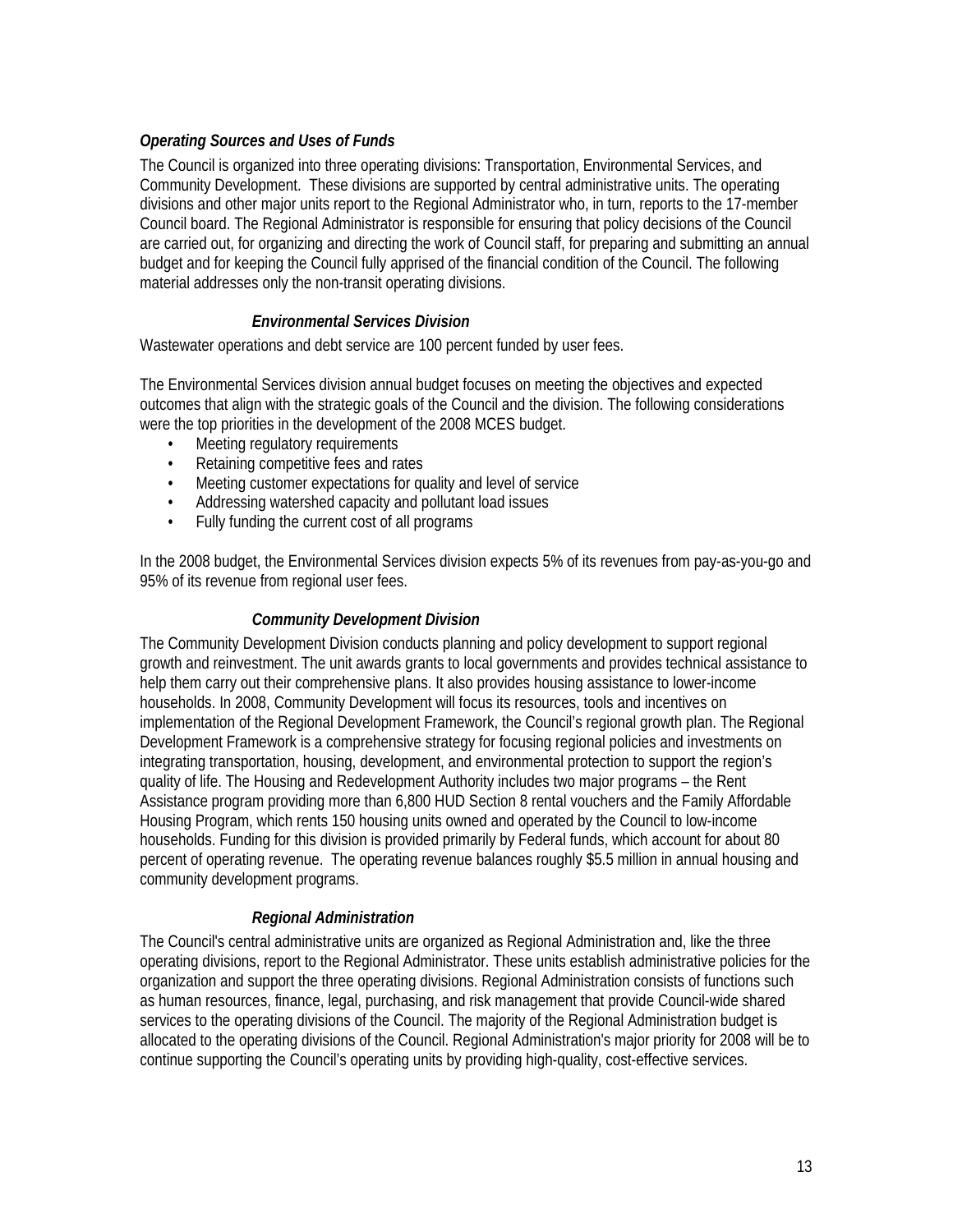By contrast to MES, Regional Administration and Community Development projected expenditures are \$256 million and \$176 million, respectively for the 2008 to 2030 time period. Funding for these activities comes from a mix of funds; property taxes, State, Federal, and local funding. Over the 23 years period revenues are forecast to slightly exceed expenditures by about \$6.5 million.

The table on the following page provides a summary of the Metropolitan Council's sources and uses of funds for non-transit operations.

#### *Debt Service Funding*

Two non-transit Metropolitan Council operating units issue debt for capital programs. The Parks program is projected to issue \$7 million per year through 2030 and retire a similar amount annually. By year 2030 outstanding debt is projected at \$18.5 million. Debt service for interest expense and principal retirement is met from property tax revenues and small amount of projected interest income. Details on the projected Parks debt service are provided on page 16.

Environmental Services debt service needs are forecast each year as an element of the Capital Finance Plan (CFP), which is based on the projected capital budget outlined in the Capital Improvement Program (CIP). The 2008 annual budget for Environmental Services includes \$3 million to directly pay for capital projects (Pay-As-You-Go). This eliminates needed financing in the amount of \$3 million. The CIP details the Division's capital projects and the associated cash flow requirements. The CFP combines this information with pay-as-you-go funds available, interest rate assumptions, current debt obligations and debt leveling requirements to form a debt service forecast. In 2008, debt service costs account for 43.5 percent of the budget. Debt service is included in the Metropolitan Council Environmental Services Annual Budget because it is funded by wastewater revenues, as required by state statute. However, it is not considered an operating expense in the Unified Operating Budget.

Environmental Services is budgeted to issue \$141 million in debt in 2008, increasing to \$169 million by year 2030. Debt service for interest expense and principal retirement is met from user charges for wastewater treatment. By year 2030 outstanding debt is projected at \$ 1,967 million from the current level in 2008 of \$1,014 million. Details on the projected Environmental Services debt service are provided in the table on page 17.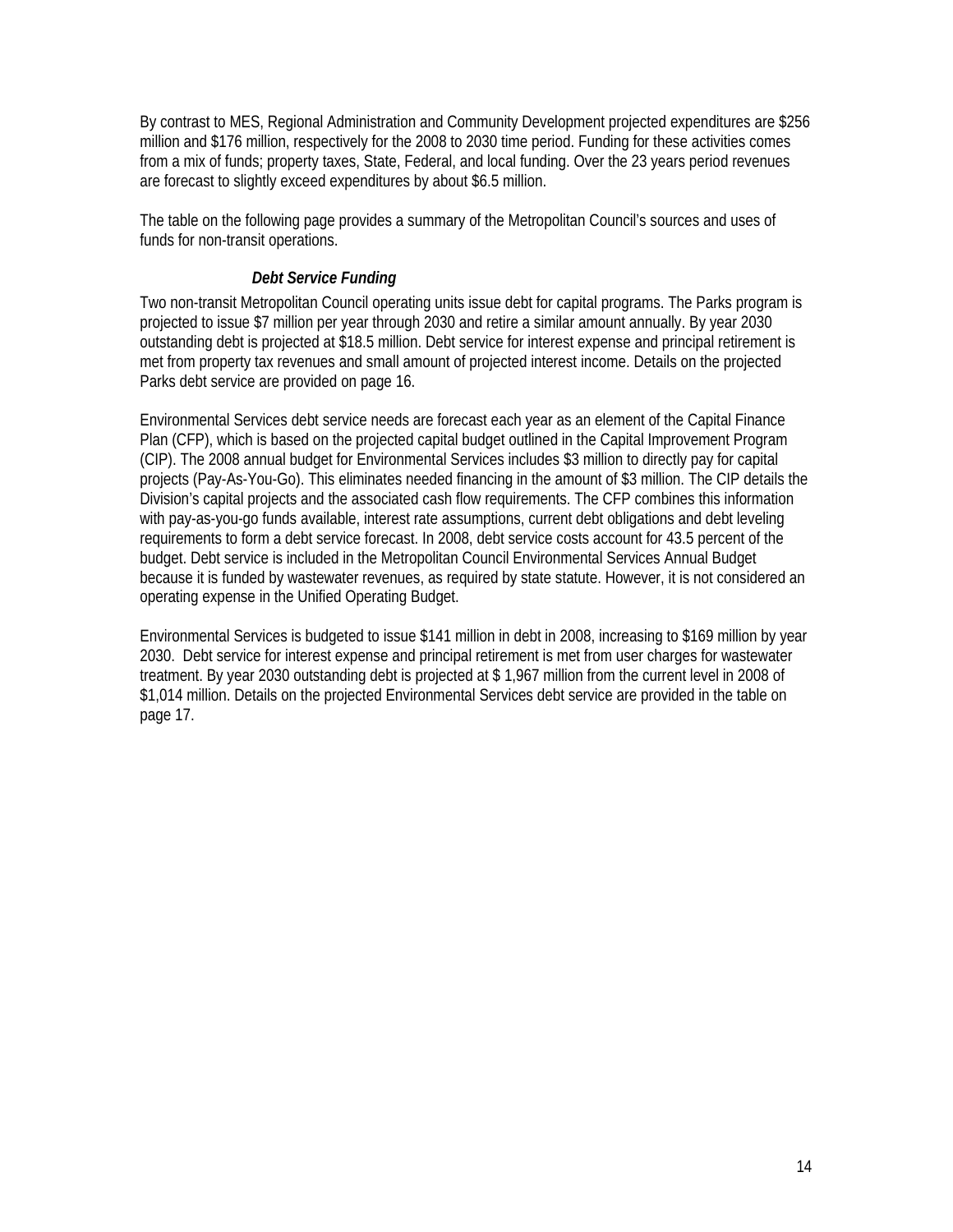## **Metropolitan Council Non-Transit Operating Revenues and Expenses**

| <b>Metropolitan Council</b>                                                     |      |           |      |         |      |             |      |         |      |         |      |             |   |         |    |         |      |           |      |           |      |            |      |           |
|---------------------------------------------------------------------------------|------|-----------|------|---------|------|-------------|------|---------|------|---------|------|-------------|---|---------|----|---------|------|-----------|------|-----------|------|------------|------|-----------|
| <b>Consolidated Operating Revenue and Expense</b>                               |      |           |      |         |      |             |      |         |      |         |      |             |   |         |    |         |      |           |      |           |      |            |      |           |
| Year of Expenditure Dollars in Th                                               |      | 2008      |      | 2009    |      | <b>2010</b> |      | 2011    |      | 2012    |      | 2013        |   | 2014    |    | 2015    |      | 2011-2015 |      | 2016-2020 |      | 2021-2025  |      | 2026-2030 |
| <b>Non-Transit Metropolitan Council Operations</b><br><b>Operating Revenues</b> |      |           |      |         |      |             |      |         |      |         |      |             |   |         |    |         |      |           |      |           |      |            |      |           |
| <b>Wastewater Fees</b>                                                          |      | \$114,658 | \$   | 117,599 | - \$ | 126,289     | S    | 131,733 | - \$ | 138,062 | -95  | 143,949     | S | 149,953 | S  | 56,077  | - S  | 719,774   | - \$ | 876,709   | \$   | ,050,034   | \$   | 1,243,000 |
| <b>Property Taxes</b>                                                           |      | 8,759     |      | 8,759   |      | 8,847       |      | 8,935   |      | 9,025   |      | 9,115       |   | 9,206   |    | 9,298   |      | 45,579    | - \$ | 47,904    | \$   | 50,348     | -\$  | 52,916    |
| State                                                                           |      | 506       |      | 554     |      | 563         |      | 572     |      | 581     |      | 591         |   | 601     |    | 611     | S    | 2,956     | - \$ | 3,209     | - \$ | $3,492$ \$ |      | 3,808     |
| Federal                                                                         |      | 4,346     |      | 4,443   |      | 4,577       |      | 4,714   |      | 4,855   |      | 5,001       |   | 5,151   |    | 5,306   |      | 25,028    |      | 29,014    | - \$ | 33,635     |      | 38,992    |
| Local                                                                           |      | 1,001     |      | 849     |      | 875         |      | 901     |      | 928     |      | 956         |   | 985     |    | 1,014   | - \$ | 4,783     | - \$ | 5,545     | - \$ | 6,428      | - \$ | 7,452     |
| Other                                                                           |      | 4,346     |      | 3,818   |      | 4,267       |      | 4,076   |      | 4,086   |      | 4,095       |   | 4,104   |    | 4,113   |      | 20,474    | - S  | 20,712    | - \$ | 20,962 \$  |      | 21,224    |
| <b>Total Revenues</b>                                                           |      | 133,617   | S    | 136,023 | S    | 145,418     | S    | 150,932 |      | 157,537 |      | 163,707     |   | 169,999 | \$ | 176,419 |      | 818,594   | -\$  | 983,093   | - S  | 1,164,899  | S    | 1,367,392 |
| <b>Operating Expenses</b>                                                       |      |           |      |         |      |             |      |         |      |         |      |             |   |         |    |         |      |           |      |           |      |            |      |           |
| Regional Planning and Admin*                                                    | - \$ | 10,739    | - \$ | 10,490  | - \$ | 10,138      | - \$ | 10,239  | - \$ | 10,340  | - \$ | $10,442$ \$ |   | 10,546  | S. | 10,650  | \$   | 52,218 \$ |      | 54,856    | \$   | 57,629 \$  |      | 60,543    |
| <b>Wastewater Services</b>                                                      |      | 119,060   |      | 121,524 |      | 129,004     |      | 134,248 |      | 140,577 |      | 146.464     |   | 152,468 |    | 158,592 |      | 732,349   |      | 889,284   |      | 1,062,609  |      | 1,255,575 |
| Metro HRA                                                                       |      | 5,583     |      | 5,595   |      | 5,763       |      | 5,936   |      | 6,114   |      | 6,297       |   | 6,486   |    | 6,681   | S    | 31,514    |      | 36,533    |      | 42,352     |      | 49,098    |
| <b>Total Expenses</b>                                                           |      | 135,382   | S    | 137,609 | S    | 144,905     | Ж    | 150,423 |      | 157,031 |      | 163,204     |   | 169,500 | \$ | 175,923 |      | 816,081   | -96  | 980,673   | \$   | ,162,590   | \$.  | ,365,215  |
| Net Income/(Loss)                                                               |      | (1,765)   |      | (1,585) |      | 513         |      | 509     |      | 506     |      | 503         |   | 499     |    | 496     |      | 2,513     |      | 2,420     |      | 2,309      |      | 2,177     |

\*Regional Planning and Administration expenses are net of cost allocations. Expenses allocated to operating divisions are included in division expense totals.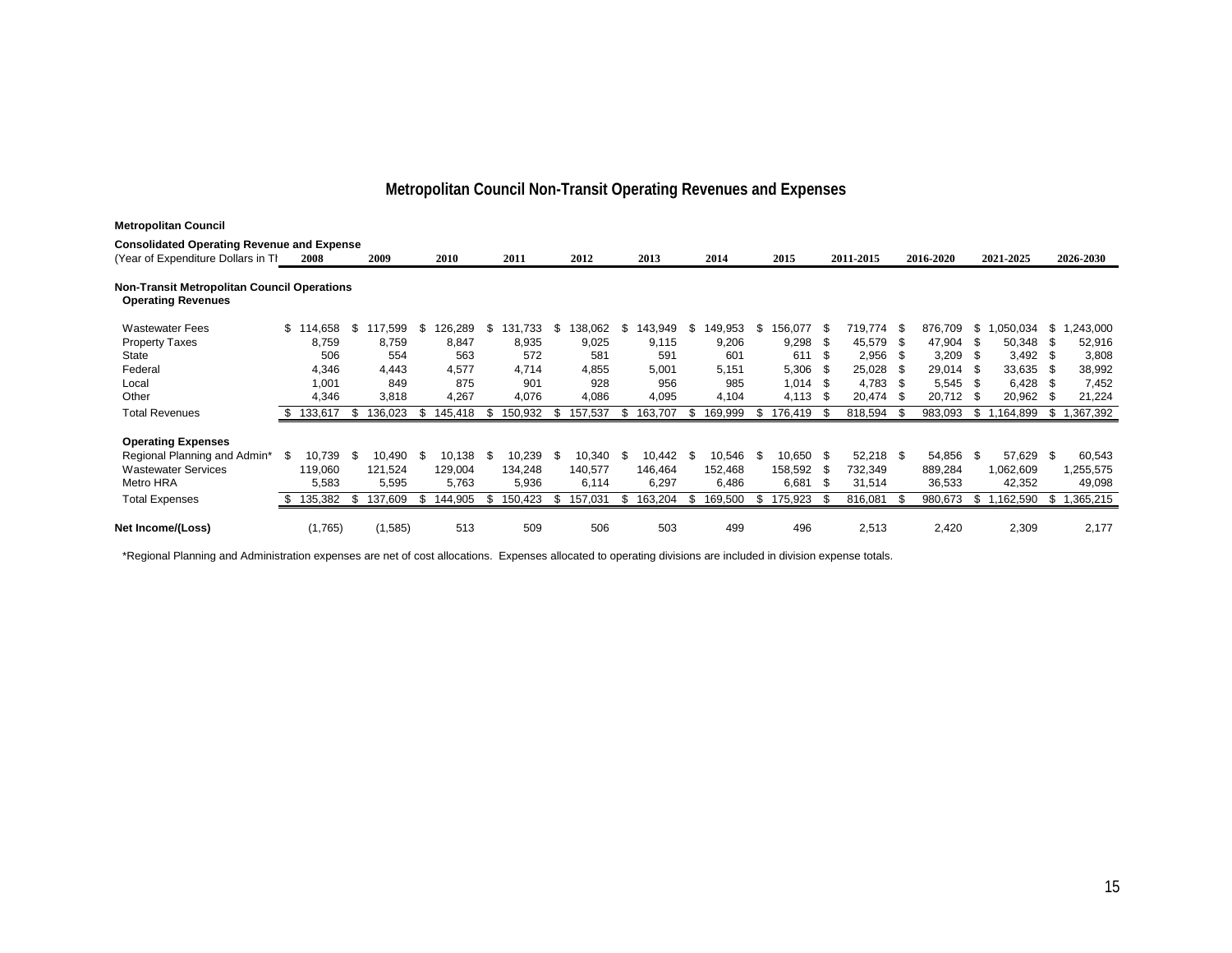#### **Parks Debt Service**

|                                                        | 2008                 | 2009                 | 2010                 | 2011                 | 2012                 | 2013                 | 2014                 | 2015                 | 2016                 | 2017                 | 2018                 | 2019                 |
|--------------------------------------------------------|----------------------|----------------------|----------------------|----------------------|----------------------|----------------------|----------------------|----------------------|----------------------|----------------------|----------------------|----------------------|
|                                                        |                      |                      |                      |                      |                      |                      |                      |                      |                      |                      |                      |                      |
| <b>Property Tax Levy</b>                               | 7,462,560            | 7,492,349            | 7,521,276            | 7,626,158            | 7,730,620            | 7,828,730            | 7,922,849            | 8,019,921            | 8,049,886            | 7,813,491            | 7,848,995            | 7,838,455            |
| Revenues:                                              | 99.0%                | 99.0%                | 99.0%                | 99.0%                | 99.0%                | 99.0%                | 99.0%                | 99.0%                | 99.0%                | 99.0%                | 99.0%                | 99.0%                |
| <b>Property Taxes</b>                                  | 7,387,934            | 7,417,425            | 7,446,064            | 7,549,897            | 7,653,314            | 7,750,442            | 7,843,620            | 7,939,722            | 7,969,387            | 7,735,356            | 7,770,505            | 7,760,071            |
| Interest                                               | 120,000              | 120,000              | 120,000              | 120,000              | 120,000              | 120,000              | 120,000              | 120,000              | 120,000              | 120,000              | 120,000              | 120,000              |
| <b>Total Revenues</b>                                  | 7,507,934            | 7,537,425            | 7,566,064            | 7,669,897            | 7,773,314            | 7,870,442            | 7,963,620            | 8,059,722            | 8,089,387            | 7,855,356            | 7,890,505            | 7,880,071            |
|                                                        |                      |                      |                      |                      |                      |                      |                      |                      |                      |                      |                      |                      |
| <b>Expenditures:</b>                                   |                      |                      |                      |                      |                      |                      |                      |                      |                      |                      |                      |                      |
| <b>Principal Retirement</b><br><b>Interest Expense</b> | 9,775,000<br>597,503 | 6,635,000<br>511,325 | 6,655,000<br>499,125 | 6,700,000<br>490,925 | 6,805,000<br>471,175 | 6,895,000<br>476,075 | 6,990,000<br>478,400 | 7,075,000<br>477,813 | 7,170,000<br>473,438 | 7,205,000<br>468,263 | 6,985,000<br>465,413 | 7,010,000            |
| <b>Total Expenditures</b>                              | 10,372,503           | 7,146,325            | 7,154,125            | 7,190,925            | 7,276,175            | 7,371,075            | 7,468,400            | 7,552,813            | 7,643,438            | 7,673,263            | 7,450,413            | 465,488<br>7,475,488 |
|                                                        |                      |                      |                      |                      |                      |                      |                      |                      |                      |                      |                      |                      |
| <b>Outstanding Debt</b>                                |                      |                      |                      |                      |                      |                      |                      |                      |                      |                      |                      |                      |
| Debt Issued                                            | 9,000,000            | 7,000,000            | 7,000,000            | 7,000,000            | 7,000,000            | 7,000,000            | 7,000,000            | 7,000,000            | 7,000,000            | 7,000,000            | 7,000,000            | 7,000,000            |
| Debt Retired                                           | 9,775,000            | 6,635,000            | 6,655,000            | 6,700,000            | 6,805,000            | 6,895,000            | 6,990,000            | 7,075,000            | 7,170,000            | 7,205,000            | 6,985,000            | 7,010,000            |
| Year End Outstanding Debt                              | 17,625,000           | 17,990,000           | 18,335,000           | 18,635,000           | 18,830,000           | 18,935,000           | 18,945,000           | 18,870,000           | 18,700,000           | 18,495,000           | 18,510,000           | 18,500,000           |
|                                                        |                      |                      |                      |                      |                      |                      |                      |                      |                      |                      |                      |                      |
|                                                        | 2020                 | 2021                 | 2022                 | 2023                 | 2024                 | 2025                 | 2026                 | 2027                 | 2028                 | 2029                 | 2030                 |                      |
| <b>Property Tax Levy</b>                               | 7,838,376            | 7,838,376            | 7,838,376            | 7,838,376            | 7,838,376            | 7,838,376            | 7,838,376            | 7,838,376            | 7,838,376            | 7,838,376            | 7,838,376            |                      |
|                                                        | 99.0%                | 99.0%                | 99.0%                | 99.0%                | 99.0%                | 99.0%                | 99.0%                | 99.0%                | 99.0%                | 99.0%                | 99.0%                |                      |
| <b>Revenues:</b>                                       |                      |                      |                      |                      |                      |                      |                      |                      |                      |                      |                      |                      |
| Property Taxes                                         | 7,759,993            | 7,759,993            | 7,759,993            | 7,759,993            | 7,759,993            | 7,759,993            | 7,759,993            | 7,759,993            | 7,759,993            | 7,759,993            | 7,759,993            |                      |
| Interest                                               | 120,000              | 120,000              | 120,000              | 120,000              | 120,000              | 120,000              | 120,000              | 120,000              | 120,000              | 120,000              | 120,000              |                      |
| <b>Total Revenues</b>                                  | 7,879,993            | 7,879,993            | 7,879,993            | 7,879,993            | 7,879,993            | 7,879,993            | 7,879,993            | 7,879,993            | 7,879,993            | 7,879,993            | 7,879,993            |                      |
| <b>Expenditures:</b>                                   |                      |                      |                      |                      |                      |                      |                      |                      |                      |                      |                      |                      |
| <b>Principal Retirement</b>                            | 7,000,000            | 7,000,000            | 7,000,000            | 7,000,000            | 7,000,000            | 7,000,000            | 7,000,000            | 7,000,000            | 7,000,000            | 7,000,000            | 7,000,000            |                      |
| <b>Interest Expense</b>                                | 465,338              | 465,338              | 465,338              | 465,338              | 465,338              | 465,338              | 465,338              | 465,338              | 465,338              | 465,338              | 465,338              |                      |
| <b>Total Expenditures</b>                              | 7,465,338            | 7,465,338            | 7,465,338            | 7,465,338            | 7,465,338            | 7,465,338            | 7,465,338            | 7,465,338            | 7,465,338            | 7,465,338            | 7,465,338            |                      |
| <b>Outstanding Debt</b>                                |                      |                      |                      |                      |                      |                      |                      |                      |                      |                      |                      |                      |
| Debt Issued                                            | 7,000,000            | 7,000,000            | 7,000,000            | 7,000,000            | 7,000,000            | 7,000,000            | 7,000,000            | 7,000,000            | 7,000,000            | 7,000,000            | 7,000,000            |                      |
| Debt Retired                                           | 7,000,000            | 7,000,000            | 7,000,000            | 7,000,000            | 7,000,000            | 7,000,000            | 7,000,000            | 7,000,000            | 7,000,000            | 7,000,000            | 7,000,000            |                      |
| Year End Outstanding Debt                              | 18,500,000           | 18,500,000           | 18,500,000           | 18,500,000           | 18,500,000           | 18,500,000           | 18,500,000           | 18,500,000           | 18,500,000           | 18,500,000           | 18,500,000           |                      |
|                                                        |                      |                      |                      |                      |                      |                      |                      |                      |                      |                      |                      |                      |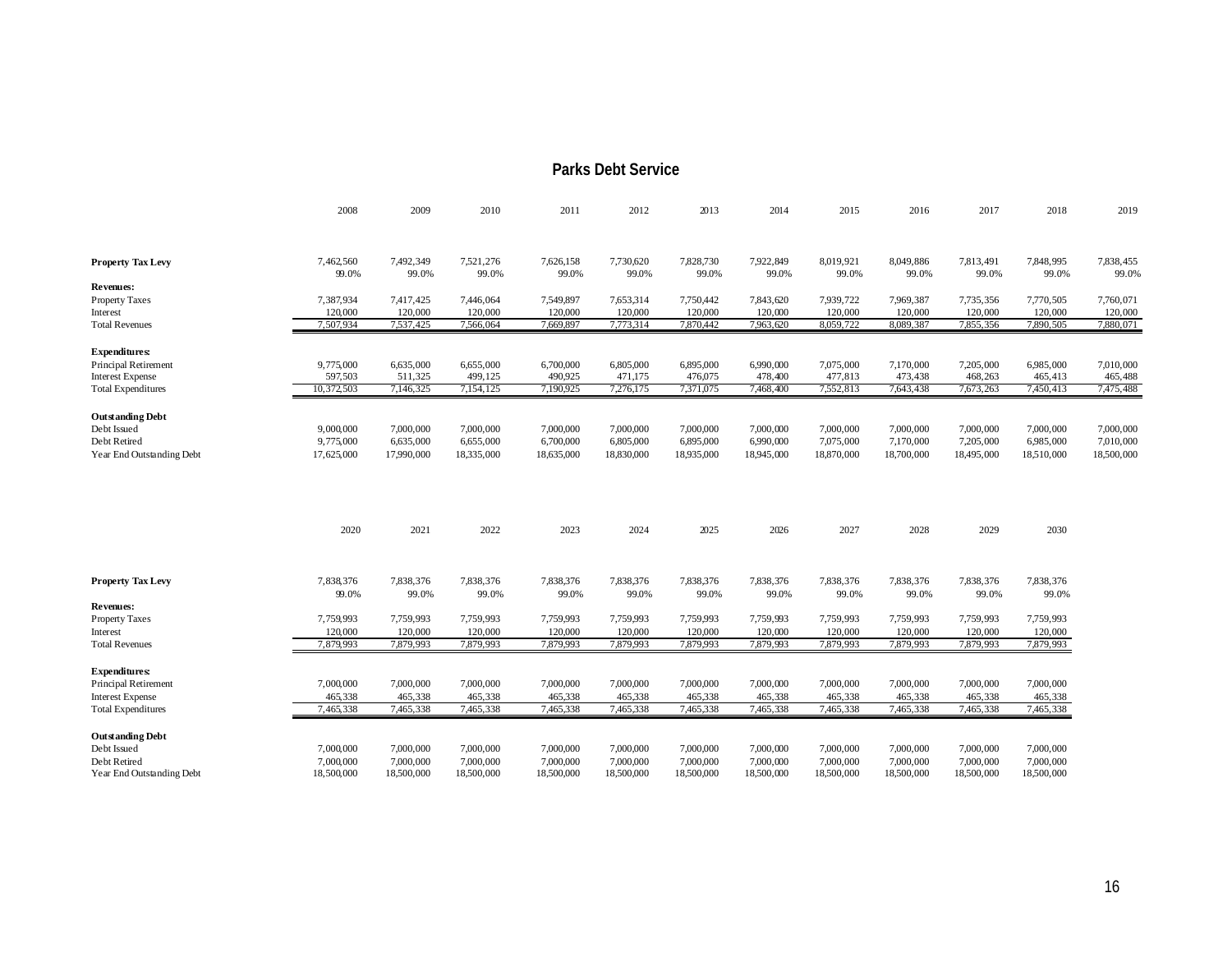#### **Environmental Services Debt Service**

|                           | 2008                | 2009                | 2010                | 2011                 | 2012                 | 2013                 | 2014                 | 2015                 | 2016                 | 2017                 | 2018                 | 2019                 |
|---------------------------|---------------------|---------------------|---------------------|----------------------|----------------------|----------------------|----------------------|----------------------|----------------------|----------------------|----------------------|----------------------|
| <b>Revenues</b>           |                     |                     |                     |                      |                      |                      |                      |                      |                      |                      |                      |                      |
| <b>SAC Transfers</b>      | 38,733,000          | 40,903,000          | 44,166,000          | 50,431,000           | 56,397,000           | 61,566,000           | 66,331,000           | 70,991,000           | 76,029,000           | 79,415,000           | 81,089,000           | 83,682,000           |
| Sewer Service Charges     | 48,407,000          | 52,268,000          | 55,735,000          | 57,518,000           | 61,019,000           | 66,146,000           | 72,668,000           | 80,252,000           | 88,379,000           | 96,274,000           | 98,845,000           | 100,669,000          |
| <b>Other Sources</b>      |                     |                     |                     |                      |                      |                      |                      |                      |                      |                      |                      |                      |
| <b>Total Revenues</b>     | 87,140,000          | 93,171,000          | 99,901,000          | 107,949,000          | 117,416,000          | 127,712,000          | 138,999,000          | 151,243,000          | 164,408,000          | 175,689,000          | 179,934,000          | 184,351,000          |
|                           |                     |                     |                     |                      |                      |                      |                      |                      |                      |                      |                      |                      |
| <b>Expendituress</b>      |                     |                     |                     |                      |                      |                      |                      |                      |                      |                      |                      |                      |
| Principal Repayment       | 52,284,000          | 55,902,600          | 59,940,600          | 64,769,400           | 70,449,600           | 76,627,200           | 83,399,400           | 90,745,800           | 98,644,800           | 105,413,400          | 107,960,400          | 110,610,600          |
| <b>Interest Charges</b>   | 34,856,000          | 37,268,400          | 39,960,400          | 43,179,600           | 46,966,400           | 51,084,800           | 55,599,600           | 60,497,200           | 65,763,200           | 70,275,600           | 71,973,600           | 73,740,400           |
| Debt Service              | 87,140,000<br>40.0% | 93,171,000<br>40.0% | 99,901,000<br>40.0% | 107,949,000<br>40.0% | 117,416,000<br>40.0% | 127,712,000<br>40.0% | 138,999,000<br>40.0% | 151,243,000<br>40.0% | 164,408,000<br>40.0% | 175,689,000<br>40.0% | 179,934,000<br>40.0% | 184,351,000<br>40.0% |
| <b>Outstanding Debt</b>   |                     |                     |                     |                      |                      |                      |                      |                      |                      |                      |                      |                      |
| Debt Issued               | 141,313,000         | 188,379,000         | 175,204,000         | 147,684,000          | 156,829,000          | 126,659,000          | 112,624,000          | 117,899,000          | 122,994,000          | 109,468,000          | 132,854,000          | 135,884,000          |
| Debt Retired              | 52,284,000          | 55,902,600          | 59,940,600          | 64,769,400           | 70,449,600           | 76,627,200           | 83,399,400           | 90,745,800           | 98,644,800           | 105,413,400          | 107,960,400          | 110,610,600          |
| Year End Outstanding Debt | 1,014,370,000       | 1,146,846,400       | 1,262,109,800       | 1,345,024,400        | 1,431,403,800        | 1,481,435,600        | 1,510,660,200        | 1,537,813,400        | 1,562,162,600        | 1,566,217,200        | 1,591,110,800        | 1,616,384,200        |
|                           |                     |                     |                     |                      |                      |                      |                      |                      |                      |                      |                      |                      |
| <b>Total Bonds Issued</b> | 141,313,000         | 188,379,000         | 175,204,000         | 147,684,000          | 156,829,000          | 126,659,000          | 112,624,000          | 117,899,000          | 122,994,000          | 109,468,000          | 132,854,000          | 135,884,000          |
|                           | 2020                | 2021                | 2022                | 2023                 | 2024                 | 2025                 | 2026                 | 2027                 | 2028                 | 2029                 | 2030                 |                      |
| <b>Revenues</b>           |                     |                     |                     |                      |                      |                      |                      |                      |                      |                      |                      |                      |
| <b>SAC Transfers</b>      | 86,006,000          | 88,454,000          | 90,036,000          | 89,765,000           | 91,931,000           | 96,065,000           | 98,946,950           | 101,915,359          | 104,972,819          | 108,122,004          | 111,365,664          |                      |
| Sewer Service Charges     | 102,044,000         | 103,624,000         | 103,624,000         | 103,811,000          | 101,524,000          | 103,525,000          | 106,630,750          | 109,829,673          | 113,124,563          | 116,518,300          | 120,013,849          |                      |
| <b>Other Sources</b>      |                     |                     |                     |                      |                      |                      |                      |                      |                      |                      |                      |                      |
| <b>Total Revenues</b>     | 188,050,000         | 192,078,000         | 193,660,000         | 193,576,000          | 193,455,000          | 199,590,000          | 200,047,000          | 204,805,000          | 218,097,382          | 224,640,303          | 231,379,512          |                      |
| <b>Expendituress</b>      |                     |                     |                     |                      |                      |                      |                      |                      |                      |                      |                      |                      |
| Principal Repayment       | 112,830,000         | 115,246,800         | 116,196,000         | 116,145,600          | 116,073,000          | 119,754,000          | 120,028,200          | 122,883,000          | 130,858,429          | 134,784,182          | 138,827,707          |                      |
| <b>Interest Charges</b>   | 75,220,000          | 76,831,200          | 77,464,000          | 77,430,400           | 77,382,000           | 79,836,000           | 80,018,800           | 81,922,000           | 87,238,953           | 89,856,121           | 92,551,805           |                      |
| Debt Service              | 188,050,000         | 192,078,000         | 193,660,000         | 193,576,000          | 193,455,000          | 199,590,000          | 200,047,000          | 204,805,000          | 218,097,382          | 224,640,303          | 231,379,512          |                      |
|                           | 40.0%               | 40.0%               | 40.0%               | 40.0%                | 40.0%                | 40.0%                | 40.0%                | 40.0%                | 40.0%                | 40.0%                | 40.0%                |                      |
| <b>Outstanding Debt</b>   |                     |                     |                     |                      |                      |                      |                      |                      |                      |                      |                      |                      |
| Debt Issued               | 138,914,000         | 141,944,000         | 144,975,000         | 148,005,000          | 151,035,000          | 154,066,000          | 157,096,000          | 160,126,000          | 163,157,000          | 166,187,000          | 169,217,000          |                      |
| Debt Retired              | 112,830,000         | 115,246,800         | 116,196,000         | 116,145,600          | 116,073,000          | 119,754,000          | 120,028,200          | 122,883,000          | 130,858,429          | 134,784,182          | 138,827,707          |                      |
| Year End Outstanding Debt | 1,642,468,200       | 1,669,165,400       | 1,697,944,400       | 1,729,803,800        | 1,764,765,800        | 1,799,077,800        | 1,836,145,600        | 1,873,388,600        | 1,905,687,171        | 1,937,089,989        | 1,967,479,281        |                      |
|                           |                     |                     |                     |                      |                      |                      |                      |                      |                      |                      |                      |                      |
| <b>Total Bonds Issued</b> | 138,914,000         | 141,944,000         | 144,975,000         | 148,005,000          | 151,035,000          | 154,066,000          | 157,096,000          | 160,126,000          | 163,157,000          | 166,187,000          | 169,217,000          |                      |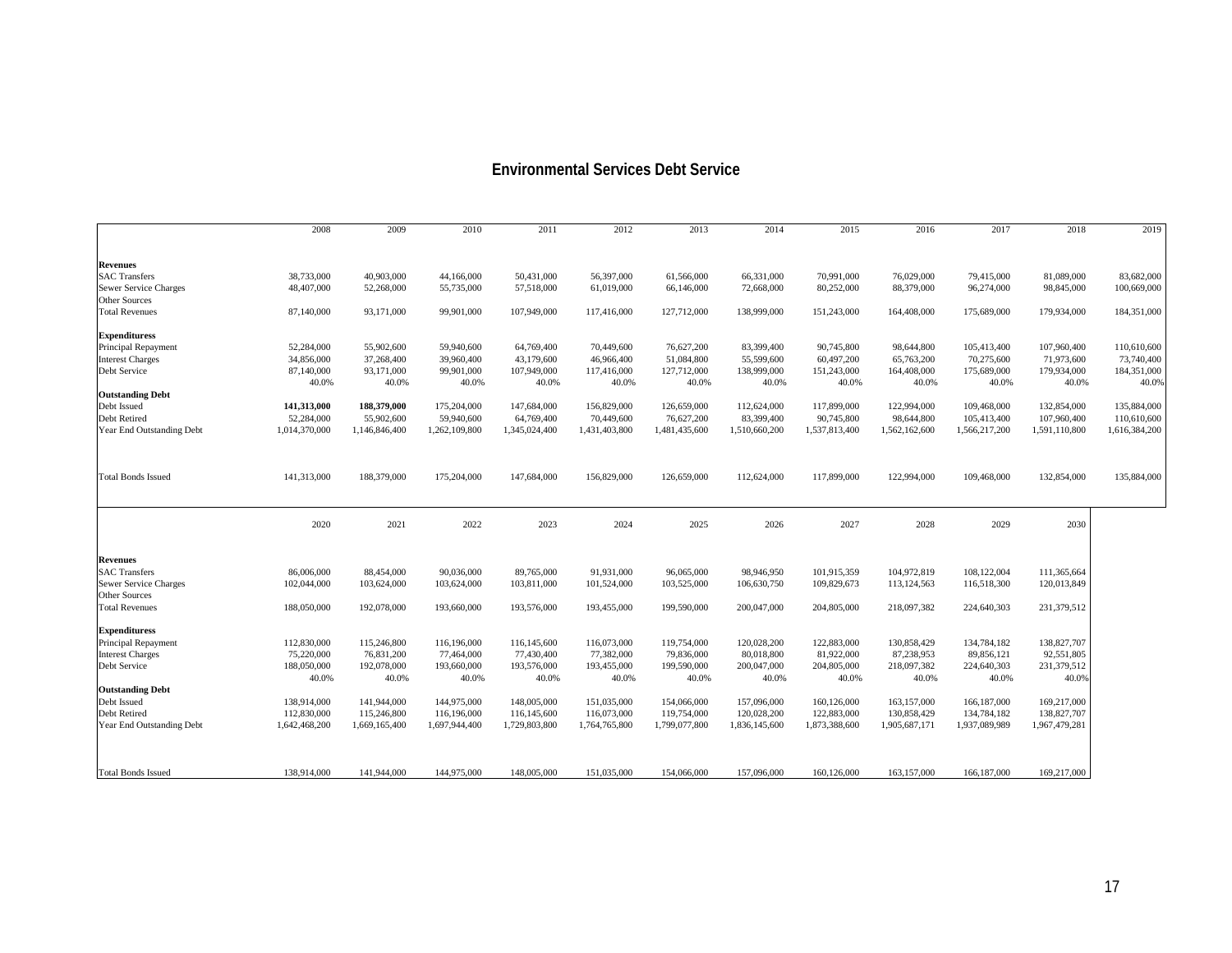#### **Metropolitan Council Transportation Division**

The Metropolitan Council's Transportation Division provides for the operation, administration and coordination of public transit services within the Twin Cities metropolitan area. The transit programs are carried out through two units within the Council's Transportation Division, Metro Transit, which directly operates regular route transit services throughout the region and Metropolitan Transportation Services (MTS), which provides and coordinates transit services within the region through contracts with other providers. On a budget basis, Metro Transit is about 75% of the total operating expenses for the Council's Transportation Division and MTS contracted services makes up the balance of expenditures.

**Metro Transit**: Metro Transit is the largest direct operator of regular route transit service in the Twin Cities region. Metro Transit directly operates a network of 121 fixed routes. Metro Transit completed construction and began operation of a 12-mile light rail line in the Hiawatha Corridor in June 2004. This rail line has 17 stations. Metro Transit operates a fleet of 949 buses for fixed-route service. The current peak requirement is for 740 vehicles. It has a fleet of 27 light rail cars and uses 27 cars in peak service.7 Metro Mobility operates ADA complementary paratransit service in the region. Metropolitan Council has a fleet of 168 vehicles, which are operated by five contractors to provide ADA complementary paratransit service.<sup>8</sup>

**Metropolitan Transportation Services**: MTS manages the contracted transit service programs in the Twin Cities metropolitan area. These programs include the following:

**Metro Mobility**: Provides paratransit service as required by the ADA to persons whose disabilities prevent them from using the regular route transit system.

**Contracted Regular Route Service**: Regular route service is provided by twelve separate contracts with private, governmental, and non-profit organizations.

**Community-Based Programs**: Dial-a-ride programs are provided through eighteen contracts with private, non-profit and governmental agencies. These programs primarily serve the elderly and persons with disabilities.

**VanGo**: MTS contracts with a company to provide vanpools. Typically these vanpools are either in areas without regular route transit service or are for individuals who work shifts outside of normal commuting times.

**Opt-Out Communities**: Twelve communities have chosen to provide their own transit service (known as "opt-out" communities) and are separate transit authorities. Opt-outs provide both regular route and dial-a-ride programs. Opt-outs receive state MVST and general fund revenues through MTS.9

Metro Transit will be the Northstar Corridor Commuter Rail operator. Metro Transit will also be the Central Corridor LRT operator. Metro Transit will apply its strong transit organization to both the operation of the Central Corridor LRT and Northstar Corridor Commuter Rail.

Capital Funding for the Transportation Division of Metropolitan Council includes federal, state, and local funding. The Council can issue regional bonds for transit if it receives specific authorization from the State Legislature. Within the statutory bonding authority, the Council issues long-term debt to finance transit projects and has generally balanced the debt service with its property tax proceeds, insulating the transit

 $\overline{a}$ 

<sup>7</sup> Source: http://www.ntdprogram.gov/ntdprogram/pubs/profiles/2006/agency\_profiles/5027.pdf

<sup>8</sup> Triennial Review FY 2006

<sup>9</sup> Source: 2008 Unified Operating budget, - Page 5-2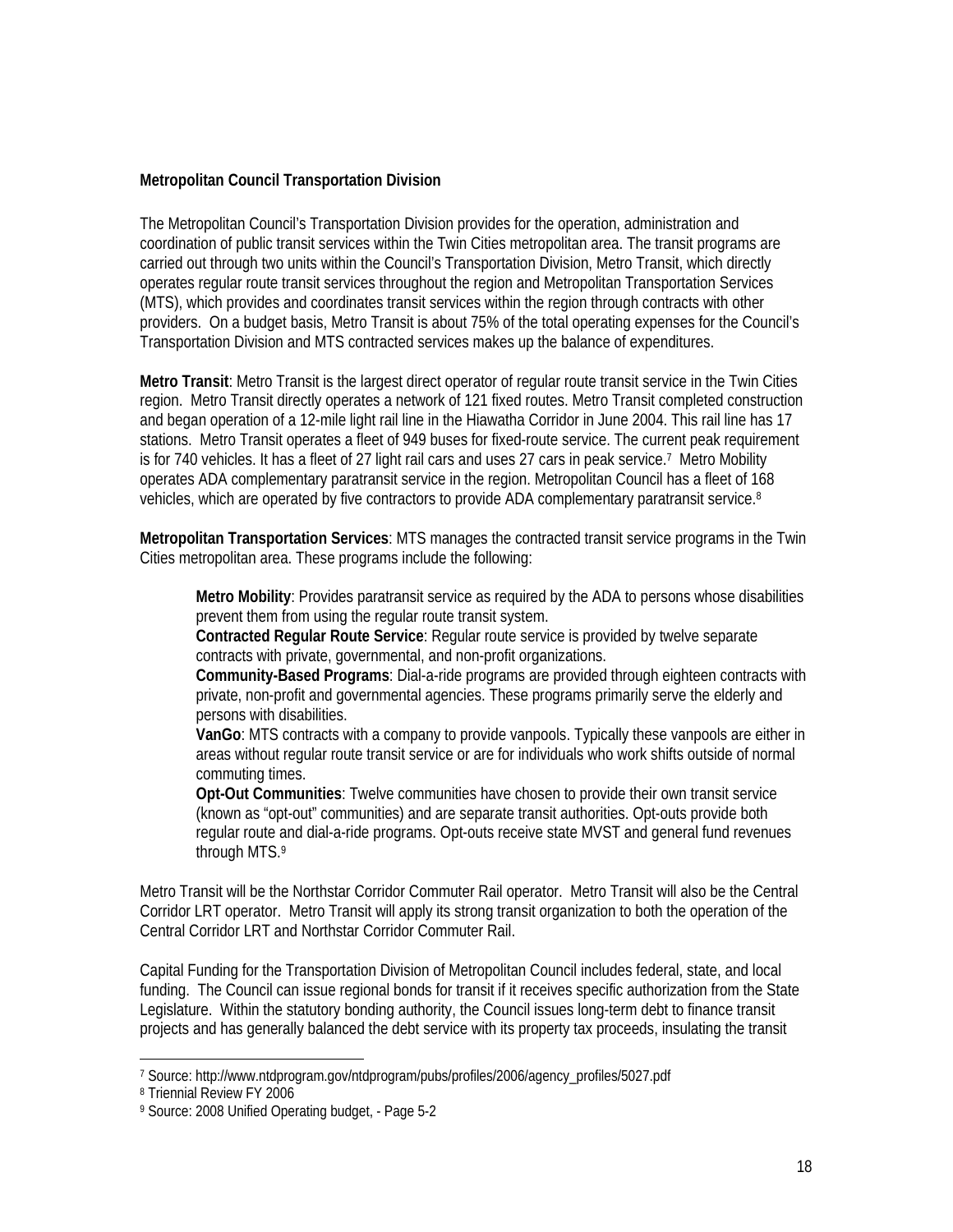operating budget from the transit debt service. The Council has authorized the Transportation Division to utilize loans from the Minnesota Public Facilities Authority to the maximum extent available to finance capital projects.10 Operating Funding for the rail services (Hiawatha, Northstar, and the proposed CCLRT) is drawn from the rail project partners. Operating funding for the remainder of the Transportation Division is a mix of motor vehicle sales tax, state appropriations, federal, state, and local funding, investment earnings, and passenger fare and other revenues. 11

#### **PROJECT LOCAL FUNDING PARTNERS**

LRT was selected by Ramsey County and the Metropolitan Council as the Locally Preferred Alternative for the Central Corridor Project. Funding for the project has been secured from the State of Minnesota, the Counties Transit Improvement Board, and two Regional Rail Authorities.

#### **State of Minnesota**

State of Minnesota: The state capital funding will be provided though bonding. It is anticipated that the securities will be general obligation debt. The state of Minnesota has earned the highest ratings from the three rating services, Aa1 from Moody's, AAA from Standard and Poor, and AAA from Fitch. The state has currently authorized \$83 million in general obligation bonds for the Central Corridor LRT project.12 This amount is shown in years 2007 through 2010 of the capital sources of funds tables. Additional state funds for construction will be made available in advance of the scheduled need in 2010 and on.

#### **Counties Transit Improvement Board**

A dramatic demonstration of the commitment of the Minneapolis-St. Paul region to resolute funding of transit programs is the Counties Transit Improvement Board (CTIB). The Board was created in 2008 by enabling state legislation and the concurrence of five counties in the region. The board's purpose is to provide a dedicated source for capital and operating funds for transit projects serving the five participating counties: Hennepin, Ramsey, Anoka, Dakota, and Washington. A ¼% sales tax generated from the five counties will be used to award grants and issue bonds. CTIB is comprised of two annually-appointed county commissioners from each member county and the Chair of the Metropolitan Council. Votes are allocated based on a total of 100 votes. 95 votes are allocated to counties per a weighted formula (50% Sales Tax Revenue; 50% Population). 5 votes are allocated to Chair of Metropolitan Council. In general, CTIB actions require 63 votes and a majority of the counties in favor, except for large long-term bonds. The issuance of large long-term bonds with maturities in excess of 5 years and amounts in excess of one year's Sales Tax revenue require 75 votes and a majority of the counties in favor. In order to evaluate grants, a Grant Evaluation and Ranking System Committee (GEARS) makes grant recommendations to CTIB. GEARS committee members include one county commissioner, one elected city official per 400,000 residents in each county, and the Chair of the Metropolitan Council Transportation Committee. The criteria for grant awards include: (1) being consistent with Met Council's Transportation Policy Plan (TPP); (2) adhering to transitway purposes; and (3) granting each of its County members at least 1% of total Sales Tax proceeds for FY 2009, 2010, and 2011.

#### **Regional Railroad Authorities (RRAs)**

Regional Railroad Authorities are established as political subdivisions of the state under Minnesota Statutes (MS) chapter 398A. Under this chapter, RRAs have powers similar to the county for the specific purpose of providing for the planning, preservation and improvement of rail service including passenger rail service and

 $\overline{\phantom{0}}$ 

<sup>10</sup> Source: 2007-2012 Capital Improvement Plan

<sup>11</sup> Source: Metropolitan Council 2007 Unified Operating Budget

<sup>12</sup> Minnesota Session Laws 2008, Regular Session; Chapter 365—House File No. 4072 and New Starts Finance Template 7-31-08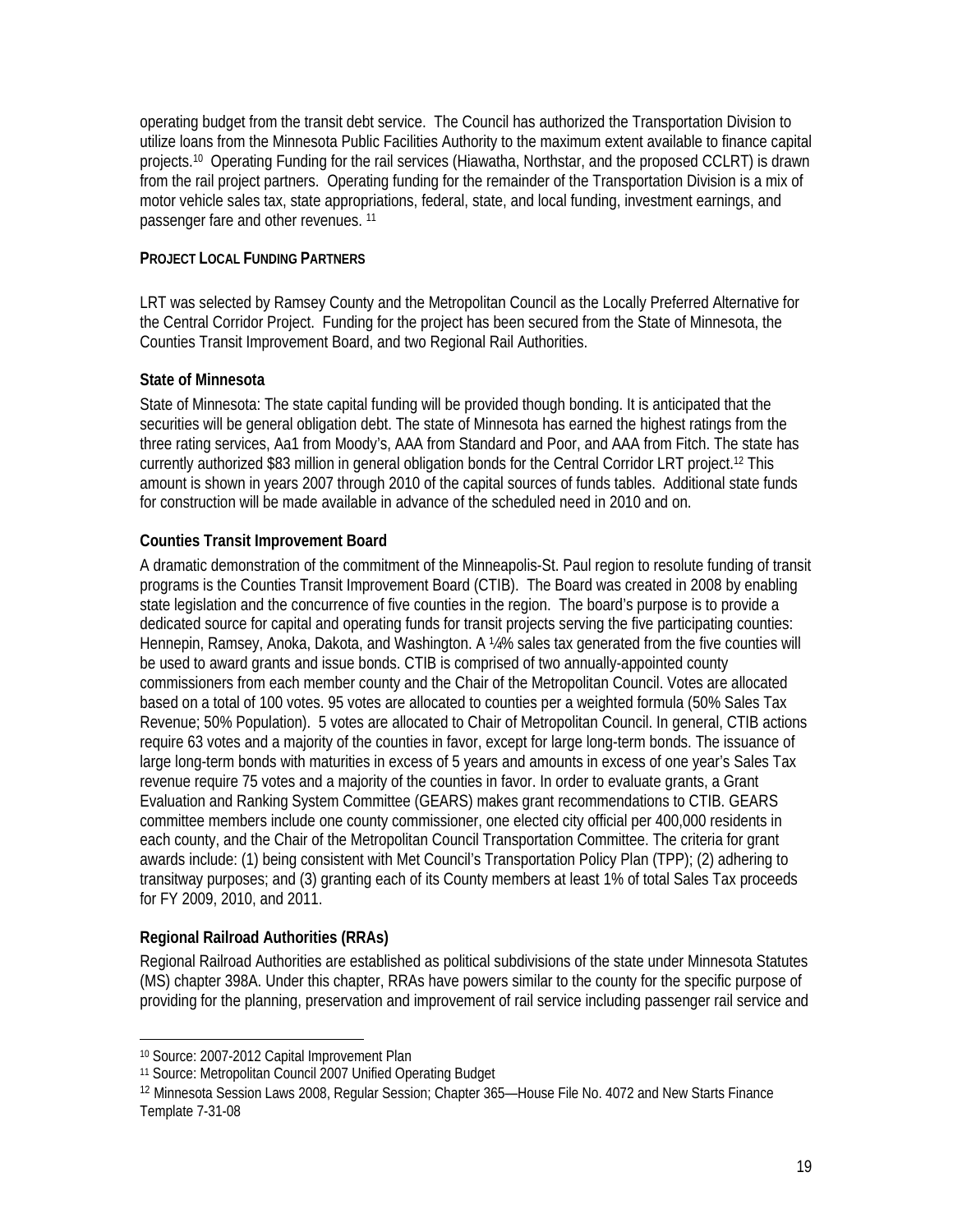to provide for the preservation of abandoned rail right-of-way for future transportation uses. RRAs have the authority to levy a property tax up to .04835 percent of the market value of all taxable property within the county. RRAs are also authorized to issue debt under chapter 398A.

### *Ramsey County Regional Railroad Authority (RCRRA)*

Ramsey County Regional Railroad Authority (RCRRA): RCRRA obtains its funds from a property tax levied under the authority of MS 398A, plus interest earned on balances. This tax is distinct from the Metropolitan Council's property tax authority. The tax is currently levied at a rate of \$10.8 million in 2006, which is considerably less than the levy limit established in MS 398A which would yield approximately \$20 million per year.

### *Hennepin County Regional Railroad Authority (HCRRA)*

HCRRA obtains its funds from a property tax levied under the authority of MS 398A, plus interest earned on balances. This tax is distinct from the Metropolitan Council's property tax authority. The tax is currently levied at a rate of \$12.5 million in 2007<sup>13</sup>, which is considerably less than the levy limit established in MS 398A which would yield approximately \$62 million per year.

#### **CAPACITY OF PARTNERS TO FUND THE PROPOSED PROJECT**

The Central Corridor LRT is expected to cost \$914.9 million in year-of-expenditure dollars to construct and equip, and place into service.

The Metropolitan Council requests FTA Section 5309 Discretionary New Starts funding for the project in the amount of \$453 million in the FFGA as total New Starts together with \$4.5 million in prior CMAQ funding for the Central Corridor LRT. Other project funding will come from the State of Minnesota, the Counties Transit Improvement Board, Ramsey County Regional Railroad Authority, and Hennepin County Regional Railroad Authority.

State bond funds in the amount of \$83 million have been secured to date. In addition, RCRRA and HCRRA have adequate cash and bond capacity to provide the remaining local share of preliminary engineering costs in 2008 and 2009.

The Counties Transit Improvement Board has begun to receive a reliable stream from its sales tax revenue. The CCLRT is a priority project for the CTIB, and all of its leveraged funding capacity is potentially available to the project. The CTIB has committed to provide 30% of the capital funding.14

#### **PROJECT PURPOSE AND NEED**

<u>.</u>

The 10.9-mile long Central Corridor runs between downtown St. Paul and downtown Minneapolis. It is a vibrant and busy area, packed with strong neighborhoods, institutions, businesses, and attractions. The Central Corridor links five major centers of activity in the Twin Cities region - downtown Minneapolis, the University of Minnesota, the Midway area, the state Capitol complex and downtown St. Paul - that contain almost 280,000 jobs. By 2030, this number is expected to grow to 345,000 jobs.

The Central Corridor is key to the region's connectivity. The corridor has regional, statewide and national significance. Interstate 94 (I-94) and the University Avenue are major arteries for car traffic. There are three freight rail lines in the corridor. Amtrak runs along one of them. Major north/south connectors include Interstate 35W (I-35W), I-94 (North of Minneapolis), Interstate 35E (I-35E), and Trunk Highway (TH) 280.

<sup>13</sup> HCRRA 2007 Budget at http://www.co.hennepin.mn.us

<sup>14</sup> CTIB Resolution #17-CTIB-2008 adopted 8-20-08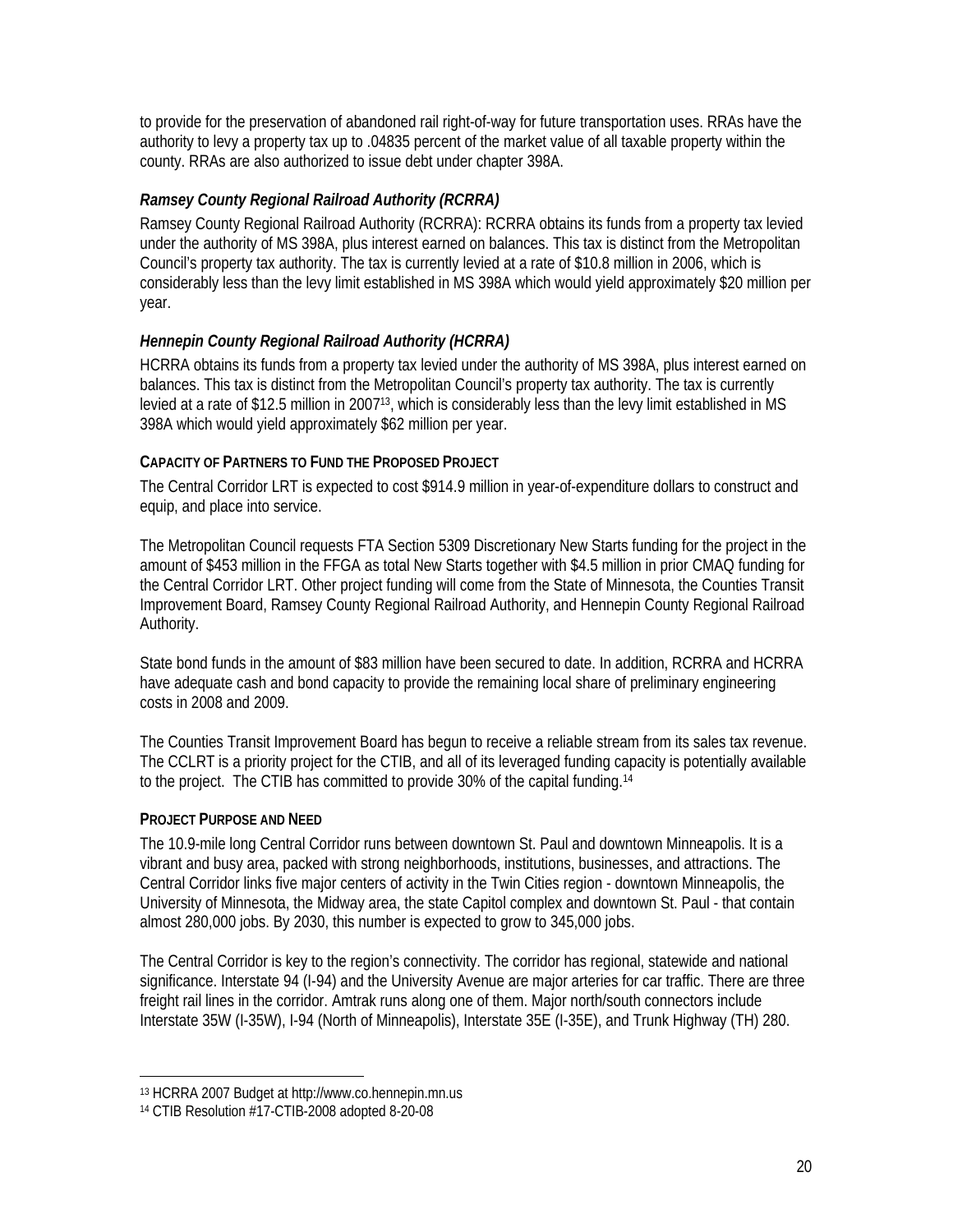This corridor is the backbone, the critical main link in the existing transit system. It is one of the strongest transit corridors in the Midwest, with ridership rivaling that of any transit corridor between Chicago and the West Coast. Transit service in the corridor is provided by buses, which have extremely strong ridership and serve many people who depend upon transit for their trips. The Central Corridor light rail line will serve over 41,690 passengers daily by 2030.

#### **PROJECT DESCRIPTION**

The Central Corridor Light Rail Transit consists of 10.9 miles of exclusive right of way between downtown St. Paul and downtown Minneapolis. It will connect the existing Hiawatha line at the Metrodome station and terminate at the new Minneapolis multimodal station that will also serve the new Northstar commuter rail line. The project will require 31 new light rail transit vehicles, each with 66 seats and comfortable standing room for an additional 70 people. There will be 15 new stations, plus five stations shared with the Hiawatha line in downtown Minneapolis. Trains will operate every 7<sup>1</sup>/<sub>2</sub> minutes during peak travel periods, with a travel time of 35 minutes between downtown St. Paul and downtown Minneapolis. Projected Weekday Ridership is 36,570 on opening year 2014 and 41,690 by 2030. The project entered preliminary engineering on December 13, 2006, is scheduled to enter final design in 2009, is scheduled to be built largely during fiscal years 2010 through 2014, and is scheduled start revenue service beginning in 2014. The figure below shows the project alignment.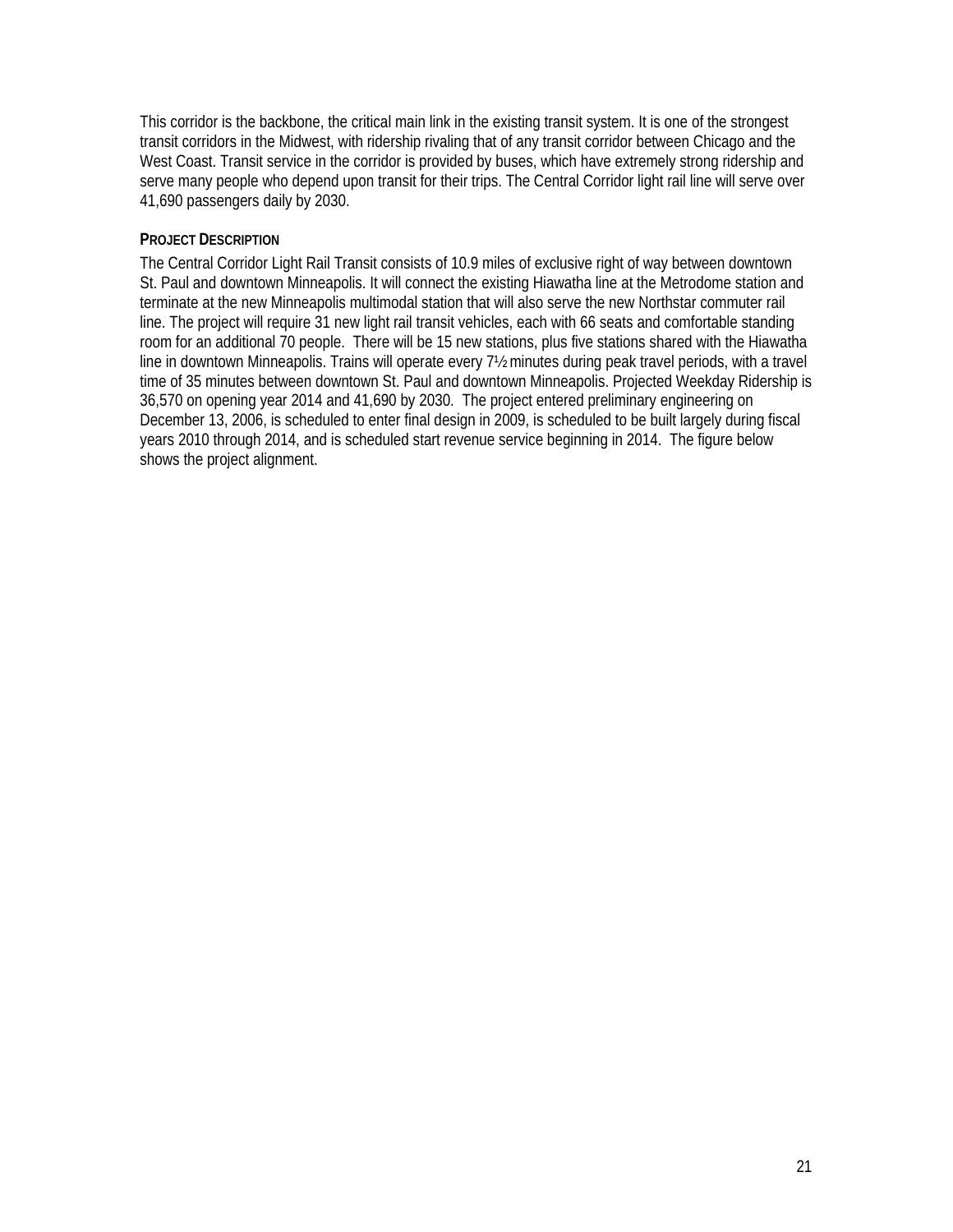**Central Corridor LRT Alignment** 



Series: 01\_overview\_color2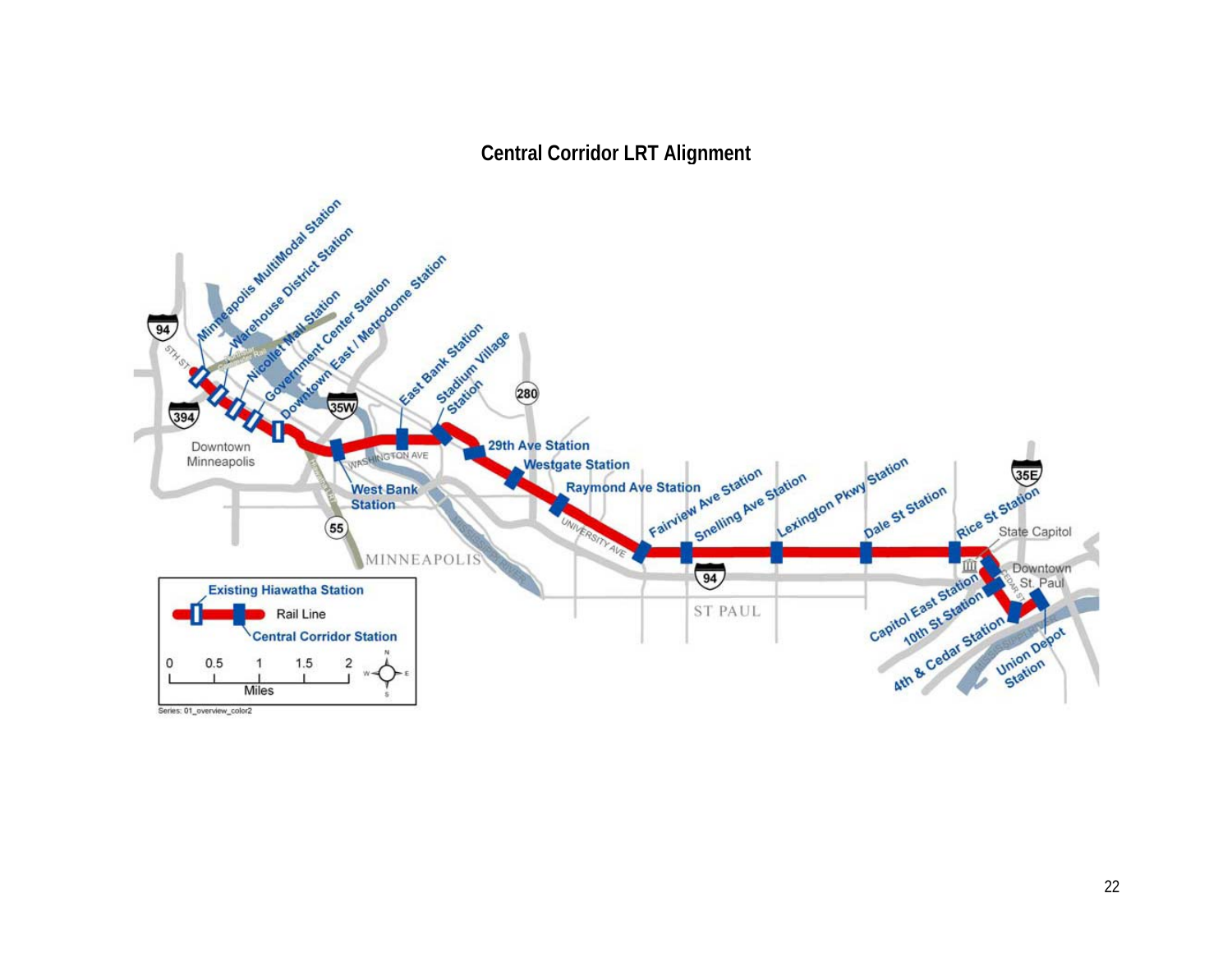#### **FINANCIAL PLAN SUMMARY: CAPITAL, OPERATING, AND FUNDING PLAN**

#### **Central Corridor Capital Funding Plan**

The total cost for the Central Corridor LRT Project is \$914.9 million in YOE dollars. This figure includes \$6 million in finance charges. This cost will be funded from federal, state, and local sources. \$453 million in funding will come from Section 5309 New Starts funds provided by the FTA under a Full Funding Grant Agreement. The region will flex \$4.5 million in Congestion Management and Air Quality (CMAQ) funding authorized under Federal Highway Legislation to fund this transit project. State funding of \$91 million will be supplied by the State of Minnesota, which has already committed \$83 million of its entire share to the project. CTIB capital funds of \$274.5 million and Railroad Authority funds of \$91.5 million will provide the remainder of the necessary funds. The Regional Railroad Authorities have committed a total of \$96.2 million for one year,<sup>15</sup> enabling the project to achieve 100% local financial commitment.

#### **Interest Expense**

 $\overline{a}$ 

This plan is based on a maximum of \$95,000,000 in FFGA funding scheduled in any one year. This plan requires financing until the FFGA funding can be paid in 2015, the year following completion and startup. The Metropolitan Council or CTIB will provide this financing (shown as "Construction Commercial Paper" in the cash flows) and the responsible party or parties may request adding the final financing expense into the FFGA project cost. This plan also includes \$6 million in contingency funding for finance charges should the Federal funding be delayed beyond the agreed upon Federal funding schedule in the FFGA.

#### **Plan for Funding CCLRT Operating and Maintenance Costs**

Operating resources for the project will come from passenger fares with forecasted fare increases according to Metropolitan Council's farebox recovery ratio policy, CTIB revenues, and state assistance.

<sup>15</sup> RCRRA Resolution #Ro8-29 and HCRRA Resolution 08-HCRRA-41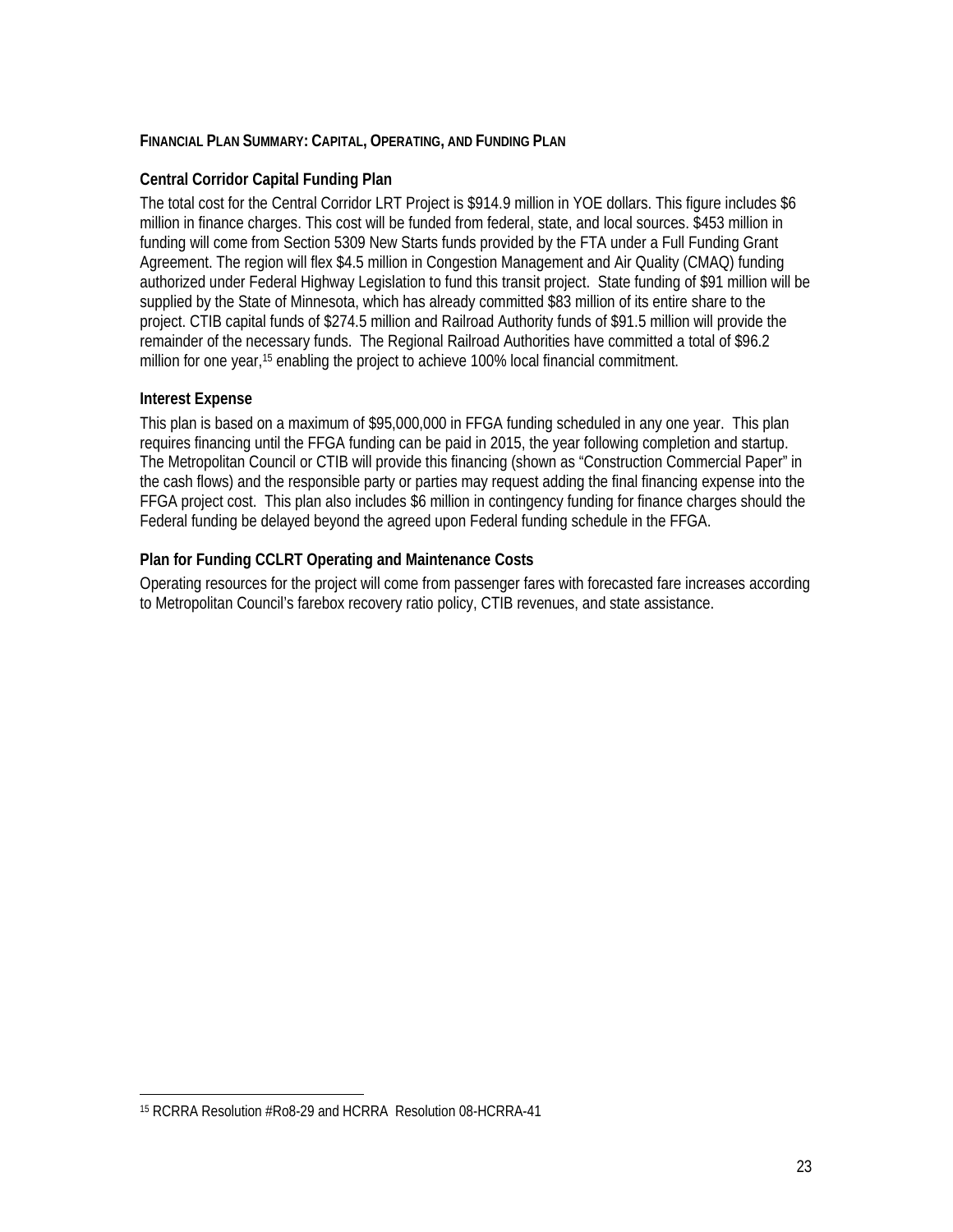#### **Transportation Division Financial Plan Summary Capital and Operating Revenue in Millions of Year-of-Expenditure (Inflated) Dollars**

| <b>CAPITAL SOURCES OF FUNDS</b>                 |              |            |            | Prior+      |
|-------------------------------------------------|--------------|------------|------------|-------------|
| (Year of Expenditure Dollars in Millions)       | prior - 2010 | 2011-2020  | 2021-2030  | 2008-2030   |
| <b>Regional Capital Proceeds</b>                | \$137.08     | \$354.03   | \$398.50   | \$889.60    |
| 5307 Federal Formula                            | \$0.00       | \$42.40    | \$73.72    | \$116.12    |
| 5309 Fixed Guideway Modernization               | \$0.00       | \$63.83    | \$172.66   | \$236.49    |
| <b>Federal Other</b>                            | \$0.00       | \$0.00     | \$0.00     | \$0.00      |
| Federal Other CIP                               | \$187.87     | \$548.08   | \$779.30   | \$1,515.25  |
| Sec 5309 New Starts                             | \$3.51       | \$449.44   | \$0.00     | \$452.94    |
| CMAQ                                            | \$4.50       | \$0.00     | \$0.00     | \$4.50      |
| <b>CTIB CCLRT</b>                               | \$274.47     | \$0.00     | \$0.00     | \$274.47    |
| State CCLRT                                     | \$91.49      | \$0.00     | \$0.00     | \$91.49     |
| Local Capital Assistance                        | \$91.49      | \$0.00     | \$0.00     | \$91.49     |
| <b>Subtotal Grants</b>                          | \$790.39     | \$1.457.77 | \$1.424.18 | \$3,672.34  |
|                                                 |              |            |            |             |
| <b>Financing Program</b>                        |              |            |            |             |
| <b>Construction Tax Exempt Commercial Paper</b> | \$4.19       | \$180.78   | \$0.00     | \$184.97    |
| <b>TOTAL CAPITAL SOURCES OF FUNDS</b>           | \$794.58     | \$1.638.55 | \$1.424.18 | \$3,857.32  |
|                                                 |              |            |            |             |
| <b>OPERATING SOURCES OF FUNDS</b>               |              |            |            | Prior+      |
| (Year of Expenditure Dollars in Millions)       | 2008-2010    | 2011-2020  | 2021-2030  | 2008-2030   |
| Fare Revenue                                    | \$253.95     | \$1,261.26 | \$1,893.53 | \$3,408.75  |
| <b>Operation Suplus</b>                         |              |            |            |             |
| Motor Vehicle Sales Tax                         | \$385.85     | \$2,042.41 | \$3,036.22 | \$5,464.48  |
| CTIB - Funding                                  | \$55.65      | \$173.95   | \$243.73   | \$473.33    |
| <b>Other Transit Related</b>                    | \$30.47      | \$124.69   | \$170.03   | \$325.19    |
| Other local Operating Assistance                | \$8.32       | \$8.26     | \$11.03    | \$27.62     |
| <b>Federal Operating Assistance</b>             | \$100.62     | \$385.73   | \$502.45   | \$988.79    |
| State                                           | \$261.78     | \$965.44   | \$1,117.61 | \$2,344.83  |
| Investment Income                               | \$4.25       | \$18.50    | \$24.18    | \$46.92     |
| <b>TOTAL OPERATING SOURCES OF FUNDS</b>         | \$1,100.88   | \$4,980.24 | \$6,998.78 | \$13,079.90 |

#### **Transportation Division Financial Plan Summary**

**Capital and Operating Expenditure in Millions of Year-of-Expenditure (Inflated) Dollars** 

| <b>CAPITAL USES OF FUNDS</b><br>(Year of Expenditure Dollars in Millions) | 2008-2010  | 2011-2020  | 2021-2030  | Prior+<br>2008-2030 |
|---------------------------------------------------------------------------|------------|------------|------------|---------------------|
| <b>Central Corridor Light Rail Transitway</b>                             | \$469.26   | \$445.62   | \$0.00     | \$914.89            |
| <b>Other Capital Programs</b>                                             |            |            |            |                     |
| Rail Rehabilitation & Replacement                                         | \$9.81     | \$58.32    | \$140.14   | \$208.27            |
| <b>Bus Preservation and Expansion</b>                                     | \$280.26   | \$868.10   | \$1,226.30 | \$2,374.66          |
| CIP                                                                       | \$0.00     | \$0.00     | \$0.00     | \$0.00              |
| <b>Total Other Capital Programs</b>                                       | \$290.08   | \$926.43   | \$1,366.44 | \$2,582.94          |
| <b>Financing Program</b>                                                  |            |            |            |                     |
| Interest                                                                  | \$0.37     | \$53.65    | \$0.00     | \$54.01             |
| Debt Issuance                                                             | \$0.01     | \$0.35     | \$0.00     | \$0.36              |
| <b>Total Financing Program</b>                                            | \$0.37     | \$54.00    | \$0.00     | \$54.38             |
| <b>TOTAL CAPITAL USES OF FUNDS</b>                                        | \$759.72   | \$1,426.05 | \$1,366.44 | \$3,552.20          |
| <b>OPERATING USES OF FUNDS</b>                                            |            |            |            | Prior+              |
| (Year of Expenditure Dollars in Millions)                                 | 2008-2010  | 2011-2020  | 2021-2030  | 2008-2030           |
| <b>Metro Transit Bus</b>                                                  | \$762.12   | \$3,166.89 | \$4,506.18 | \$8,435.19          |
| <b>Bus Rapid Transit</b>                                                  | \$0.00     | \$0.00     | \$0.00     | \$0.00              |
| <b>Metro Transit Light Rail</b>                                           | \$74.68    | \$472.52   | \$729.64   | \$1,276.84          |
| <b>MTS</b>                                                                | \$251.28   | \$1,028.41 | \$1,402.35 | \$2,682.04          |
| <b>Northstar</b>                                                          | \$24.28    | \$155.55   | \$212.12   | \$391.95            |
| <b>TOTAL OPERATING USES OF FUNDS</b>                                      | \$1,112.37 | \$4,823.37 | \$6,850.29 | \$12,786.02         |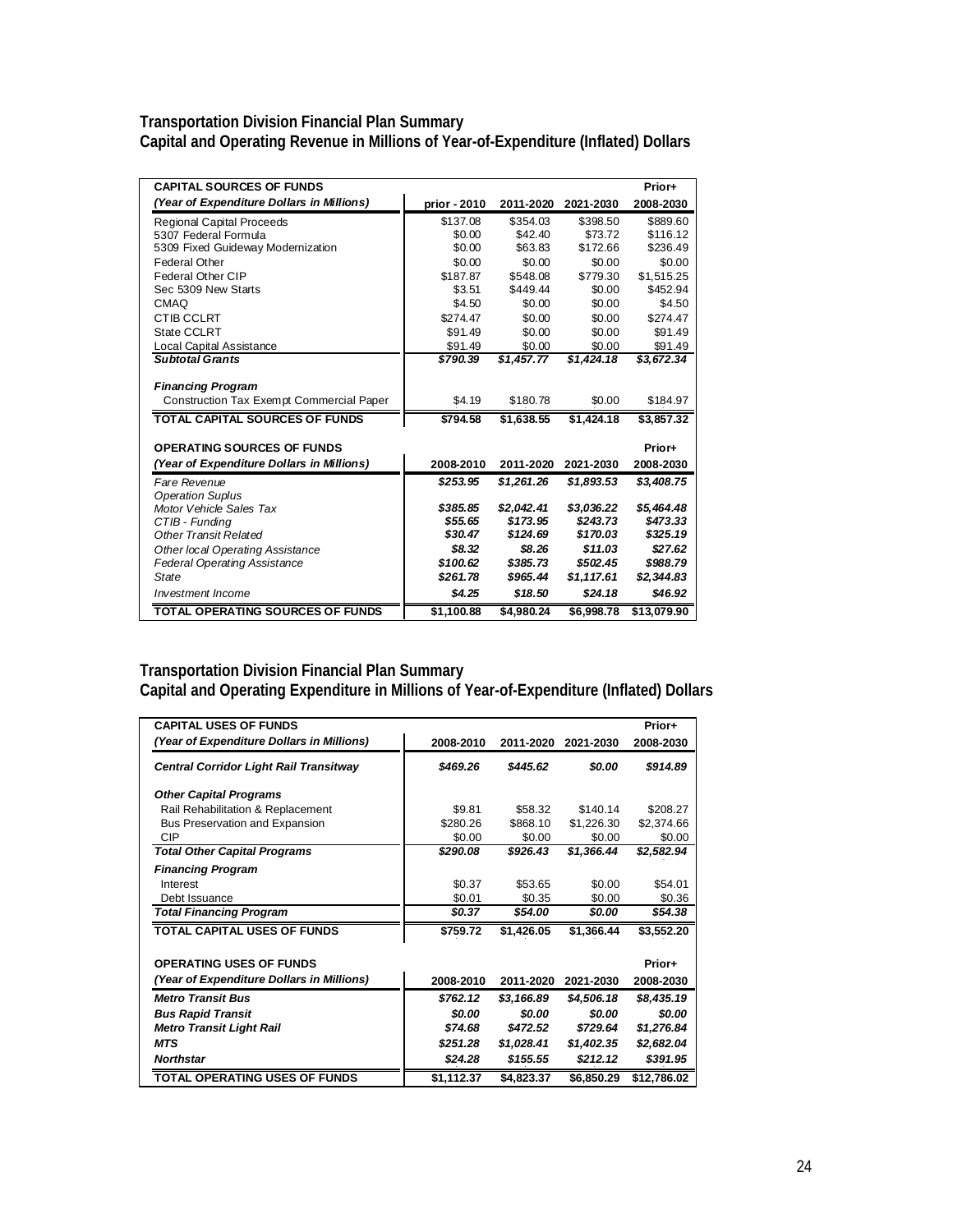# **CAPITAL PLAN**

The table below summarizes the costs during prior years and during future phases including construction that are eligible to be included in the FFGA total. Prior years' expenditures for planning have been funded with a combination of non-New Starts Federal funds, New Starts non-FFGA funds, state, and local funds. In addition to the construction and acquisition program, this table shows FFGA funding for financing costs (bond issuance and interest expenditures incurred) during the construction period. FFGA New Starts funding is requested to be 49.5% of the total FFGA project cost.

| <b>Local Funding</b>                      |                      | \$457,442,986 | 50.0% |
|-------------------------------------------|----------------------|---------------|-------|
| <b>Counties Transit Improvement Board</b> |                      | \$274,465,792 | 30.0% |
| State of Minnesota Bonding                |                      | \$91,488,597  | 10.0% |
| <b>Regional Rail Authorities</b>          |                      | \$91,488,597  | 10.0% |
| Ramsey County Regional Rail Authority     |                      | \$64,042,018  | 7.0%  |
| Hennepin County Regional Rail Authority   |                      | \$27,446,579  | 3.0%  |
| <b>FTA Funding</b>                        |                      | \$457,442,986 | 50.0% |
| 5309 New Starts                           |                      | \$452,942,986 | 49.5% |
| <b>CMAQ</b>                               |                      | \$4,500,000   | 0.5%  |
|                                           | <b>Total Funding</b> | \$914,885,972 |       |

#### **CCLRT Capital Plan Summary**

#### **SOURCES OF FUNDS FOR CAPITAL**

Details of Metropolitan Transit's total capital plan are shown at the end of this section.

The financial analysis applied projections of the following sources of project capital funds:

#### **Federal Funding**

**Section 5309 New Starts:** These discretionary grants are applied as a percentage of the cost of each rail construction project. While the statutory maximum federal participation for Section 5309 New Starts funds is 80%, the actual amount applied in recent projects has been considerably less. This is because the demand for these funds significantly exceeds the level of funding currently authorized or anticipated to be authorized in the future and projects with a lower percentage of federal participation are viewed more favorably by FTA for funding.

The financial analysis assumes 49.5% 5309 New Starts funds, with New Starts funding under a Full Funding Grant Agreement beginning in 2010.

**Section 5309 Rail Modernization:** These grants are derived by formula, a function of vehicle revenue miles and route miles. Urbanized areas with fixed guideway systems that are at least seven years old are eligible to receive fixed guideway modernization funds. The funds must be used to maintain, modernize, or improve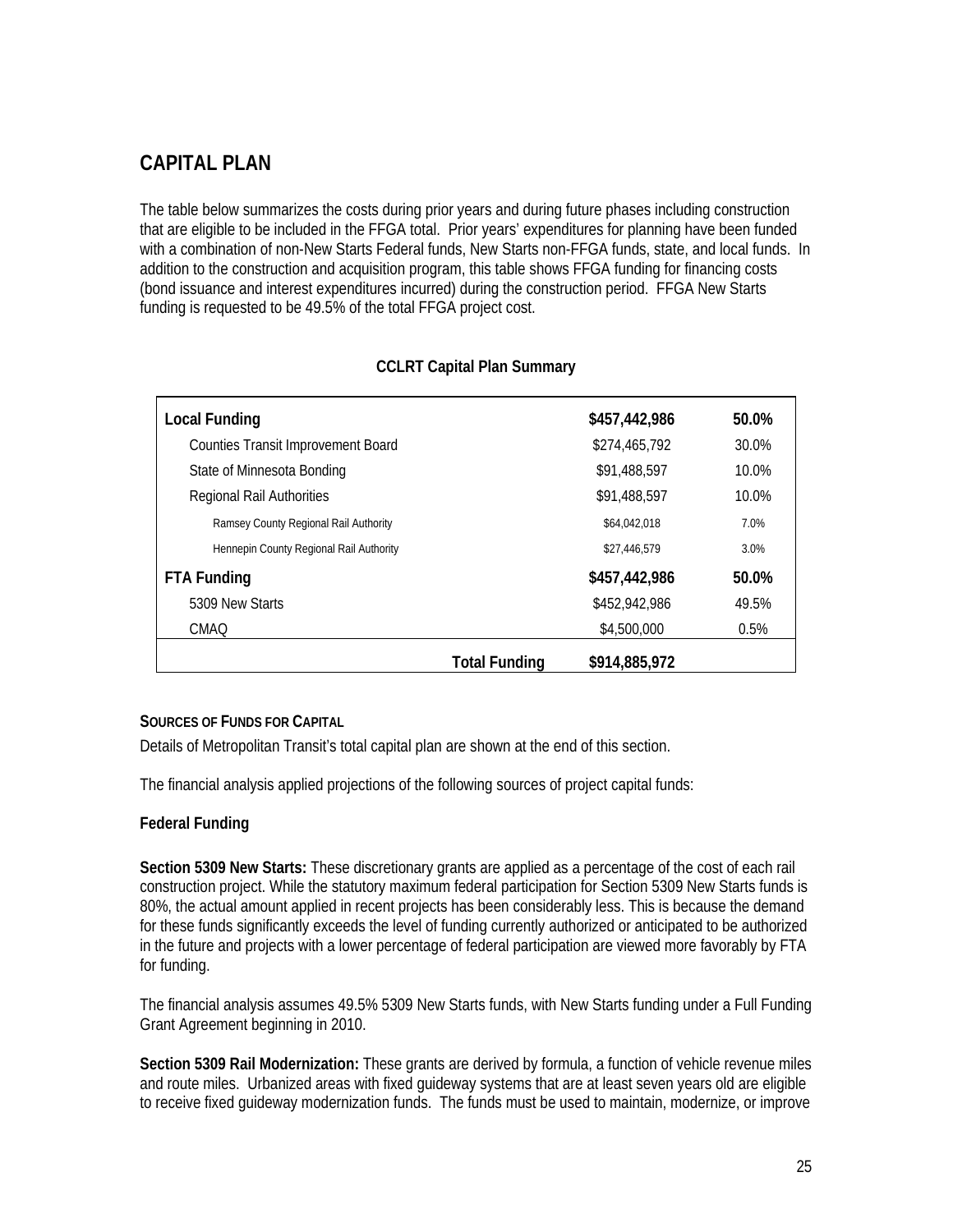fixed guideway systems. These funds are assumed to be leveraged to a higher degree than New Starts funding. State and local funds for capital rehabilitation and replacement, or CIP, are typically matched with federal funds equal to 80% of eligible expenses. The plan allocates these funds exclusively to the Metro Transit Capital Improvement Program.

### **State Funding**

The State of Minnesota is fully engaged in the project and has already appropriated \$83 million in the form of General Obligation bonds to fund its share of the capital plan.

#### **Local Funding**

#### *Regional Property Tax Revenue Transit Asset Program*

The Metropolitan Council levies a regional property tax which is dedicated to funding a debt-financed capital program. The outstanding debt in the program is serially refinanced and current debt service requirements are met from the property tax revenues. The net proceeds from the debt program are dedicated to funding the transit infrastructure programs, and the forecast for these net proceeds are the amounts shown in the cash flow projections as "Regional Capital Proceeds".16

#### *Counties Transit Improvement Board*

The principal local funding source for CCLRT and a new source of transit funding stability in the region is the CTIB. It was authorized by the legislature and confirmed by five counties in March and April 2008.17 After the legislation was enacted, boards of eligible counties in the metropolitan region were required to vote whether or not to levy the tax and join the Joint Powers Board. Anoka, Dakota, Hennepin, Washington and Ramsey County voted to join the Board, thus fulfilling the legislative requirement that at least two counties enact the tax in order to create the Board. Carver County and Scott Counties voted not to join. Scott and Carver counties may choose to join at a later date.

According to the enabling legislation, the purpose of the CTIB is to allocate the transit tax funds to transit purposes in member counties. The CTIB has independent bonding authority, with the transit tax as security, and all counties that join must keep collecting revenues even if they choose to leave the board, until all obligations made while they were members are repaid. The Board is also allowed to secure bonding in excess of its revenues if it does so in cooperation with member counties who choose to use their bonding authority to fund CTIB projects.

The Board may fund any project it chooses, so long as it is within the taxing district, is consistent with the regional long-range transit plan established by the Metropolitan Council, and does not infringe upon any small county's minimum funding guarantee, which guarantees that any member is guaranteed to receive at least 1% of total Sales Tax proceeds for FY 2009, 2010, and 2011.

The board's membership includes representatives of each member county as well as a representative of the Metropolitan Council, which is the umbrella organization for all Twin Cities-area transit. The Joint Powers Agreement awards the Metropolitan Council five percent of the votes on the CTIB, with the remainder divided among the member counties proportionally according to the mean of population and tax-revenue percentages.

<u>.</u>

<sup>16</sup> Source: Metropolitan Council Financial Planning

<sup>17</sup> Minnesota Session Laws 2008, Regular Session Chapter 152--H.F. No. 2800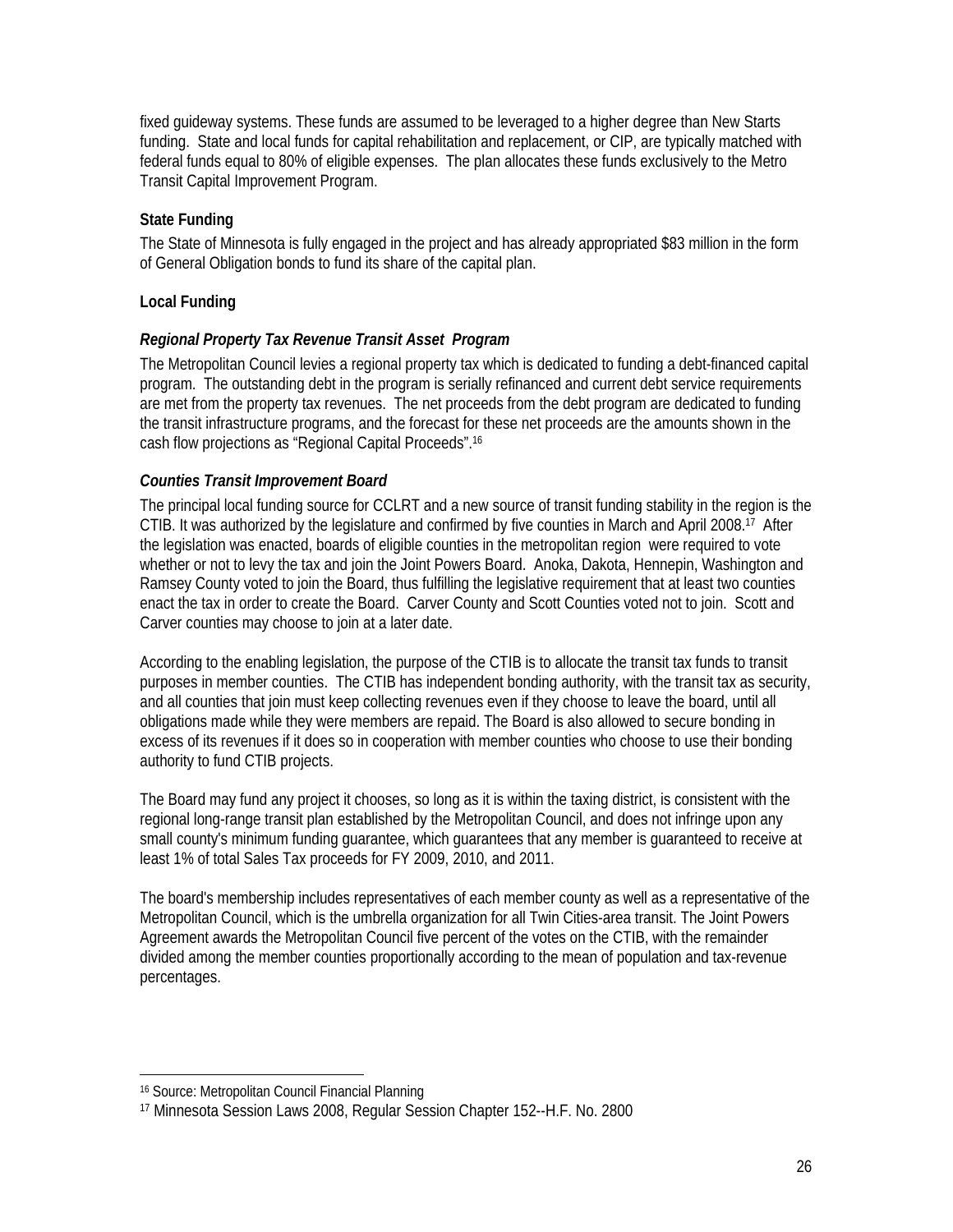From the counties that join the board, the board receives a 1/4 % sales and use tax. The history of the preexisting sales and use tax, which is levied in the five counties and statewide on the identical tax base to the CTIB sales and use tax base, provides a sound basis for projecting the sales and use tax revenue<sup>18</sup>:



The ¼% rate applied to \$33.6 B in taxable sales in 2006 would yield in excess of \$84,000,000 per annum and escalation to 2008 is expected to bring the total budget close to \$100,000,000 per year. The taxable sales in the five counties have been increasing at a 4.6% compound rate over the 20-year period.

Collection of the tax began July 1, 2008. The first reporting to the Minnesota Department of Revenue was due on August 20, 2008, and the first payment to the counties will be on September 10, 2008.<sup>19</sup>

## *Railroad Authorities*

l

Local Funding will come from the Ramsey County Regional Railroad Authority (RCRRA) and Hennepin County Regional Railroad Authority (HCRRA). The Regional Rail Authorities (RRAs) adopted resolutions committing each partner to a portion of the total local contribution approximately 10% of the net total project cost, an estimated \$91 million. These resolutions of the regional railroad authorities of Ramsey County and Hennepin County are included in the New Starts submission exhibits. Ramsey County will be responsible for 70% of the RRA share and Hennepin County is responsible for 30%.

<sup>18</sup> Minnesota Department of Revenue. Data for 1997, 1999, 2001 and 2002 were not complete and were estimated by Metropolitan Council Financial Planning.

<sup>19</sup> Presentation to Hennepin County Board,

http://wwwa.co.hennepin.mn.us/images/HCInternet/EPandT/Transportation/Transit%20Planning/HCRRA/Counties%20 Transit%20Improvement%20Board%20Overview.pdf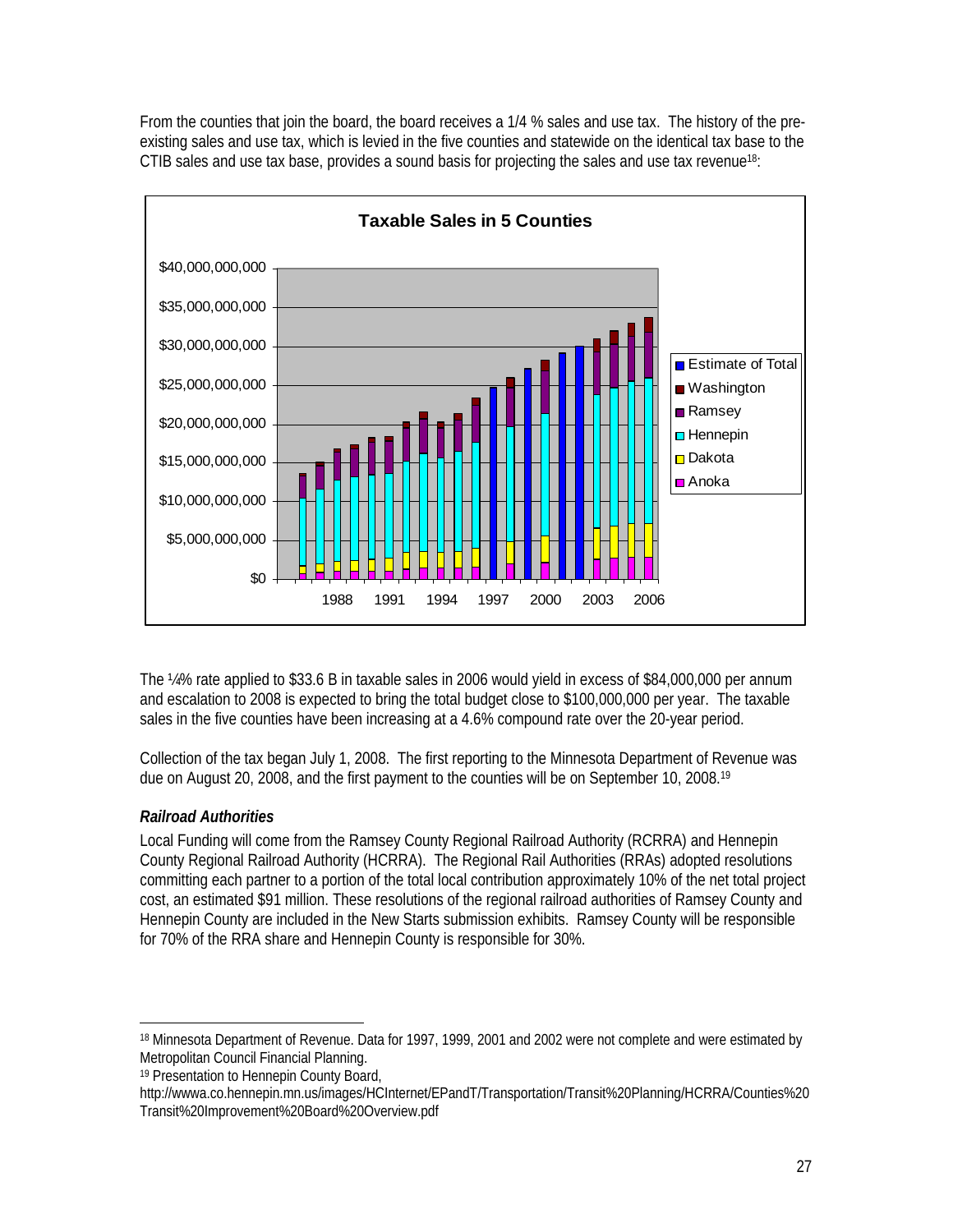#### *Ramsey County Regional Railroad Authority*

Ramsey County Regional Railroad Authority (RCRRA): RCRRA obtains its funds from a property tax levied under the authority of MS 398A, plus interest earned on balances. This tax is distinct from the Metropolitan Council's property tax authority. The tax is currently levied at a rate of \$10.8 million in 2006, which is considerably less than the levy limit established in MS 398A which would yield approximately \$20 million per year.

RCRRA is accumulating funds from previous years' property taxes. Those funds have been earning shortterm interest on an accrual basis. As of Dec 31, 2007, RCRRA has \$37,124,792 in fund balance<sup>20</sup>. The RCRRA Board has committed funding for the project which will be obtained either from funds on hand or by means of one or more tax-exempt RCRRA bond issues, capitalized over 15 years to 20 years. At current tax- exempt rates, the current \$19.9 million annual levy would capitalize about \$260 million of debt (20 year level debt at 4.5 percent), which is well in excess of project requirements. Increasing the levy to permissible limits would increase this capacity. The county has an AAA credit rating from Moody's, and Standard and Poor. Debt capacity roughly doubles if the RCRRA raised the levy up to the cap of \$23 million per year.

RCRRA has committed to funding its share of the CCLRT project<sup>21</sup> and is also considering whether to issue bonds for the CCLRT project . A RCRRA anticipated debt issue for the Central Corridor LRT project should carry an AAA credit rating. All aspects of Ramsey County that have earned the county the highest credit rating are the same for the RCRRA- the policy board, professional management staff; financial policies and procedures, local economy, tax base, debt statistics, etc. In addition, the management and staff of the RCRRA are Ramsey County employees. RCRRA debt would not be subject to any of the County's general tax levy or bonding capacity limits. Only the RCRRA's own levy limit of approximately \$20 million per year would apply.

#### *Hennepin County Regional Railroad Authority (HCRRA)*

HCRRA obtains its funds from a property tax levied under the authority of MS 398A, plus interest earned on balances. This tax is distinct from the Metropolitan Council's property tax authority. The tax is currently levied at a rate of \$12.5 million in 2007<sup>22</sup> which is considerably less than the levy limit established in MS 398A which would yield approximately \$62 million per year.

The HCRRA has been accumulating funds from previous years' property taxes net of expenditures for Northstar and other operations of the authority. Those funds have been earning short-term interest on an accrual basis. The HCRRA Board has committed to fund the project through funds on hand or one or more tax-exempt HCRRA bond issues, capitalized over 15 years to 20 years.<sup>23</sup> At current tax-exempt rates, the current \$7.5 million annual levy would capitalize about \$98 million of debt (20 year level debt at 4.5 percent). The county has an AAA credit rating from Moody's, Standard and Poor, and Fitch. The debt capacity increases more than 800 percent if the HCRRA raised the annual levy to the \$62 million cap.

The HCRRA anticipated debt issue for the Central Corridor LRT Project should carry an AAA credit rating. All aspects of Hennepin County that have earned the county the highest credit rating are the same for the HCRRA- the policy board, professional management staff, financial policies and procedures, local economy, tax base, debt statistics, etc. In addition, the management and staff of the HCRRA are Hennepin County

 $\overline{a}$ 

<sup>20</sup> RCRRA

<sup>21</sup> Ramsey County Regional Railroad Authority Resolution R-08-29, July 22, 2008.

<sup>22</sup> Fact Sheets / RRA 2007budget at http://www.co.hennepin.mn.us

<sup>23 &</sup>quot;Memorandum of Understanding between the Metropolitan Council, the Ramsey County Regional Railroad Authority, and the Hennepin County Regional Railroad Authority Regarding Future Funding of the Central Corridor Transitway," executed 8-29-06 by Hennepin County Regional Railroad Authority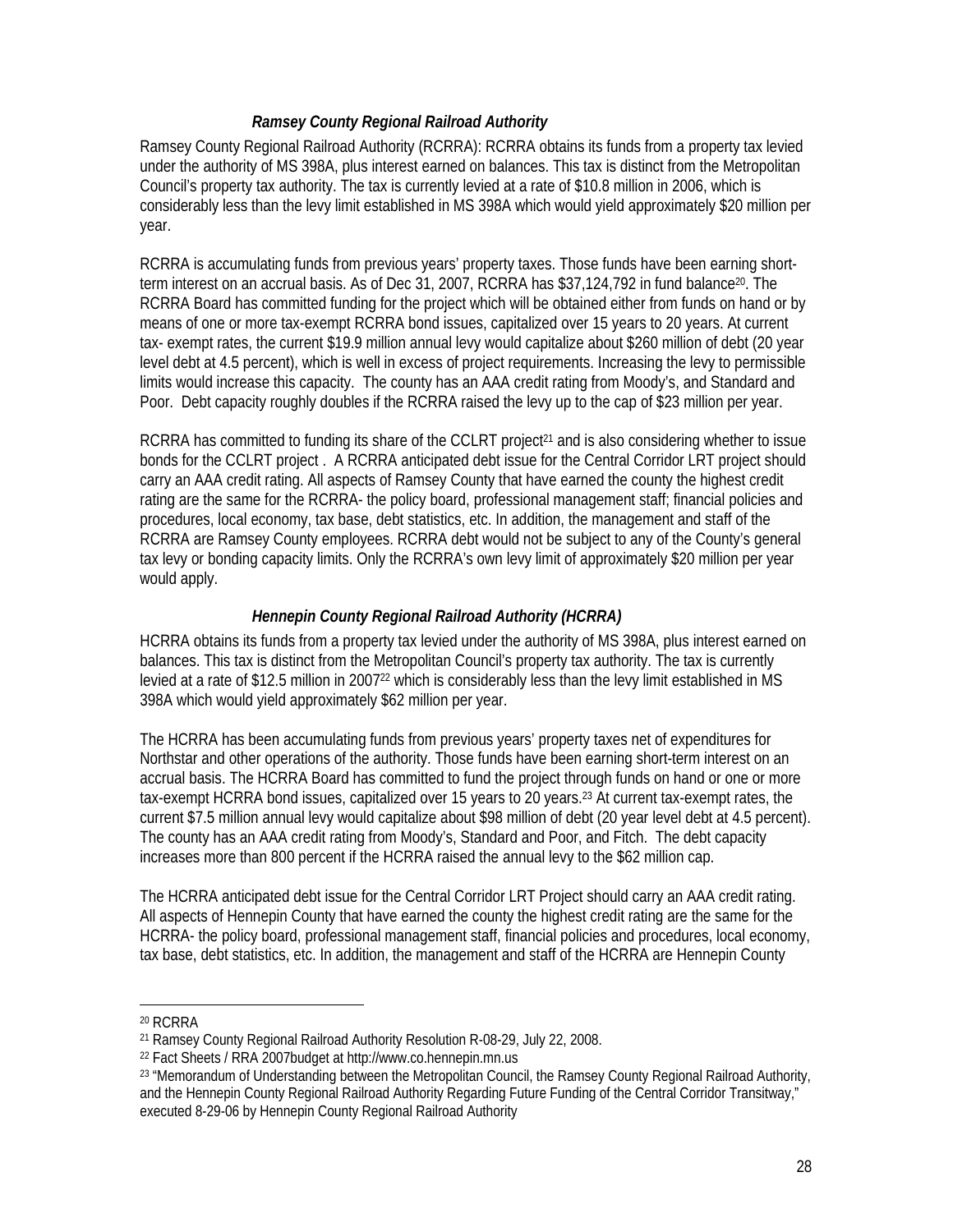employees. HCRRA debt would not be subject to any of the County's general tax levy or bonding capacity limits. Only the HCRRA's own levy limit of about \$62 million per year would apply.

#### **USES OF FUNDS FOR CAPITAL**

The following table summarizes the Metropolitan Council uses of cash in millions of year-of-expenditure dollars for the Central Corridor LRT Project. The table contains prior years and construction years' costs.

| <b>SCC</b> |                                               | Cost Estimate - |
|------------|-----------------------------------------------|-----------------|
| Category   | Description                                   | YOE \$          |
|            |                                               |                 |
| 10         | <b>Guideway &amp; Track Elements</b>          | \$108,797,377   |
| 20         | Stations, Stops, Terminals, Intermodal        | \$59,778,108    |
| 30         | Support Facilities: Yards, Shops, Admin Bldgs | \$40,826,852    |
| 40         | <b>Sitework &amp; Special Conditions</b>      | \$136,821,548   |
| 50         | <b>Systems</b>                                | \$128,783,948   |
|            | Subtotal Infrastructure - (SCC 10 - 50)       | \$475,007,832   |
|            |                                               |                 |
| 60         | ROW, Land, Existing Improvements              | \$14,770,501    |
| 70         | Vehicles                                      | \$125,921,174   |
| 80         | <b>Professional Services</b>                  | \$162,308,607   |
| 90         | <b>Unallocated Contingency</b>                | \$130,877,857   |
| 100        | <b>Finance Contingency Charges</b>            | \$6,000,000     |
|            | <b>Subtotal (SCC 60 - 100)</b>                | \$439,878,140   |
|            | <b>Total Capital</b>                          | \$914,885,972   |

## **Project Capital Expenditure Summary**

Year-of-Expenditure (inflated) Dollars

**Light Rail Construction and Acquisition**: The development costs of the Central Corridor Light Rail Project are estimated to be \$914.9 million in YOE dollars. The details of the construction cost and acquisition estimates, which includes unallocated contingency, are specified in the project description and the definition of the build alternative.

**Capital Improvement Program (Other CIP)**: This includes capital investments to assure that fixed assets remain in a state of good repair, the fleet is replaced in accordance with the fleet management program, technological and other improvements are made to maintain and improve operating efficiency and effectiveness, and customer service and convenience is maintained and improved. These requirements address routine renewal of fixed assets beyond the level of maintenance included in the operating budget. This typically includes maintenance actions whose cycle length is greater than every three to five years. Examples include bus replacements, facility rehabilitation, transit center rehabilitation, computer hardware investment, and small bus maintenance. These requirements include rehabilitation and replacement costs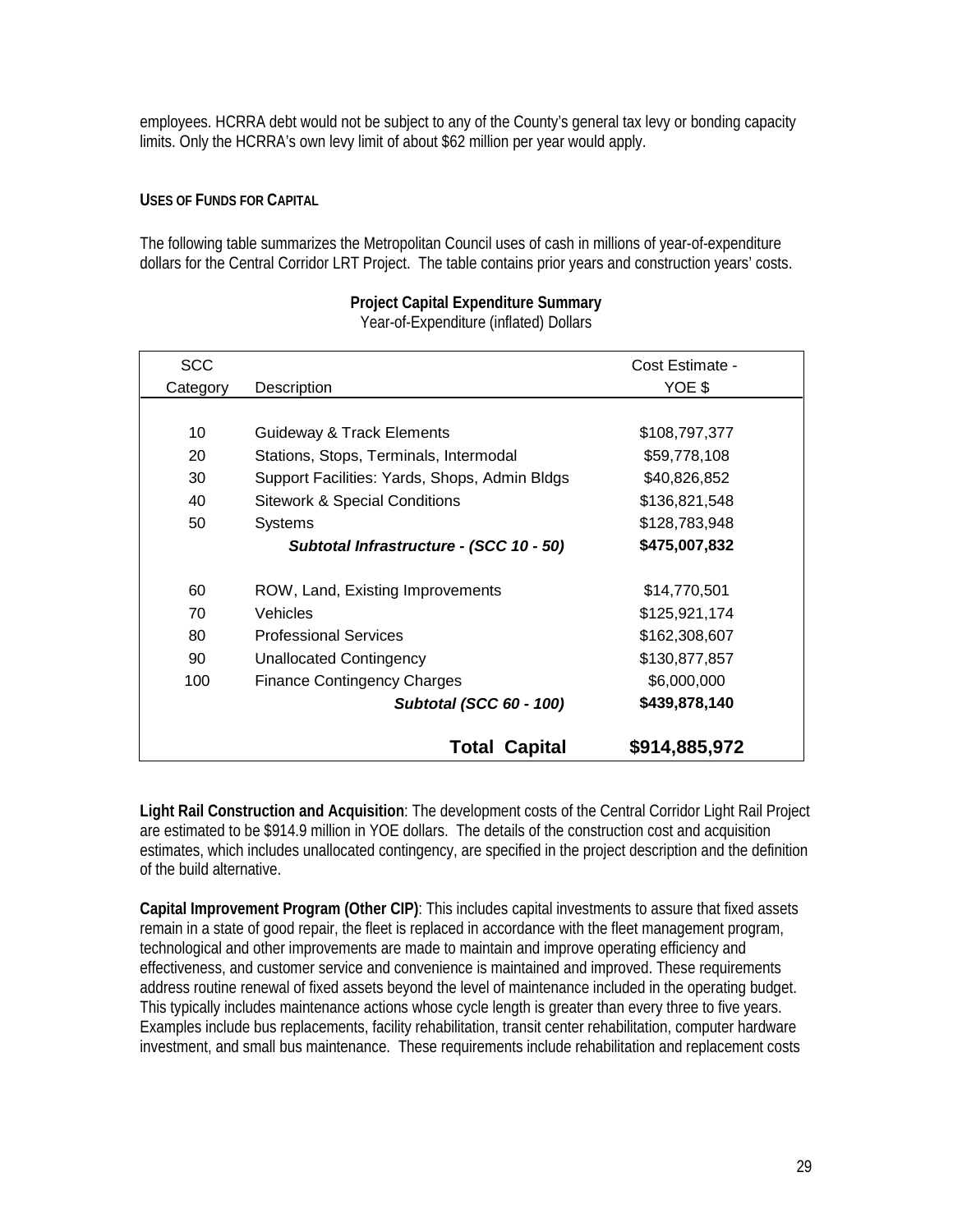associated with the construction of the commuter rail and light rail system. The basis for these estimates is the Metropolitan Council adopted preservation program.24

**Financing Costs:** Two elements of financing cost must be provided for in the capital program: short term construction debt and unexpected construction program debt.

#### **AGENCY-WIDE CAPITAL PLAN**

<u>.</u>

The following table presents Metropolitan Council Transportation Division capital investment for the next 22 years, excluding the CCLRT. The capital renewal investments for MTS services are included in "Bus Preservation" in this table. Over the 23-year period Metropolitan Council would invest over \$2.583 billion in capital investments with an average expenditure of \$562 million in capital investment every five years.

#### **Transportation Division Capital Program in Millions of Year-of-Expenditure (inflated) Dollars**

| <b>CAPITAL USES OF FUNDS</b>              |           |           |            | Prior+     |
|-------------------------------------------|-----------|-----------|------------|------------|
| (Year of Expenditure Dollars in Millions) | 2008-2010 | 2011-2020 | 2021-2030  | 2008-2030  |
| Rail Rehabilitation & Replacement         | \$9.81    | \$58.32   | \$140.14   | \$208.27   |
| <b>Bus Preservation and Expansion</b>     | \$280.26  | \$868.10  | \$1,226,30 | \$2,374.66 |
| <b>Total Other Capital Programs</b>       | \$290.08  | \$926.43  | \$1,366,44 | \$2,582.94 |

#### **POTENTIAL RESPONSES TO CAPITAL FUNDING SHORTFALLS**

In the event that Metropolitan Council does not receive federal funding appropriations according to the schedule specified in this Financial Plan, either due to congressional appropriations or other contingencies, Metropolitan Council will be able to maintain the Project's schedule through a variety of financing methods.

- Cash reserves, construction contingencies, and funding commitments: Metropolitan Council has prepared conservative cost estimates for the Project that will be achieved through rigorous construction management, project scheduling, and project budget management systems. To manage unavoidable variances from estimates, Metropolitan Council has provided unallocated contingency funds totaling approximately \$130 million dollars in this Financial Plan. Metropolitan Council's cash management processes are designed to avoid costly disruptions in the delivery of projects and services due to brief, routine emergencies in accounts receivable and collections.
- Bond proceeds financial management practices: The funding partners have recent experience though the financial plan and funding commitments that resulted in successful implementation of the Hiawatha LRT and Northstar commuter rail service nearing completion. Ramsey County Regional Railroad Authority and Hennepin County Regional Railroad Authority have property tax authority, which supports bonding. The Minnesota Legislature has enacted bonding authority, which would provide the revenue for the state portion of the non-Federal share of project capital costs. To the extent feasible, the state and local partners have their shares of the project fully committed and are prepared to schedule their contributions to accommodate the project's requirements.

<sup>24</sup> Metropolitan Council 2008-2013 Capital Improvement Program and 2008 Capital Program and Budget, "Preservation" with extrapolation for outlying years.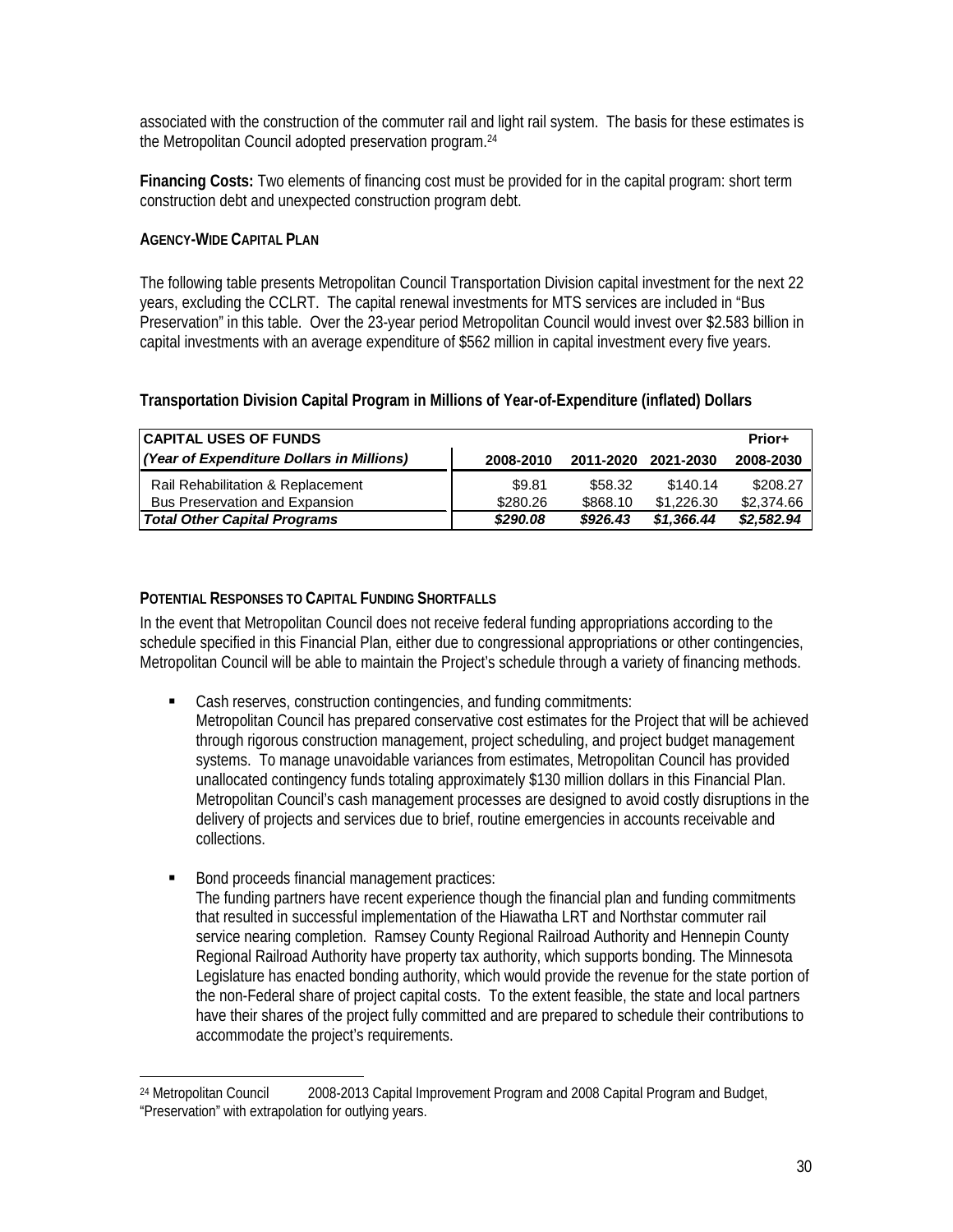- Cost and Scope: As with any major new start project, there are risks due to engineering, scope and schedule unknowns. The project sponsors are aware of these risks, and have in fact managed the risks through varying application of contingency factors by category of project element.
- Funding Availability: The risk of less local or state funds being available than anticipated is believed to be negligible. The assumptions underlying RCRRA taxing authority provides a constant \$10.7 million per year in nominal terms. RCRRA has substantial additional taxing authority above the current levy — up to as much as \$20 million per year. The County has a triple A credit rating from Moody's and Standard and Poor. The assumptions underlying HCRRA taxing authority provides a constant \$7.5 million per year in nominal terms. HCRRA has substantial additional taxing authority above the current levy — up to as much as \$62 million per year. The County has a triple A credit rating from Moody's, Standard and Poor, and Fitch. The State of Minnesota has a triple A credit rating from Moody's, Standard and Poor, and Fitch.
- The CTIB will also be consulted in project financial management issues and the Met Council and CTIB will resolve any issues that are not already resolved through one of the preceding financial management methods.

These financial management practices will permit Metropolitan Council to be able to maintain the construction schedule in cases of lags in the anticipated delivery of federal assistance or sale of bonds.

## **OPERATING PLAN**

### **SOURCES OF FUNDS FOR OPERATIONS**

The following table presents sources of operating funding for the Central Corridor Light Rail Transit Project and the Metropolitan Council Transportation Division:

| <b>OPERATING SOURCES OF FUNDS</b>         |            |            |            | Prior+      |
|-------------------------------------------|------------|------------|------------|-------------|
| (Year of Expenditure Dollars in Millions) | 2008-2010  | 2011-2020  | 2021-2030  | 2008-2030   |
| <b>Fare Revenue</b>                       | \$253.95   | \$1,261,26 | \$1,893.53 | \$3,408.75  |
| Motor Vehicle Sales Tax                   | \$385.85   | \$2,042.41 | \$3,036.22 | \$5,464.48  |
| CTIB - Funding                            | \$55.65    | \$173.95   | \$243.73   | \$473.33    |
| <b>Other Transit Related</b>              | \$30.47    | \$124.69   | \$170.03   | \$325.19    |
| <b>Other local Operating Assistance</b>   | \$8.32     | \$8.26     | \$11.03    | \$27.62     |
| <b>Federal Operating Assistance</b>       | \$100.62   | \$385.73   | \$502.45   | \$988.79    |
| State                                     | \$261.78   | \$965.44   | \$1,117.61 | \$2,344.83  |
| Investment Income                         | \$4.25     | \$18.50    | \$24.18    | \$46.92     |
| <b>TOTAL OPERATING SOURCES OF FUNDS</b>   | \$1,100.88 | \$4.980.24 | \$6,998,78 | \$13,079.90 |

The financial analysis applied the following sources of operating funds for MetroTransit Operations:

 **Fare (Passenger) Revenue:** Fare revenues are based on the Central Corridor Light Rail Transit Project projected ridership for the proposed rail line. Ridership is to grow according to the travel forecasts that react primarily to increasing population and employment. The average operating revenue per passenger including cash fare and convenience fare such as 31-day pass revenue was \$0.89 for an LRT passenger and \$1.006 for a bus passenger (including express bus premiums) in 2006, prior to the current fare increase. A 10 percent fare increase is implemented whenever the Metro Transit bus fare recovery ratio (fares/total operating expenses) falls below 28.5 percent. In October 2008, Metro Transit has implemented a fare increase in accordance with this policy, and the resulting estimated average fares are the basis of the passenger revenue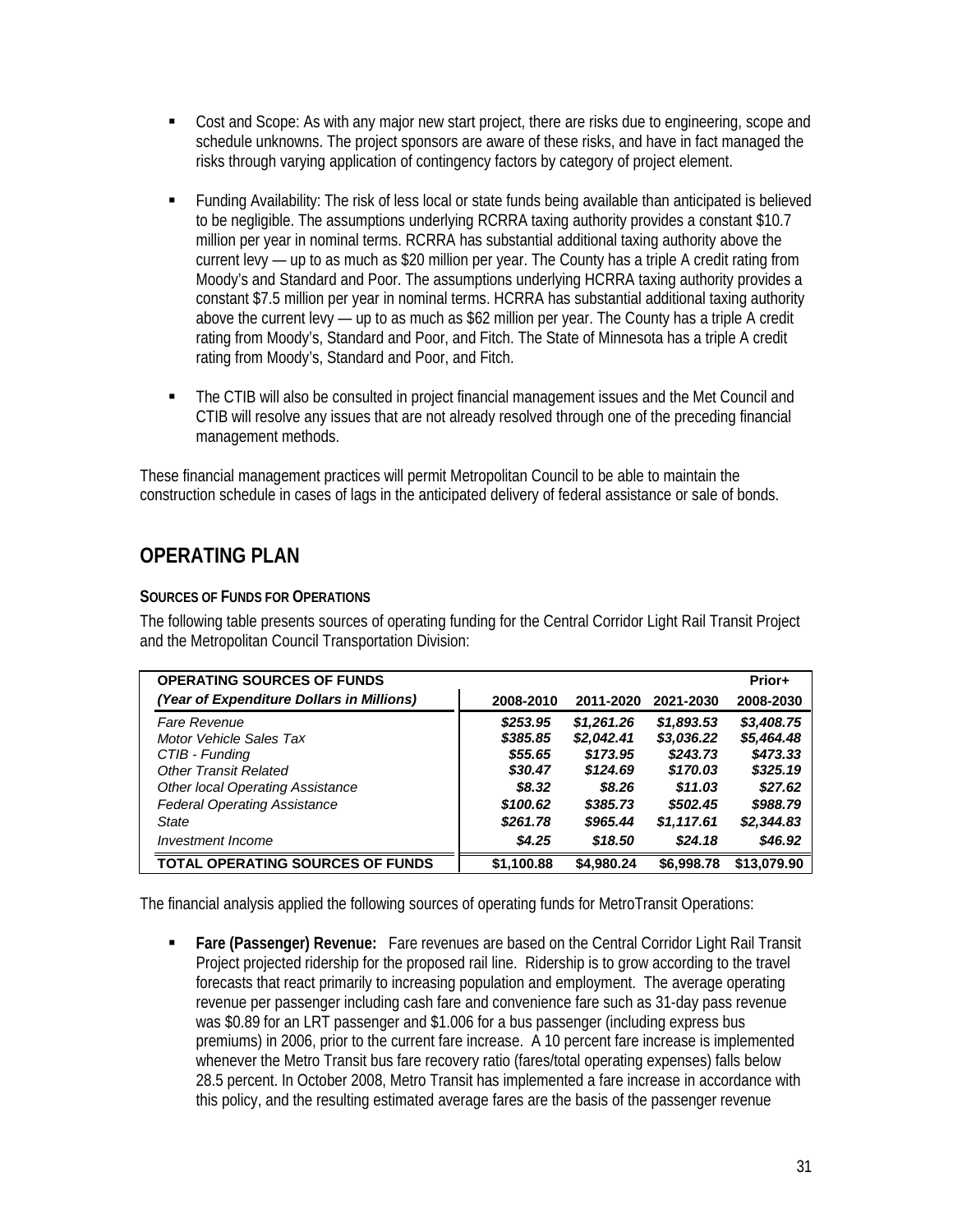projections. A further fare increase is projected for 2012. Beginning in 2018, passenger revenues projections are based on a continuous application of the policy rather than assigning specific years for increases.

 **Motor Vehicle Sales Tax (MVST):** Motor Vehicle Sales Tax revenues are the largest source of operating funds for Metropolitan Council Transportation Division, accounting for approximately 40% of operating expenses in 2007. Figure 1 shows historic total state MVST receipts from 1973 to 2007. The long-term average annual growth rate for MVST revenues over this period is 4.9% percent per year.



**Historical State MVST Revenues Fiscal Years 1973-2007** 

Beginning in 2002, the Metropolitan Council Transportation Division began receiving a share of the state MVST revenues. In 2008, 24% of the total MVST revenues are dedicated to transit needs in the Twin Cities metropolitan area. Based on the successful passage of the constitutional question to dedicate 100% of the MVST revenues to transportation, the Metropolitan Council's share of MVST revenues for transit will grow from 21.5% in 2006 to 36% in 2012, or from approximately \$116 m in 2006 to \$175 m in 2012. The MVST revenue forecast in the plan shows a recovery by 2013 from the downturn that began in 2003 and then a 4% annual increase through the remaining projection period.

 **CTIB Operating Funding:** The CTIB, as described above under the Capital Plan Sources, has agreed to provide 50% of the operating assistance required for Hiawatha, Northstar, and CCLRT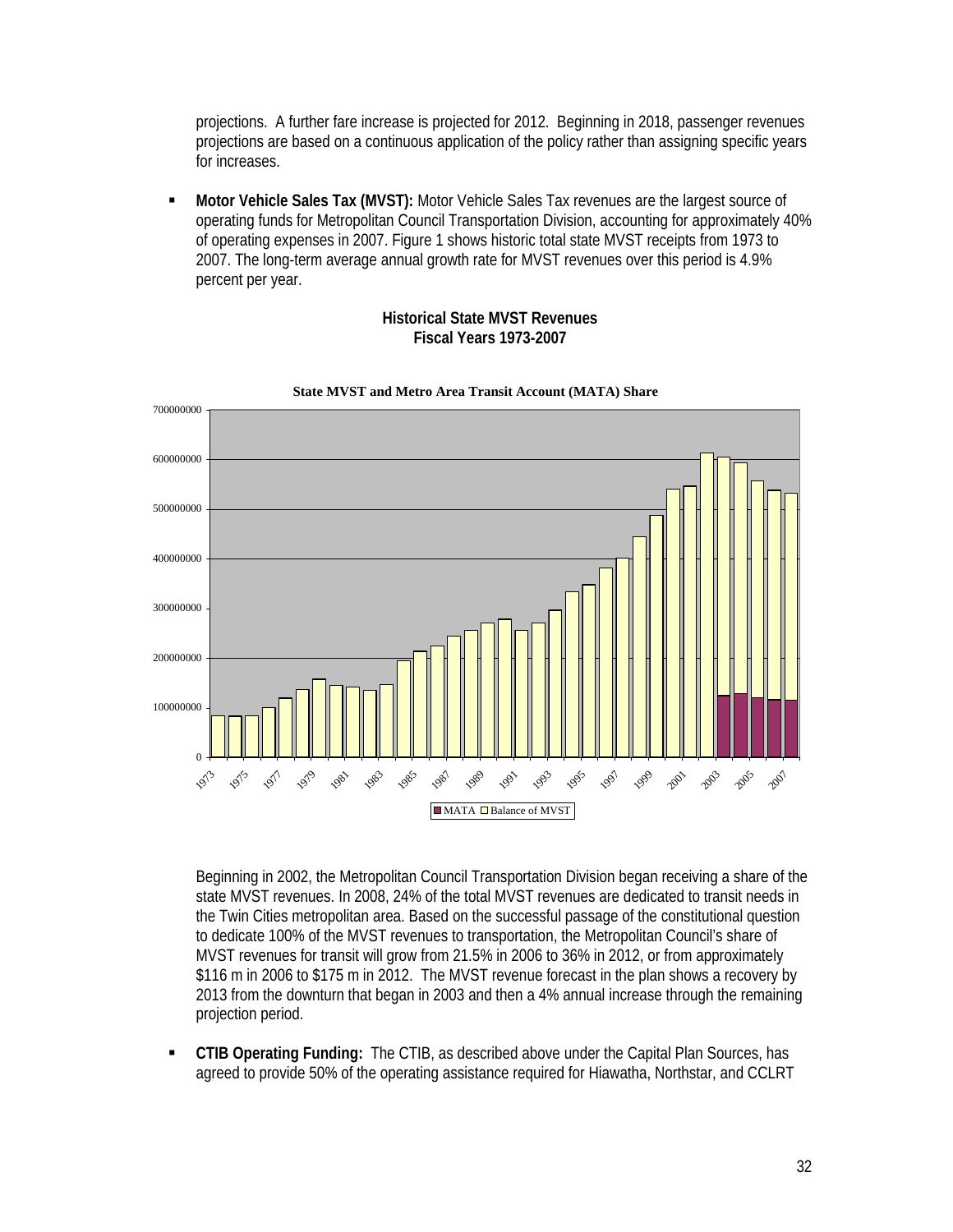rail services; in addition, the legislation specifies an amount for Metropolitan Council operating assistance for 2009 which is included in the 2009 cash flow forecast.<sup>25</sup>

- **Other Transit Related:** Historical revenues generated by or for the transit operation consisting of advertising revenue, contract revenue, and miscellaneous sources; these are projected in proportion to the transit operation
- **Other Local Operating Assistance**: Although the primary operating assistance responsibility has been shifted from the County Regional Railroad authorities to the Counties Transit Improvement Board, the legislation provides for the limited ongoing operating assistance set out in the cash flow projections.
- **Federal Operating Revenue** (FTA Section 5307 urban formula grants): These formula grants are based on various demographic statistics, level of service, ridership, and operating cost variables. Factors in the formulae that allocate grants to urbanized areas were estimated based on annual growth in total SAFETEA-LU Section 5307 funds.

SAFETEA-LU limits the application of these Section 5307 grants to capital purposes, but an exception is made for maintenance expenses that protect the system's assets in the operating budget. One percent of these grants must be applied for "enhancements" as defined in the statute. The Financial Plan assumes that these grants are applied to preventative maintenance or to the Agency Wide capital plan.

- **State General Funding:** State funding for transit operations is derived from general fund appropriations, and is appropriated by the State Legislature on a biennial basis. State funding for transit operations has grown over recent biennia. Recent State funding by biennium is as follows:
	- o 1996-97 Biennium \$89.0 M
	- o 1998-99 Biennium \$98.7 M
	- o 2000-01 Biennium \$113.6M
	- o 2002-03 Biennium \$135.9 M
	- o 2004-05 Biennium \$112.1 M
	- o 2006-07 Biennium \$156.3 M
	- o 2008-09 Biennium \$177.5 M
- **IDIM** Investment Income: Based on the funds generated or the net required in the cash flow projections, income is generated at interest income rates projected by Moody's Economy.com based on the return from 3-month treasury bonds; although the conservative growth plan allows for the generation of substantial additional revenue, only interest income on the policy reserve (8.3% of operating expense) is accumulated in this forecast.26

#### **USES OF FUNDS FOR OPERATIONS**

<u>.</u>

Long-term projections of the Central Corridor Light Rail Transit Project operating budget were made utilizing cost allocation models, which related line-item costs to specific cost drivers.

<sup>25</sup> CTIB Resolution #17-CTIB-2008 adopted 8-20-08

<sup>26</sup> A working capital or policy reserve of 8.3% of operating expense is maintained by Metropolitan Council Transportation Division. If funds are generated in excess of this amount, Council would have the option of investing the surplus in additional service.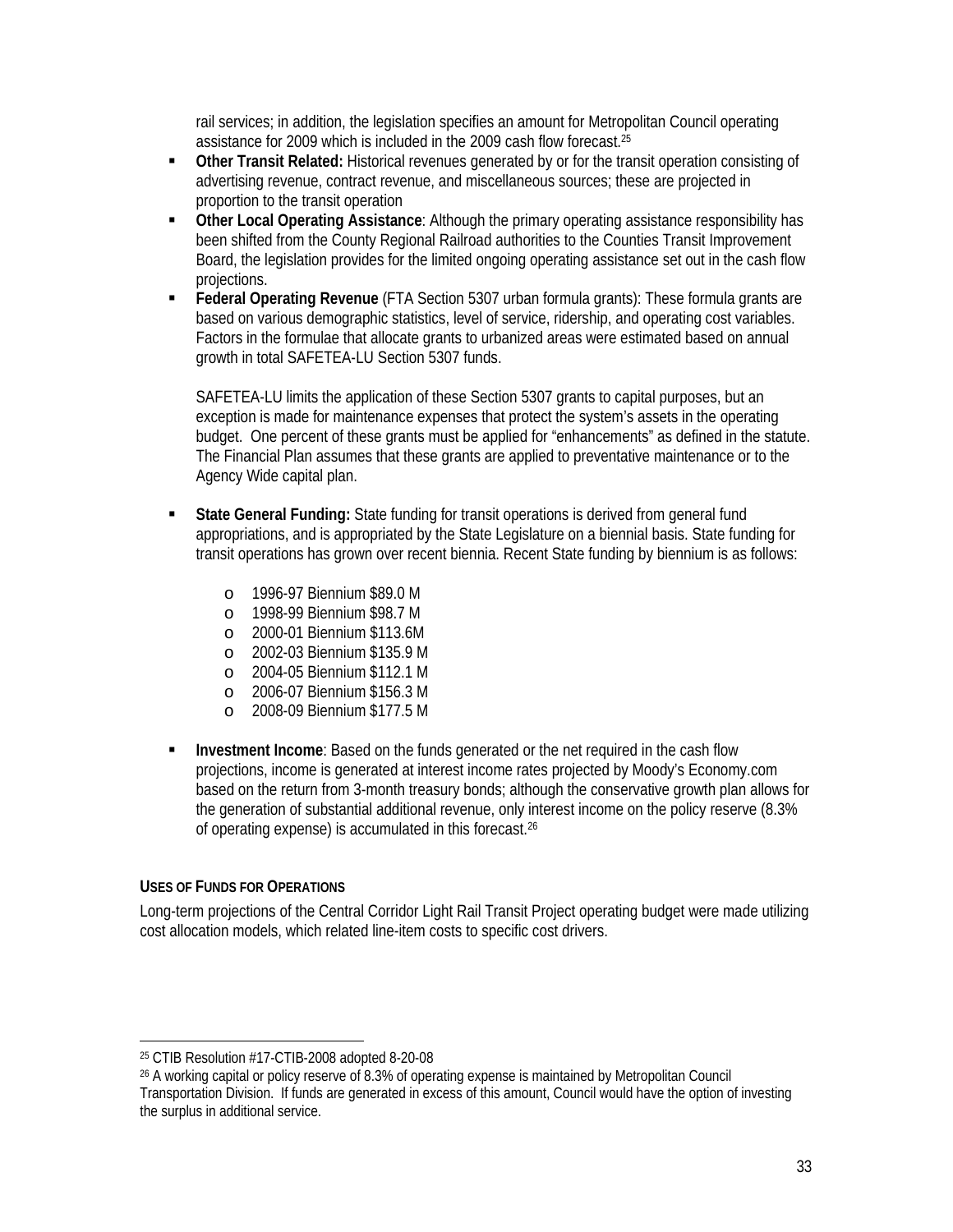#### **CENTRAL CORRIDOR LIGHT RAIL TRANSIT PROJECT OPERATING COSTS**

Light Rail operating costs were projected using a cost allocation model, developed by Connetics Transportation Group which associated costs with the principal rail transit cost drivers (train-hours, revenue car-miles, route-miles, and stations). The light rail transit operations and maintenance model was based on actual operating experience of the Hiawatha light rail system, with appropriate adjustments for changes in energy prices and labor rates.

Applying the unit costs to the projected level of service of the light rail system yields the annual operating costs of \$21 million in FY14 dollars. Revenue service is projected to begin in early 2014.

#### **AGENCY-WIDE OPERATING PLAN**

The analysis in this section focuses on the ability of the Metropolitan Council to adequately fund operation of its existing bus and light rail system, and to also pay for necessary expansion of that system in the future, in accordance with growing ridership demands. As described previously, the Metropolitan Council's Transportation Division is composed of two units: Metro Transit and Metropolitan Transportation Services. Metro Transit includes regular route bus and light rail operations and Metropolitan Transportation Services includes Metro Mobility, Contracted Regular Routes, Community-based programs, VanGo, and Opt-Out transit programs.

The financial capacity analysis data includes operating cash flow projections for the Metropolitan Council's Transportation Division to year 2030, beginning with forecasts of the existing baseline bus and light rail system. By comparing expected growth in existing revenue sources with expected increases in the costs of operating the baseline system, it can be determined whether and to what extent the system can be funded without deficit, and whether the operation of additional service can also be funded within the current funding envelope — i.e., without the introduction of any new funding sources.

The baseline financial capacity analysis is shown in the table below. The analysis extends through the year 2030. In the table, existing bus and light rail service is projected to increase at a low rate (less than ½ of one percent, compounded annually) which reaches the level of the forecasted service and travel in 2030 used in the travel demand forecast for the project. Expenses projected to increase annually at a rate of 3.15 percent. Operating (passenger) revenue increases are a result of periodic fare increases, the travel forecast, and fare increases of 10 percent assumed whenever the Metro Transit fare recovery ratio (bus fares/total bus operating expenses) falls below 28.5 percent. Based on this assumption, a fare increase was assumed in 2012. Beginning in 2018, the projections do not tie the increases to specific years, but project continuous increase in proportion to operating cost.

In addition to passenger fares and other operating revenues, the two other major sources of operating funds for Metro Transit are state motor vehicle sales tax (MVST) revenues and annual state general fund appropriations. The Council began receiving MVST revenues from the state in 2002 as a replacement for regional property tax revenues. For the state fiscal years 2004 through 2007, the Council received 21.5% of the total state MVST revenues for metropolitan area transit needs. The constitutional question to dedicate 100% of the MVST revenue to transportation passed in November 2006, so the Metropolitan Council's share of statewide MVST revenues for transit will grow from 21.5% in 2006 to 36% in 2012 of from approximately \$116 million in 2006 to \$175 million in 2012; this is the primary source for non-transitway operating assistance in the plan. This forecast is based on the state forecast of total MVST receipts for fiscal years 2009 through 2011, and an annual growth rate of 4% per year in MVST revenues thereafter. This forecast is viewed as conservative for financial planning purposes given that the historical growth of MVST during the period of 1973 to 2007 averaged 4.9 percent as previously shown. The Agency Wide Operating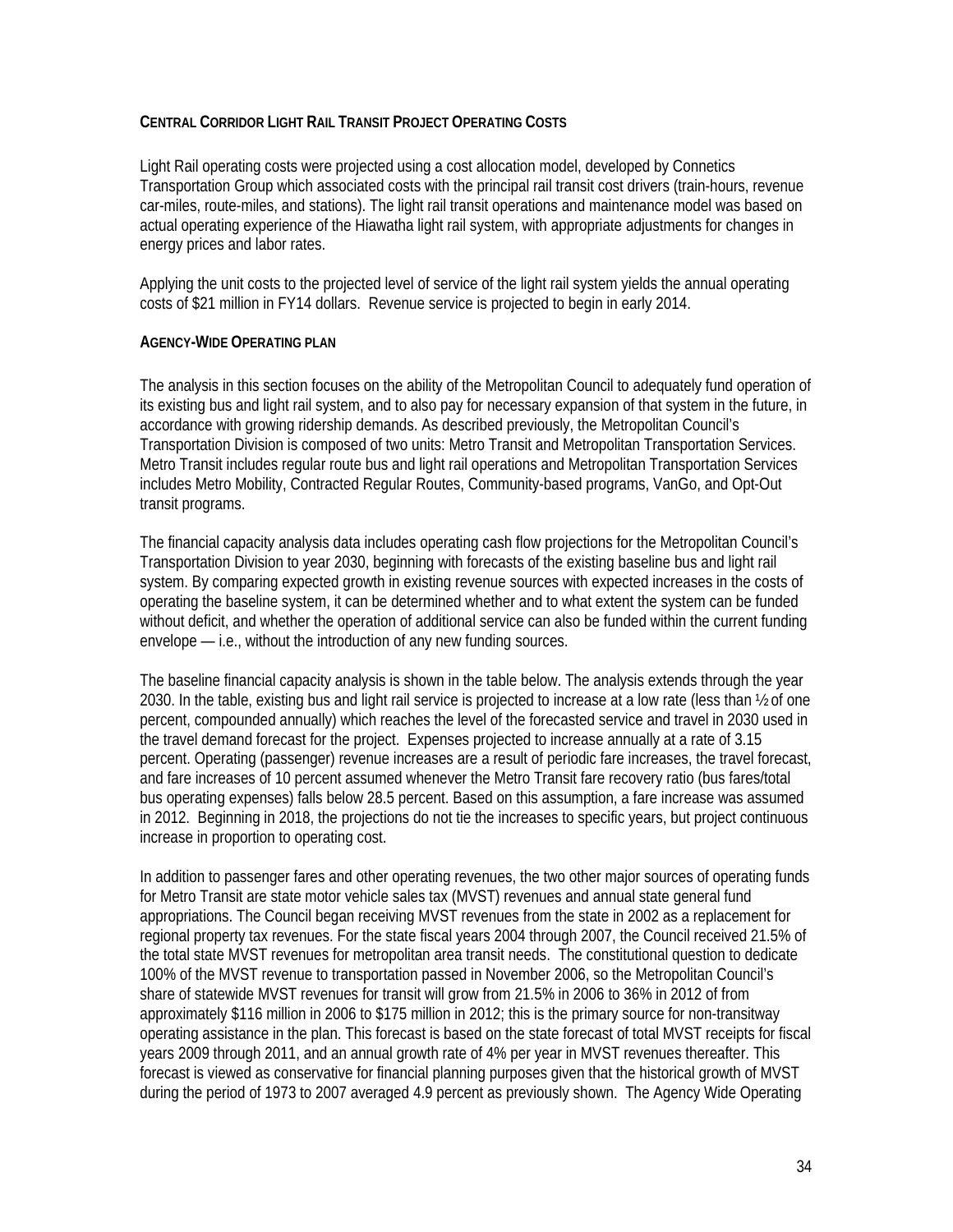Plan assumes all MVST receipts are used for operations, but can be used in the Agency Wide Capital Plan at the direction of the Metropolitan Council.

The other major funding source, state general funds for operations, is forecasted by the Metropolitan Council to remain relatively flat with only a 1% annual increase for bus operations. State assistance for the new Transitway operations (Northstar, Hiawatha, and CCLRT) is planned to be shared equally with the CTIB, or 50% of the operating deficit after passenger revenue. This is conservative, as the state has an unbroken history of assisting transit statewide and particularly in the metropolitan region.

Several other sources of funding are incorporated in the capacity analysis, including:

- Use of Section 5307 funding for preventive maintenance and rehabilitation of buses; and
- Other income (such as advertising revenue) and interest income based on the fluctuating balances available

In addition to the sources and assumptions described above, another important aspect of the analysis is an operating reserve fund that the Metropolitan Council Transportation Division maintains. The policy is to keep a reserve of at least 8.3% of operating expenses. At the end of 2007, the reserve was a comfortable \$34.5 million. The reserve fund represents a cushion against unexpected single year events, such as a higher than expected cost increase, slower than expected growth in ridership, unexpected inflationary pressures, or less than expected operating subsidy. The required increases in this reserve as Northstar, CCLRT, and background bus service growth occur are reflected and fully funded in the cash flow projections.

As the operating cash flow projections illustrate, adequate funds are available<sup>27</sup> to cover the existing bus and rail, Northstar, and CCLRT operating expenses and fully fund the 8.3% percent system-wide reserve requirement and provide for moderate service expansion and enhancements. With prudent funds management, the Metropolitan Council could selectively finance some additional service enhancements over the forecast period.

The system-wide operating funding analysis, with the Central Corridor LRT in operation is shown in detail in the table below. In the table, the net costs and revenues associated with the Central Corridor service are superimposed on system-wide bus and rail expense and revenue flows. To highlight the ability of the existing revenue sources to fund additional operating expenditure over and above the needs of the existing bus and light rail system and the Central Corridor LRT, the last row in the table shows the annual operating surplus from these sources after covering existing bus and light rail service operations. Most of this increase is from MVST, which is a dedicated source of funding. Additional state operating funds greater than projected could also become available.

As seen in the summary table, the Central Corridor LRT funding plan described above will permit the Metropolitan Council Transportation Division to fully fund its existing bus and light rail system, the Central Corridor LRT, and its 8.3 percent operating reserve beginning in 2013. Relatively little funding is available for major service expansion until 2013. With prudent funds management, however, the Metropolitan Council Transportation Division could selectively finance some service enhancements until then. Moderate expansion could commence in 2012. By 2013, enough funding will become available to cover operating expenses and fully fund the system-wide reserve requirement and allow for an increase in transit service.

 $\overline{\phantom{0}}$ 

<sup>&</sup>lt;sup>27</sup> The annual surplus reverses and becomes a deficit in 2009 and 2010; however, there is more than enough surplus in the reserve, funded by the surpluses in all the other years, to fund these four years of cash need.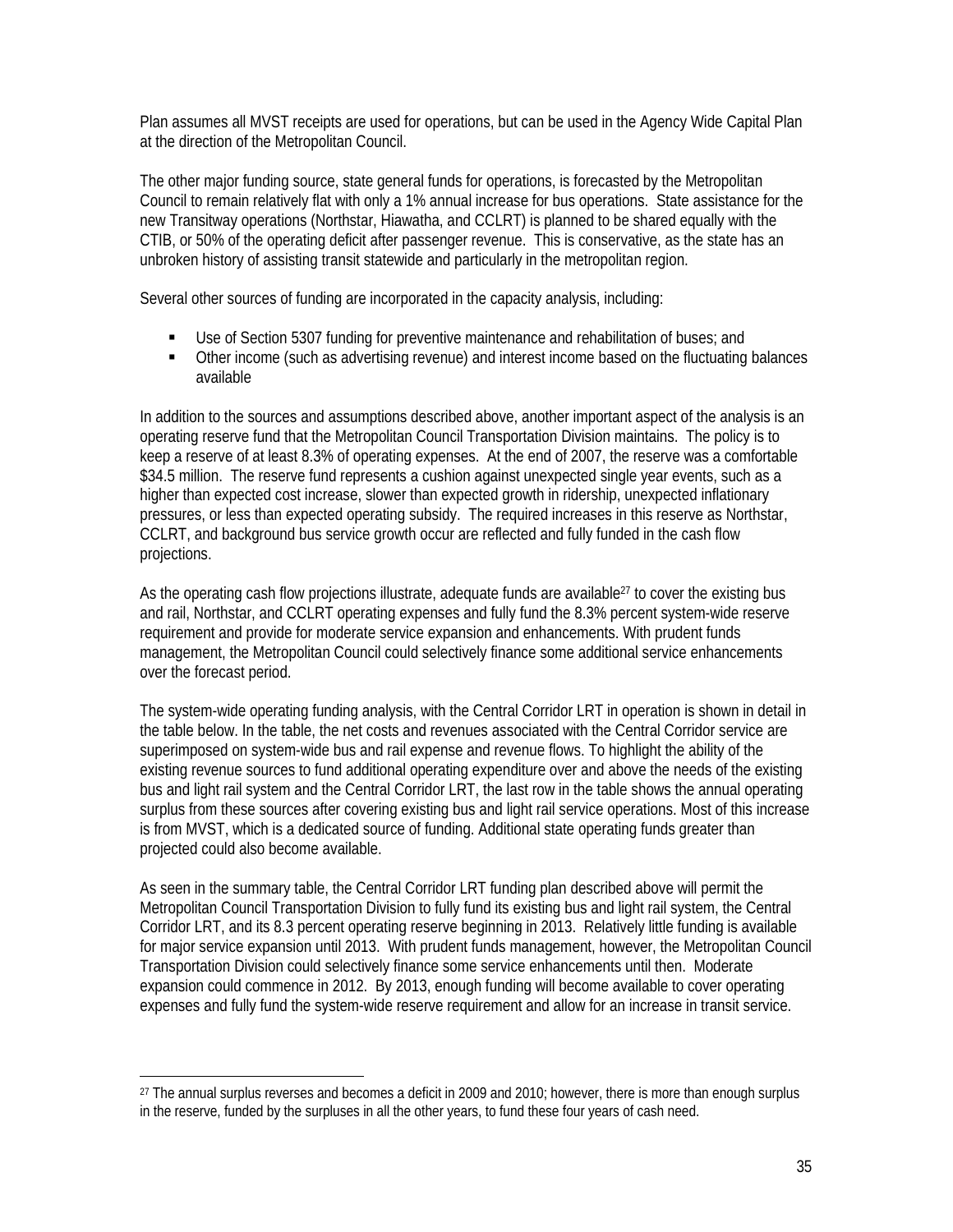The table below shows the data for Metro Transit Bus, Metro Transit Rail, Metropolitan Transportation Services, and the Metropolitan Council Transportation Division 23 year projection. Over the next 23 years, the Metropolitan Council is expected to spend over \$12 billion in operating its existing assets. An average of \$2.9 billion will be spent every five years starting in 2011. The Metropolitan Council is in a good position to operate the Central Corridor Light Rail Transit service given the magnitude of Metropolitan Council's operating portfolio.

#### **Metropolitan Council Transportation Division Operating Cash Flow 2008 - 2030**

| <b>OPERATING SOURCES OF FUNDS</b>         |          |           |           |            |            |             |
|-------------------------------------------|----------|-----------|-----------|------------|------------|-------------|
| (Year of Expenditure Dollars in Millions) | 2008     | 2009      | 2010      | 2011-2020  | 2021-2030  | 2008-2030   |
| Fare Revenue                              | \$79.56  | \$85.35   | \$89.04   | \$1,261.26 | \$1,893.53 | \$3,408.75  |
| Motor Vehicle Sales Tax                   | \$131.64 | \$114.48  | \$139.72  | \$2.042.41 | \$3,036.22 | \$5,464.48  |
| CTIB - Funding                            | \$0.00   | \$43.00   | \$12.64   | \$173.95   | \$243.73   | \$473.33    |
| Other Transit Related                     | \$9.84   | \$10.15   | \$10.47   | \$124.69   | \$170.03   | \$325.19    |
| <b>Other local Operating Assistance</b>   | \$5.45   | \$1.43    | \$1.44    | \$8.26     | \$11.03    | \$27.62     |
| <b>Federal Operating Assistance</b>       | \$34.95  | \$32.40   | \$33.27   | \$385.73   | \$502.45   | \$988.79    |
| <b>State</b>                              | \$91.61  | \$82.60   | \$87.56   | \$965.44   | \$1,117.61 | \$2,344.83  |
| Investment Income                         | \$0.74   | \$1.05    | \$2.45    | \$18.50    | \$24.18    | \$46.92     |
| <b>TOTAL OPERATING SOURCES OF FUNDS</b>   | \$353.80 | \$370.47  | \$376.60  | \$4.980.24 | \$6,998.78 | \$13,079.90 |
|                                           |          |           |           |            |            |             |
| <b>OPERATING USES OF FUNDS</b>            |          |           |           |            |            |             |
| (Year of Expenditure Dollars in Millions) | 2008     | 2009      | 2010      | 2011-2020  | 2021-2030  | 2008-2030   |
| <b>Metro Transit Bus</b>                  | \$244.92 | \$253.92  | \$263.29  | \$3,166.89 | \$4,506.18 | \$8,435.19  |
| <b>Bus Rapid Transit</b>                  | \$0.00   | \$0.00    | \$0.00    | \$0.00     | \$0.00     | \$0.00      |
| <b>Metro Transit Light Rail</b>           | \$24.11  | \$24.89   | \$25.69   | \$472.52   | \$729.64   | \$1,276.84  |
| <b>MTS</b>                                | \$81.18  | \$83.73   | \$86.37   | \$1,028.41 | \$1,402.35 | \$2,682.04  |
| <b>Northstar</b>                          | \$0.00   | \$11.22   | \$13.06   | \$155.55   | \$212.12   | \$391.95    |
| <b>TOTAL OPERATING USES OF FUNDS</b>      | \$350.20 | \$373.76  | \$388.41  | \$4,823.37 | \$6,850.29 | \$12,786.02 |
| <b>NET OPERATING CASH FLOW</b>            | \$3.60   | ( \$3.29) | (\$11.80) | \$156.88   | \$148.49   | \$293.88    |

#### **POTENTIAL RESPONSES TO OPERATING SHORTFALLS**

Short term shortfalls, such as are forecast for selected years in the cash flow projections, are covered by the operating reserves. In the longer term, Metro Transit relies on the MST growth and its fare policy. Presently, nearly 40% of the Metropolitan Council Transportation Division's operating funds are obtained from the statewide Motor Vehicle Sales Taxes (MVST). MVST is the Council's single largest source of transit operating funding. The baseline forecast assumes significant real growth over the long run from this source as a result of the passage of the November 2006 referendum. The MVST revenues are projected to increase at a rate of 4 percent per year in the long run. This forecast is viewed as conservative for financial planning purposes as historical trended MVST receipts for the period of 1973 to 2007 averaged 4.9 percent. The recent history of this source were shown earlier. The fare policy is an even stronger guarantee of sustainability, because it assures that passenger revenue will grow with operating costs. Met Council has adhered to the policy that if the farebox ration falls below 28.5%, the fares will be increased by 10%. Thus, in the long run, fares will generally comprise approximately 30% of operating expenses.

Several sources of supplementary operating funding could be made available. Metropolitan Council's Transportation Division in the event that Motor Vehicle Sales Tax revenues do not grow as expected. These include:

- **Metropolitan Council Transportation Division Operating Reserve:** As indicated, the Metropolitan Council Transportation Division reserve at the end of 2007 is \$34.5 million and can be used to cover any deficits that might arise, with or without the Central Corridor LRT in place.
- **State General Funds/State Commitments:** The state's commitment to transit in the Metro region, and its specific commitment to developing LRT in the Central Corridor, may be regarded as an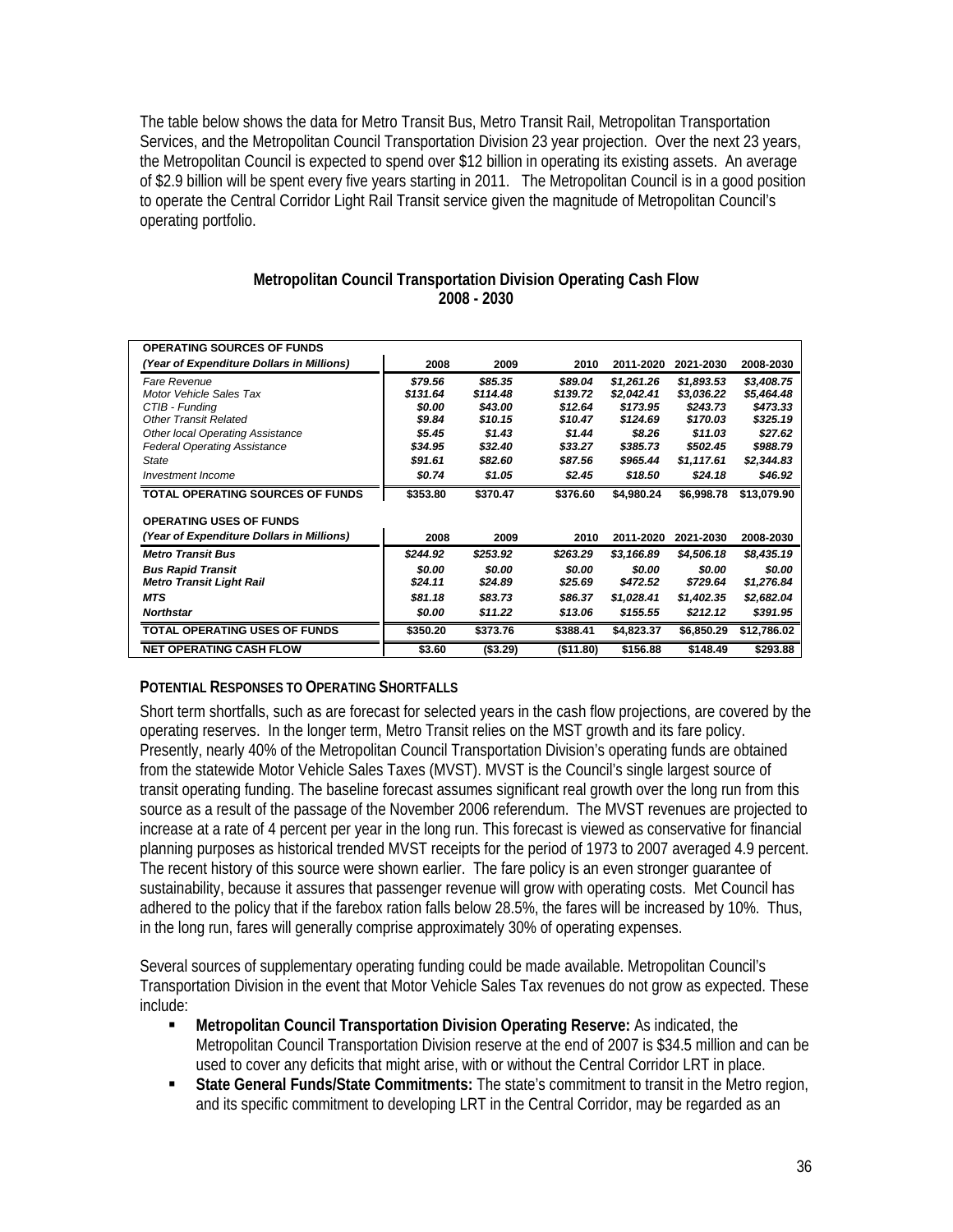opportunity for financial risk management for operations. State general fund operating subsidies have historically grown more rapidly than inflation in recent years. As previously noted in section 1, the state general fund appropriations for transit have grown at a rate greater than inflation. However, in an attempt to be conservative, the state operating funds in the baseline capacity analysis are anticipated to increase slowly from their 2006-2007 level and not increase proportionately with inflation.

- **Moderate Additional Fare Increases:** Under the baseline projection by the Metropolitan Council, a fare increase was implemented in 2008. The next increase is projected to occur in 2013, 2017, 2022, and 2026, again by 10 percent. Fare increases could be accelerated if needed. Transit fare increases typically result in increased fare revenues but decreased ridership.
- **Apply new operating funding sources:** This could include the implementation of new or expanded non-farebox revenue sources (e.g., expanded advertising or joint development).
- **Reduce service:** Reduce the length or number of daily trips, weekend and seasonal/holiday service, or the length of trains.
- **Apply new, non-operating sources:** Apply additional CTIB operating assistance if available and develop supplemental sources of state or other revenues.

The stability of Metropolitan Council's financial environment will permit managing the long term maintenance and operation of the Central Corridor Light Rail Transit Project service in a well-planned, deliberate, and financially prudent manner.

# **CASH FLOW ANALYSIS**

### **INTRODUCTION**

This section presents the findings of the financial analysis. It begins with the detailed results of the financial analysis presented in tables on the following pages. The same tables are presented at the end of the plan document for reference purposes. The assumptions underlying the analysis are reviewed. The conclusions and limitations of the analysis are presented at the end of this final section.

#### **UNDERLYING ASSUMPTIONS**

The financial analysis was structured around assumptions, described in terms of the following major considerations:

- Rail system construction and construction schedule;
- $\blacksquare$  Federal funding and state and local financing;
- **Fare increases:**
- Inflation and interest rates;
- Bond financing

#### **Construction Schedule**

The following construction schedule was assumed:

- Final design and construction: 2008-14;
- Start of operations in early 2014 (FY14).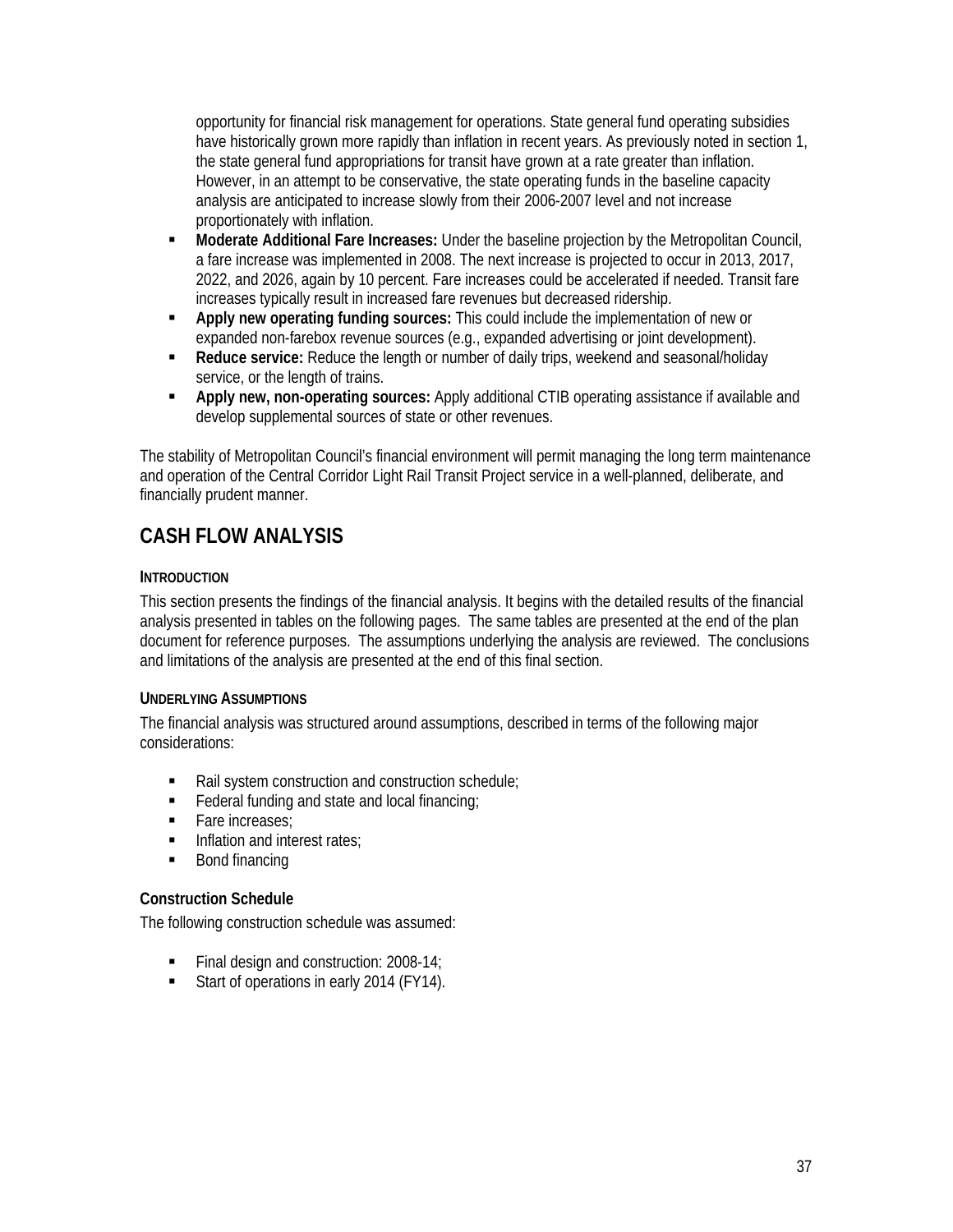#### **TRANSPORTATION DIVISION & CCLRT PROJECT CASH FLOWS: 20 Year – FY07 through FY30 (Revenue and Expenditure: Millions of Year-of-Expenditure (inflated) Dollars**

| <b>Metropolitan Council / Central Corridor LRT</b>                        |                    |                   |                    |                     |                   |                   |                   |                   |                   |                   |                   |                   |                   |                   |                   |                   |                   |                   |                   |                   |                   |                   |                   |                   |                      |
|---------------------------------------------------------------------------|--------------------|-------------------|--------------------|---------------------|-------------------|-------------------|-------------------|-------------------|-------------------|-------------------|-------------------|-------------------|-------------------|-------------------|-------------------|-------------------|-------------------|-------------------|-------------------|-------------------|-------------------|-------------------|-------------------|-------------------|----------------------|
| <b>Scenario New Starts Only</b><br>9/3/2008                               |                    |                   |                    |                     |                   |                   |                   |                   |                   |                   |                   |                   |                   |                   |                   |                   |                   |                   |                   |                   |                   |                   |                   |                   |                      |
| <b>CAPITAL SOURCES OF FUNDS</b>                                           |                    |                   |                    |                     |                   |                   |                   |                   |                   |                   |                   |                   |                   |                   |                   |                   |                   |                   |                   |                   |                   |                   |                   |                   | Prior+               |
| (Year of Expenditure Dollars in Millions)                                 | <b>Prior Years</b> | 2008              | 2009               | 2010                | 2011              | 2012              | 2013              | 2014              | 2015              | 2016              | 2017              | 2018              | 2019              | 2020              | 2021              | 2022              | 2023              | 2024              | 2025              | 2026              | 2027              | 2028              | 2029              | 2030              | 2008-2030            |
| Regional Capital Proceeds                                                 | $\Omega$           | \$49.54           | \$40.07            | \$47.47             | \$36.41           | \$33.34           | \$32.27           | \$34.80           | \$35.20           | \$35.60           | \$36.00           | \$36.40           | \$36.80           | \$37.20           | \$37.60           | \$38.10           | \$38.60           | \$39.10           | \$39.60           | \$40.10           | \$40.60           | \$41.10           | \$41.60           | \$42.10           | \$889.60             |
| 5307 Federal Formula                                                      | - 0                | \$0.00            | \$0.00             | \$0.00              | \$0.50            | \$3.06            | \$3.15            | \$3.25            | \$3.35            | \$5.20            | \$5.71            | \$5.88            | \$6.06            | \$6.24            | \$6.43            | \$6.62            | \$6.82            | \$7.03            | \$7.24            | \$7.45            | \$7.68            | \$7.91            | \$8.15            | \$8.39            | \$116.12             |
| 5309 Fixed Guideway Modernization                                         |                    | \$0.00            | \$0.00             | \$0.00              | \$1.98            | \$4.08            | \$4.20            | \$4.33            | \$4.46            | \$5.35            | \$9.43            | \$9.71            | \$10.00           | \$10.30           | \$14.37           | \$15.58           | \$16.05           | \$16.53           | \$17.03           | \$17.54           | \$18.06           | \$18.60           | \$19.16           | \$19.74           | \$236.49             |
| Federal Other CIP                                                         | \$0.00             | \$74.99           | \$26.53            | \$86.34             | \$71.60           | \$28.74           | \$24.33           | \$55.20           | \$56.90           | \$58.60           | \$60.40           | \$62.20           | \$64.10           | \$66.00           | \$68.00           | \$70.00           | \$72.10           | \$74.30           | \$76.50           | \$78.80           | \$81.20           | \$83.60           | \$86.10           | \$88.70           | \$1,515.25           |
| Sec 5309 New Starts                                                       | \$1.44             | \$2.07            | \$0.00             | \$0.00              | \$95.00           | \$95.00           | \$95.00           | \$95.00           | \$69.44           | \$0.00            | \$0.00            | \$0.00            | \$0.00            | \$0.00            | \$0.00            | \$0.00            | \$0.00            | \$0.00            | \$0.00            | \$0.00            | \$0.00            | \$0.00            | \$0.00            | \$0.00            | \$452.94             |
| CMAQ<br><b>CTIB CCLRT</b>                                                 | \$4.50             | \$0.00            | \$0.00             | \$0.00              | \$0.00            | \$0.00            | \$0.00            | \$0.00            | \$0.00            | \$0.00            | \$0.00            | \$0.00            | \$0.00            | \$0.00            | \$0.00            | \$0.00            | \$0.00            | \$0.00            | \$0.00            | \$0.00            | \$0.00            | \$0.00            | \$0.00            | \$0.00            | \$4.50<br>\$274.47   |
| State CCLR <sup>-</sup>                                                   | \$0.00<br>\$2.08   | \$0.00<br>\$21.11 | \$72.41<br>\$18.02 | \$202.06<br>\$50.28 | \$0.00<br>\$0.00  | \$0.00<br>\$0.00  | \$0.00<br>\$0.00  | \$0.00<br>\$0.00  | \$0.00<br>\$0.00  | \$0.00<br>\$0.00  | \$0.00<br>\$0.00  | \$0.00<br>\$0.00  | \$0.00<br>\$0.00  | \$0.00<br>\$0.00  | \$0.00<br>\$0.00  | \$0.00<br>\$0.00  | \$0.00<br>\$0.00  | \$0.00<br>\$0.00  | \$0.00<br>\$0.00  | \$0.00<br>\$0.00  | \$0.00<br>\$0.00  | \$0.00<br>\$0.00  | \$0.00<br>\$0.00  | \$0.00<br>\$0.00  | \$91.49              |
| Local Capital Assistance                                                  | \$0.00             | \$1.19            | \$23.82            | \$66.47             | \$0.00            | \$0.00            | \$0.00            | \$0.00            | \$0.00            | \$0.00            | \$0.00            | \$0.00            | \$0.00            | \$0.00            | \$0.00            | \$0.00            | \$0.00            | \$0.00            | \$0.00            | \$0.00            | \$0.00            | \$0.00            | \$0.00            | \$0.00            | \$91.49              |
| <b>Subtotal Grants</b>                                                    | \$8.02             | \$148.90          | \$180.84           | \$452.63            | \$205.49          | \$164.22          | \$158.96          | \$192.57          | \$169.34          | \$104.75          | \$111.54          | \$114.19          | \$116.96          | \$119.74          | \$126.40          | \$130.30          | \$133.57          | \$136.96          | \$140.36          | \$143.89          | \$147.54          | \$151.21          | \$155.01          | \$158.93          | \$3,672.34           |
| <b>Financing Program</b>                                                  | $\Omega$           | \$0.00            | \$0.00             | \$4.19              | \$151.14          | \$29.64           | \$0.00            | \$0.00            | \$0.00            | \$0.00            | \$0.00            |                   | \$0.00            |                   | \$0.00            | \$0.00            |                   | \$0.00            | \$0.00            | \$0.00            | \$0.00            | \$0.00            | \$0.00            | \$0.00            | \$184.97             |
| <b>Construction Tax Exempt Commercial Paper</b>                           |                    |                   |                    |                     |                   |                   |                   |                   |                   |                   |                   | \$0.00            |                   | \$0.00            |                   |                   | \$0.00            |                   |                   |                   |                   |                   |                   |                   |                      |
| <b>TOTAL CAPITAL SOURCES OF FUNDS</b>                                     | \$8.02             | \$148.91          | \$180.84           | \$456.81            | \$356.63          | \$193.86          | \$158.96          | \$192.57          | \$169.34          | \$104.75          | \$111.54          | \$114.19          | \$116.96          | \$119.74          | \$126.40          | \$130.30          | \$133.57          | \$136.96          | \$140.36          | \$143.89          | \$147.54          | \$151.21          | \$155.01          | \$158.93          | \$3,857.32           |
| <b>CAPITAL USES OF FUNDS</b><br>(Year of Expenditure Dollars in Millions) | Prior Years        | 2008              | 2009               | 2010                | 2011              | 2012              | 2013              | 2014              | 2015              | 2016              | 2017              | 2018              | 2019              | 2020              | 2021              | 2022              | 2023              | 2024              | 2025              | 2026              | 2027              | 2028              | 2029              | 2030              | Prior+<br>2008-2030  |
| Central Corridor Light Rail Transitway                                    | \$8.02             | \$24.38           | \$114.25           | \$322.62            | \$232.74          | \$111.04          | \$70.13           | \$31.71           | \$0.00            | \$0.00            | \$0.00            | \$0.00            | \$0.00            | \$0.00            | \$0.00            | \$0.00            | \$0.00            | \$0.00            | \$0.00            | \$0.00            | \$0.00            | \$0.00            | \$0.00            | \$0.00            | \$914.89             |
| <b>Other Capital Programs</b>                                             |                    |                   |                    |                     |                   |                   |                   |                   |                   |                   |                   |                   |                   |                   |                   |                   |                   |                   |                   |                   |                   |                   |                   |                   |                      |
| Rail Rehabilitation & Replacement                                         | $\Omega$           | \$0.00            | \$5.75             | \$4.06              | \$3.57            | \$3.97            | \$2.34            | \$4.05            | \$3.48            | \$9.99            | \$8.24            | \$6.39            | \$6.27            | \$10.02           | \$6.70            | \$10.19           | \$15.60           | \$32.98           | \$11.95           | \$10.15           | \$13.53           | \$10.92           | \$8.79            | \$19.32           | \$208.27             |
| Bus Preservation and Expansion                                            | $\Omega$           | \$105.39          | \$50.4             | \$124.46            | \$94.16           | \$59.14           | \$53.51           | \$86.50           | \$89.00           | \$91.60           | \$94.40           | \$97.10           | \$99.90           | \$102.80          | \$106.90          | \$110.00          | \$113.20          | \$116.50          | \$120.00          | \$123.60          | \$127.30          | \$132.40          | \$136.20          | \$140.20          | \$2,374.66           |
| <b>Total Other Capital Programs</b>                                       | 0                  | \$105.39          | \$56.16            | \$128.53            | \$97.73           | \$63.10           | \$55.85           | \$90.55           | \$92.48           | \$101.59          | \$102.64          | \$103.49          | \$106.17          | \$112.82          | \$113.60          | \$120.19          | \$128.80          | \$149.48          | \$131.95          | \$133.75          | \$140.83          | \$143.32          | \$144.99          | \$159.52          | \$2,582.94           |
| <b>Financing Program</b>                                                  |                    |                   |                    |                     |                   |                   |                   |                   |                   |                   |                   |                   |                   |                   |                   |                   |                   |                   |                   |                   |                   |                   |                   |                   |                      |
| Interest                                                                  | $\Omega$           | \$0.00            | \$0.00             | \$0.37              | \$13.10           | \$13.23           | \$11.61           | \$7.71            | \$7.99            | \$0.00            | \$0.00            | \$0.00            | \$0.00            | \$0.00            | \$0.00            | \$0.00            | \$0.00            | \$0.00            | \$0.00            | \$0.00            | \$0.00            | \$0.00            | \$0.00            | \$0.00            | \$54.0               |
| Debt Issuance                                                             |                    | \$0.00            | \$0.00             | \$0.01              | \$0.30            | \$0.06            | \$0.00            | \$0.00            | \$0.00            | \$0.00            | \$0.00            | \$0.00            | \$0.00            | \$0.00            | \$0.00            | \$0.00            | \$0.00            | \$0.00            | \$0.00            | \$0.00            | \$0.00            | \$0.00            | \$0.00            | \$0.00            | \$0.36               |
| <b>Total Financing Program</b>                                            | $\Omega$           | \$0.00            | \$0.00             | \$0.37              | \$13.40           | \$13.29           | \$11.61           | \$7.71            | \$7.99            | \$0.00            | \$0.00            | \$0.00            | \$0.00            | \$0.00            | \$0.00            | \$0.00            | \$0.00            | \$0.00            | \$0.00            | \$0.00            | \$0.00            | \$0.00            | \$0.00            | \$0.00            | \$54.38              |
| <b>TOTAL CAPITAL USES OF FUNDS</b>                                        | \$8.02             | \$129.76          | \$170.41           | \$451.53            | \$343.86          | \$187.44          | \$137.59          | \$129.97          | \$100.47          | \$101.59          | \$102.64          | \$103.49          | \$106.17          | \$112.82          | \$113.60          | \$120.19          | \$128.80          | \$149.48          | \$131.95          | \$133.75          | \$140.83          | \$143.32          | \$144.99          | \$159.52          | \$3,552.20           |
| <b>NET CAPITAL CASH FLOW</b>                                              | 0                  | \$19.14           | \$10.44            | \$5.29              | \$12.77           | \$6.42            | \$21.37           | \$62.61           | \$68.87           | \$3.16            | \$8.90            | \$10.70           | \$10.79           | \$6.92            | \$12.80           | \$10.11           | \$4.77            | (\$12.52)         | \$8.42            | \$10.15           | \$6.71            | \$7.89            | \$10.01           | (50.59)           | \$305.12             |
| OPERATING SOURCES OF FUNDS                                                |                    |                   |                    |                     |                   |                   |                   |                   |                   |                   |                   |                   |                   |                   |                   |                   |                   |                   |                   |                   |                   |                   |                   |                   |                      |
| (Year of Expenditure Dollars in Millions)                                 | <b>Fiscal</b>      | 2008              | 2009               | 2010                | 2011              | 2012              | 2013              | 2014              | 2015              | 2016              | 2017              | 2018              | 2019              | 2020              | 2021              | 2022              | 2023              | 2024              | 2025              | 2026              | 2027              | 2028              | 2029              | 2030              | 2008-2030            |
| <b>Fare Revenue</b>                                                       |                    | \$79.56           | \$85.35            | \$89.04             | \$91.29           | \$99.84           | \$102.36          | \$126.33          | \$129.59          | \$132.87          | \$137.26          | \$142.67          | \$144.96          | \$154.10          | \$156.56          | \$166.41          | \$169.04          | \$179.67          | \$182.49          | \$193.94          | \$196.96          | \$209.30          | \$212.54          | \$226.63          | \$3,408.75           |
| <b>Motor Vehicle Sales Tax</b>                                            |                    | \$131.64          | \$114.48           | \$139.72            | \$162.10          | \$177.68          | \$184.78          | \$192.18          | \$199.86          | \$207.86          | \$216.17          | \$224.82          | \$233.81          | \$243.16          | \$252.89          | \$263.01          | \$273.53          | \$284.47          | \$295.85          | \$307.68          | \$319.99          | \$332.79          | \$346.10          | \$359.94          | \$5.464.48           |
| <b>CTIB - Funding</b>                                                     |                    | \$0.00            | \$43.00            | \$12.64             | \$13.17           | \$12.02           | \$12.76           | \$16.71           | \$19.26           | \$19.63           | \$19.55           | \$19.35           | \$20.54           | \$20.98           | \$21.94           | \$21.44           | \$22.79           | \$23.27           | \$24.35           | \$24.85           | \$24.88           | \$25.79           | \$27.01           | \$27.43           | \$473.33             |
| <b>Other Transit Related</b><br><b>Other local Operating Assistance</b>   |                    | \$9.84<br>\$5.45  | \$10.15<br>\$1.43  | \$10.47<br>\$1.44   | \$10.80<br>\$0.88 | \$11.14<br>\$0.72 | \$11.49<br>\$0.75 | \$11.86<br>\$0.77 | \$12.23<br>\$0.79 | \$12.61<br>\$0.82 | \$13.01<br>\$0.84 | \$13.42<br>\$0.87 | \$13.84<br>\$0.90 | \$14.28<br>\$0.93 | \$14.73<br>\$0.96 | \$15.19<br>\$0.99 | \$15.67<br>\$1.02 | \$16.17<br>\$1.05 | \$16.68<br>\$1.08 | \$17.20<br>\$1.12 | \$17.74<br>\$1.15 | \$18.30<br>\$1.19 | \$18.88<br>\$1.22 | \$19.47<br>\$1.26 | \$325.19<br>\$27.62  |
| <b>Federal Operating Assistance</b>                                       |                    | \$34.95           | \$32.40            | \$33.27             | \$34.15           | \$35.07           | \$36.00           | \$36.97           | \$37.96           | \$38.97           | \$40.02           | \$41.09           | \$42.19           | \$43.32           | \$44.48           | \$45.67           | \$46.89           | \$48.15           | \$49.44           | \$50.77           | \$52.13           | \$53.53           | \$54.96           | \$56.44           | \$988.79             |
| <b>State</b>                                                              |                    | \$91.61           | \$82.60            | \$87.56             | \$88.84           | \$88.44           | \$89.94           | \$94.66           | \$97.99           | \$99.13           | \$99.85           | \$100.44          | \$102.45          | \$103.70          | \$105.49          | \$105.81          | \$108.00          | \$109.33          | \$111.27          | \$112.63          | \$113.54          | \$115.32          | \$117.44          | \$118.76          | \$2,344.83           |
| <b>Investment Income</b>                                                  |                    | \$0.74            | \$1.05             | \$2.45              | \$1.60            | \$1.51            | \$1.88            | \$1.41            | \$1.51            | \$2.22            | \$2.01            | \$2.07            | \$2.37            | \$1.91            | \$1.55            | \$2.42            | \$2.27            | \$2.41            | \$2.79            | \$2.11            | \$2.05            | \$2.91            | \$2.78            | \$2.89            | \$46.92              |
| TOTAL OPERATING SOURCES OF FUNDS                                          |                    | \$353.80          | \$370.47           | \$376.60            | \$402.82          | \$426.41          | \$439.98          | \$480.87          | \$499.19          | \$514.12          | \$528.71          | \$544.72          | \$561.05          | \$582.38          | \$598.59          | \$620.93          | \$639.21          | \$664.50          | \$683.94          | \$710.29          | \$728.44          | \$759.12          | \$780.93          |                   | \$812.83 \$13,079.90 |
| <b>OPERATING USES OF FUNDS</b>                                            |                    |                   |                    |                     |                   |                   |                   |                   |                   |                   |                   |                   |                   |                   |                   |                   |                   |                   |                   |                   |                   |                   |                   |                   |                      |
| (Year of Expenditure Dollars in Millions)                                 | Fiscal             | 2008              | 2009               | 2010                | 2011              | 2012              | 2013              | 2014              | 2015              | 2016              | 2017              | 2018              | 2019              | 2020              | 2021              | 2022              | 2023              | 2024              | 2025              | 2026              | 2027              | 2028              | 2029              | 2030              | 2008-2030            |
| <b>Metro Transit Bus</b>                                                  |                    | \$244.92          | \$253.92           | \$263.29            | \$272.95          | \$282.96          | \$293.34          | \$296.37          | \$307.26          | \$318.54          | \$330.23          | \$342.38          | \$354.93          | \$367.92          | \$381.43          | \$395.37          | \$409.82          | \$424.78          | \$440.34          | \$456.39          | \$473.02          | \$490.24          | \$508.15          | \$526.63          | \$8,435.19           |
| <b>Metro Transit Light Rail</b>                                           |                    | \$24.11           | \$24.89            | \$25.69             | \$26.51           | \$27.36           | \$28.24           | \$50.66           | \$52.28           | \$53.94           | \$55.66           | \$57.44           | \$59.27           | \$61.15           | \$63.10           | \$65.11           | \$67.19           | \$69.33           | \$71.54           | \$73.82           | \$76.17           | \$78.60           | \$81.10           | \$83.68           | \$1,276.84           |
| MTS                                                                       |                    | \$81.18           | \$83.73            | \$86.37             | \$89.09           | \$91.90           | \$94.79           | \$97.78           | \$100.86          | \$104.03          | \$107.31          | \$110.69          | \$114.18          | \$117.78          | \$121.49          | \$125.31          | \$129.26          | \$133.33          | \$137.53          | \$141.86          | \$146.33          | \$150.94          | \$155.70          | \$160.60          | \$2,682.0            |
| <b>Northstar</b>                                                          |                    | \$0.00            | \$11.22            | \$13.06             | \$13.48           | \$13.90           | \$14.34           | \$14.79           | \$15.26           | \$15.74           | \$16.23           | \$16.74           | \$17.27           | \$17.81           | \$18.38           | \$18.95           | \$19.55           | \$20.17           | \$20.80           | \$21.46           | \$22.13           | \$22.83           | \$23.55           | \$24.29           | \$391.95             |
| <b>TOTAL OPERATING USES OF FUNDS</b>                                      |                    | \$350.20          | \$373.76           | \$388.41            | \$402.03          | \$416.12          | \$430.71          | \$459.60          | \$475.65          | \$492.26          | \$509.43          | \$527.25          | \$545.64          | \$564.66          | \$584.39          | \$604.75          | \$625.82          | \$647.61          | \$670.21          | \$693.53          | \$717.66          | \$742.61          | \$768.50          |                   | \$795.21 \$12,786.02 |
| <b>NET OPERATING CASH FLOW</b>                                            |                    | \$3.60            | ( \$3.29)          | (\$11.80)           | \$0.79            | \$10.29           | \$9.27            | \$21.27           | \$23.54           | \$21.86           | \$19.27           | \$17.47           | \$15.41           | \$17.72           | \$14.20           | \$16.18           | \$13.39           | \$16.89           | \$13.73           | \$16.76           | \$10.78           | \$16.51           | \$12.43           | \$17.62           | \$293.88             |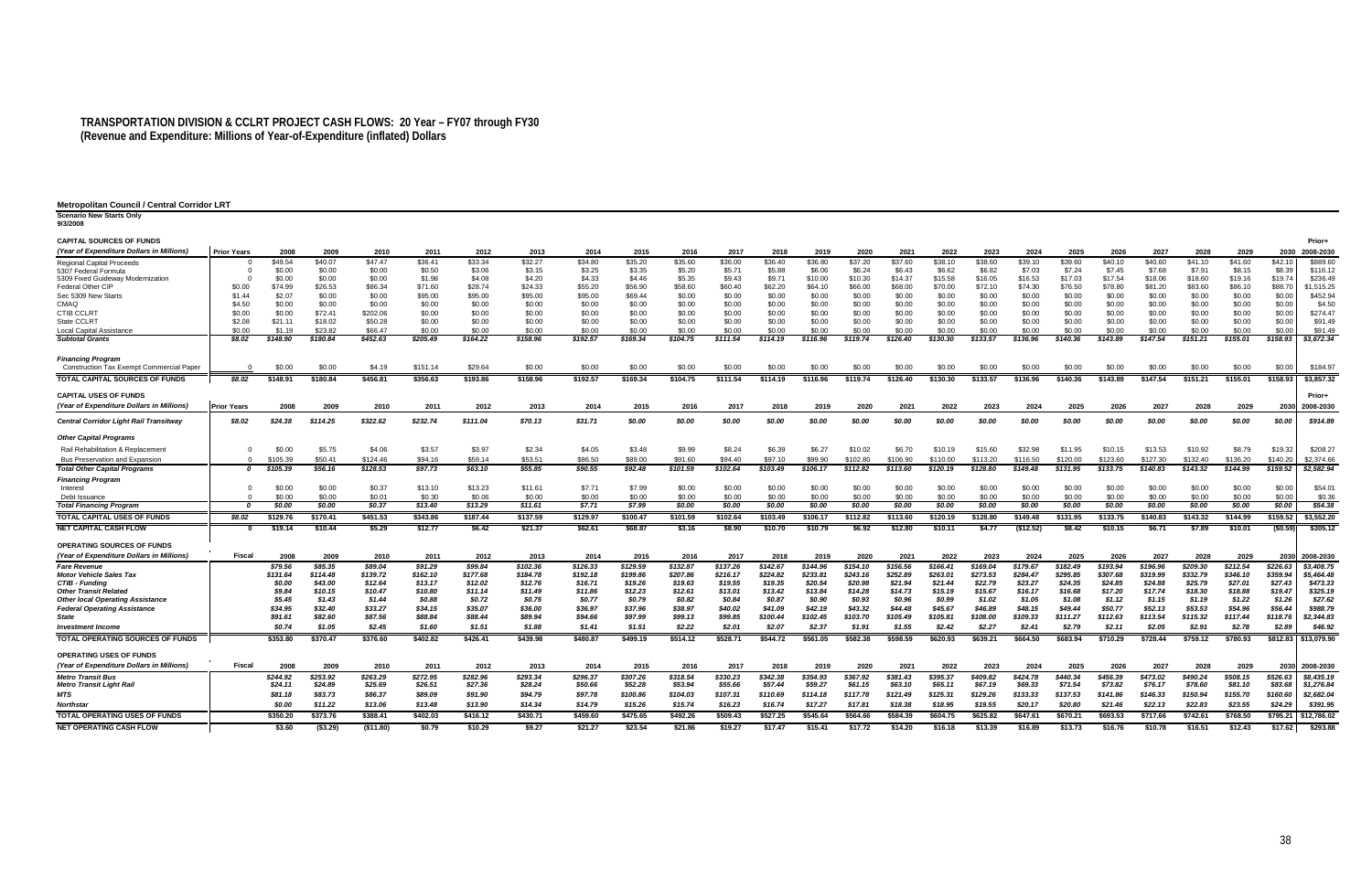### **Federal Funding**

The following levels of federal funding are assumed:

- **Section 5309 New Starts**: 49.5% federal participation. The estimated project cost of \$914.9 million excludes items ineligible for the FFGA. Because the state and local partners are willing to fund a majority of the project cost from other sources, the plan is based on a total of \$452.9 million in New Starts funding.
- **Section 5307 Preventative Maintenance**: Grants were projected based on the federal FY07 federal funding formula and are applied to preventative maintenance. A modest increase was assumed after the expiration of the current authorization based on the long term historical trend in federal formula funding. Increases also reflect the startup of Northstar and CCLRT service, and the consequent generation of additional 5307 funding.
- **Section 5309 Rail Modernization**: The financial analysis model projects rail modernization funds based on the projected rehabilitation and replacement investments for the light rail line and are assumed to begin seven years after the completion of construction and the line begins revenue service. These are dedicated to the CIP program and grouped with CIP revenue sources.

#### **Fare Increases**

Fare increases that make passenger fare revenues keep pace with inflation will be required to support future operations. Because costs are inflating, the operating deficit would rapidly escalate to unacceptable levels if fares do not at least keep pace with costs. In accordance with Met Council policy, the financial analysis assumes that fares will increase by 10% whenever the farebox ratio falls below 28.5%.

#### **Inflation and Interest Rates**

A general assumption of 3.15% annual inflation was applied to operating and CIP costs throughout the model. Based on current local experience, 3% was applied to CCLRT construction costs from 2008 through year of expenditure. A comprehensive set of projections were applied throughout the financial analysis model. The projections were developed by Moody's Economy.com through the application of an integrated, long-range national macroeconomic model which includes factors such as monetary policy, fiscal policy, U.S. Dollar condition, and energy prices. These projections were used for investment income rates and for some of the risk analyses described below.

#### **PROJECTIONS**

The cash flow table above and presented for reference in Appendix J summarizes the results of the financial analysis. The table is in the form of a sources and uses of funds analysis that projects the annual capital and operating programs.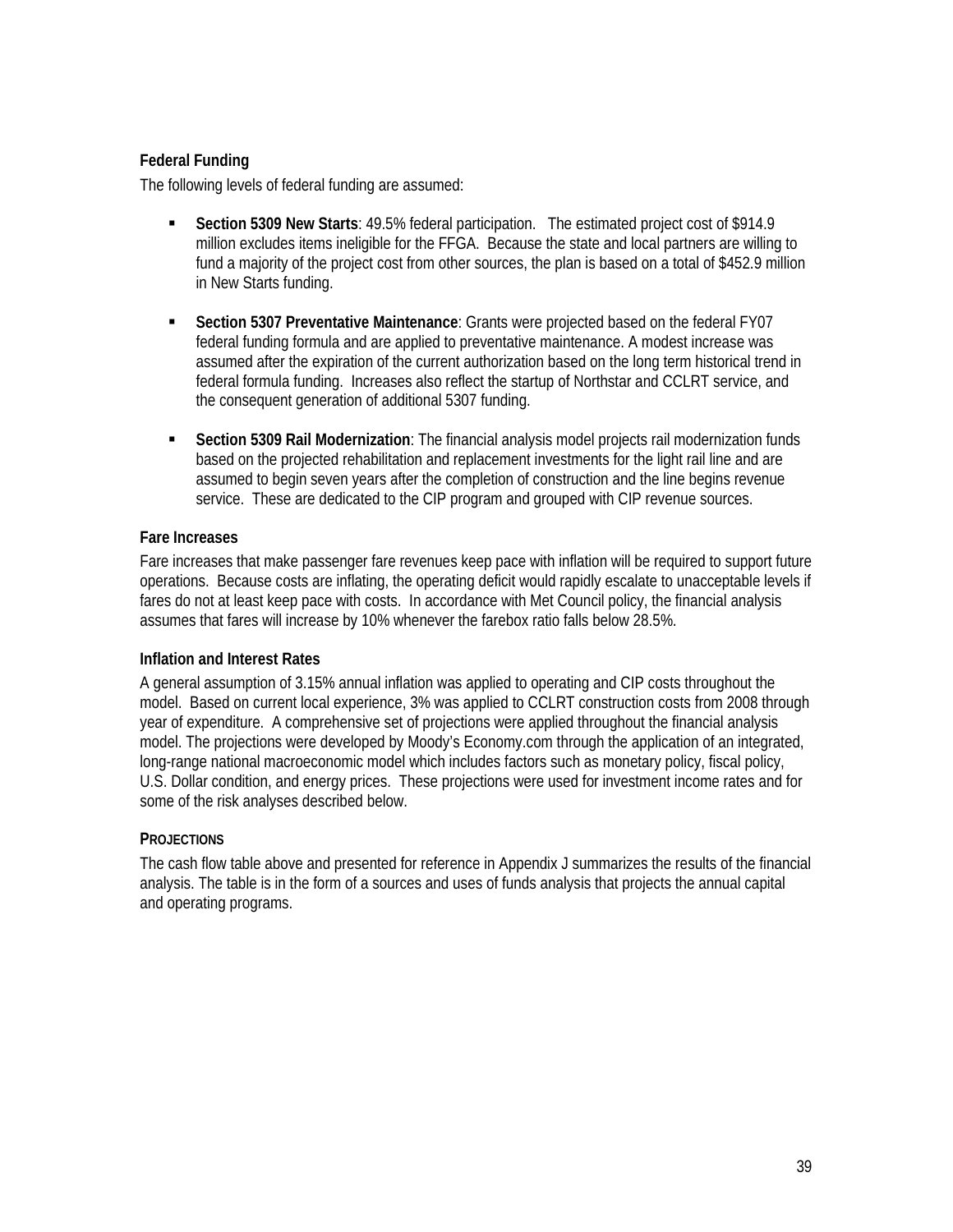# **RISK ANALYSIS**

The following four scenarios were tested in order to determine the ability of the region to withstand negative circumstances during the construction of the Central Corridor LRT Project. The detailed cash flows for each scenario are included as 11x17 sheets at the end of this document. These can be compared to the base financial plan projection set out on the 11X17 sheet above (page 38)

#### **SCENARIO 1: HIGHER THAN EXPECTED OPERATIONS INFLATION**

This scenario tests the critical sector of Metro Transit's financial statements, its operating cash flows and reserves. 3.25% per annum is applied to all operating expenses, instead of the 3.15% used in the project cost forecasts. As described above, the external funding for the CCLRT and the regional capital funding for the capital renewal and replacement program provide funding for these programs in case of cost increases; however, the Transportation Division's operating cash flows, particularly for the bus and MTS programs are more critical.

As a result of this higher inflation and higher operating expense, not only do operating expenses increase, but passenger revenues increase in response, according to Metropolitan Council's policy that fares are increased whenever the recovery ratio falls below 28.5%. Furthermore, in the case of the transitway deficits, the state and CTIB operating assistance increase to exactly offset the increased deficit. However, we have assumed the MVST, Federal section 5307 formula funds, and other operating revenue (primarily advertising and contract service) are not affected by the higher inflation. The additional deficits that are the net result reduce, but do not exhaust, the reserves that accrue in the base case.

Over the 24-year forecast period, total operating expense increase by \$156 million. This is offset by the increased fares (\$22 million higher), CTIB assistance (\$8m) , state transitway assistance (\$8m) , and additional interest income on the higher reserves. At the end of 2030 the surplus generated by Operations is \$114 million lower than in the base case, but revenues still exceed expenses by \$180 million.

#### **SCENARIO 2: DELAYED FEDERAL PAYMENTS**

This scenario assumes that federal payments are delayed, but that the FFGA still receives the total federal funding pledged. This scenario allows for the most flexibility in meeting the project cash flow requirements. Metropolitan Council, the state, and the county RRAs must have a willingness to consider negotiations on the timing of contributions within the structure of the FFGA. In addition, with an FFGA in place, any combination of the Metropolitan Council, the Counties Transit Improvement Board, the state, and the county RRAs could issue bonds in anticipation of receiving federal funds. While this would result in financing costs, the ability to issue such bonds provides substantial cushion against this scenario. For the purposes of this risk analysis, it is assumed that the Metropolitan Council, the CTIB, or the RRAs would finance the impacts of this scenario.

The federal funding delay scenario has the following assumptions: the funds received under the FFGA beginning in 2012 are capped at \$75 million per year instead of \$95 million per year. With this cap, two additional years are required for the entire FFGA share to be discharged. The final FFGA payment of \$74.4 million is received in 2016, two years after completion of the construction. Because it is assumed that the project is constructed on schedule and on budget, there is no direct affect on the agreed shares of the local funding partners. However, the maximum amount borrowed for construction period financing increases from \$185 million to \$241 million requiring \$13 million in additional interest expense. This amount is well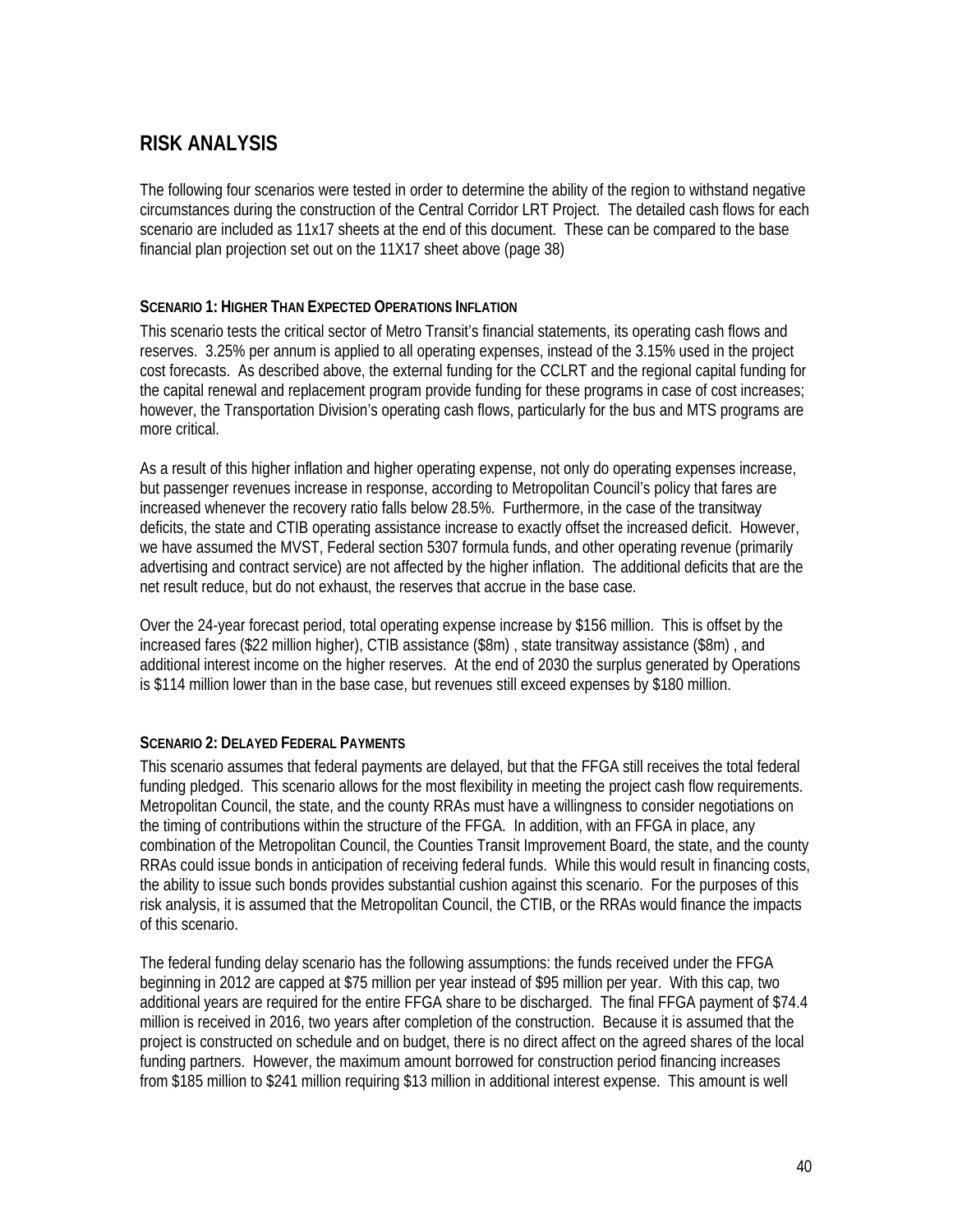within the capacity of either CTIB or Metropolitan Council to fund, although it is anticipated that the project cost for FFGA purposes may be increased to cover grant period interest expense.

#### **SCENARIO 3: PROJECT COST OVERRUN OF 20%**

This scenario assumes that an FFGA for the project cost of \$914.9 million is executed in 2009 and that from that year forward the project cost exceeds budget by 20%, resulting in a project cost of \$1,057 million. (Because any overruns prior to execution of the FFGA could be included in the FFGA, only the 2010 – 2014 costs are increased; \$6 million in financing allowance is also exempt from the 20% increase, the increase is applied to contingency.) Under this scenario, the federal funding under the FFGA would not increase, remaining at \$453 million (49.5% of estimated project cost, or 43% of the final cost after overruns). As a result, the state and the RRAs would bear significantly more cost than originally anticipated (\$29 million more for each; the RRA portions would be divided \$20.3 million additional for Ramsey County and \$8.7 million more for Hennepin County.). The non-federal share would increase by \$140 million, which is an increase of more than 30% requiring significant additional revenue sources. Discussions of the resolution would begin with the agreed 20% RRAs, 20% state, and 60% CTIB local funding partner allocation. While the RRAs have the capacity to generate these funds directly or issue additional general obligation bonds, an overrun this high would trigger significant project oversight in an attempt to minimize the additional cost.

### **SCENARIO 4: HIGHER ENERGY COSTS TO OPERATIONS**

This scenario envisions energy costs (fuel and electrical power) for operations at prices 15% higher than the base case. The effect is very similar to the increase in operating expense inflation (scenario 1). The 15% increase was applied to the portion of expense that Metro Transit rail and Metro Transit non-rail operations have spent on energy.<sup>28</sup> In this case, total operating expenses through 2030 are \$136 million higher than in the base case. The effect on fare revenues is slight because the fare increases are still triggered in the same year. CTIB and state formula assistance for the transitways increase by approximately \$12m and interest income on the reserve is somewhat less. The net increase in the deficit is \$130 million relative to the base case. If necessary (i.e., if the projected reserve had been exhausted), this amount would be funded through negotiations with the state and other local partners.

## **FINANCIAL EVALUATION AND CONCLUSIONS**

l

The combination of funding from the State of Minnesota, Counties Transit Improvement Board, Ramsey County Regional Railroad Authority, and Hennepin County Regional Railroad Authority provide a solid basis for developing a financial plan for the Central Corridor Light Rail Transit Project. Even at this early project stage of development, when the Regional Rail Authority commitments for one year are considered, an amount equal to 100% of the state and local share of the project cost has been committed to the project. The project sponsor, Metropolitan Council, is experienced in managing projects of this nature and magnitude, and is fully aware of the risks involved. The risk analysis in this plan demonstrates the sufficiency of local resources and commitment to manage these risks. The operating surplus and capital renewal surplus from the regional funding program are based on conservative cost and revenue assumptions that will withstand the vicissitudes of the project's financial future.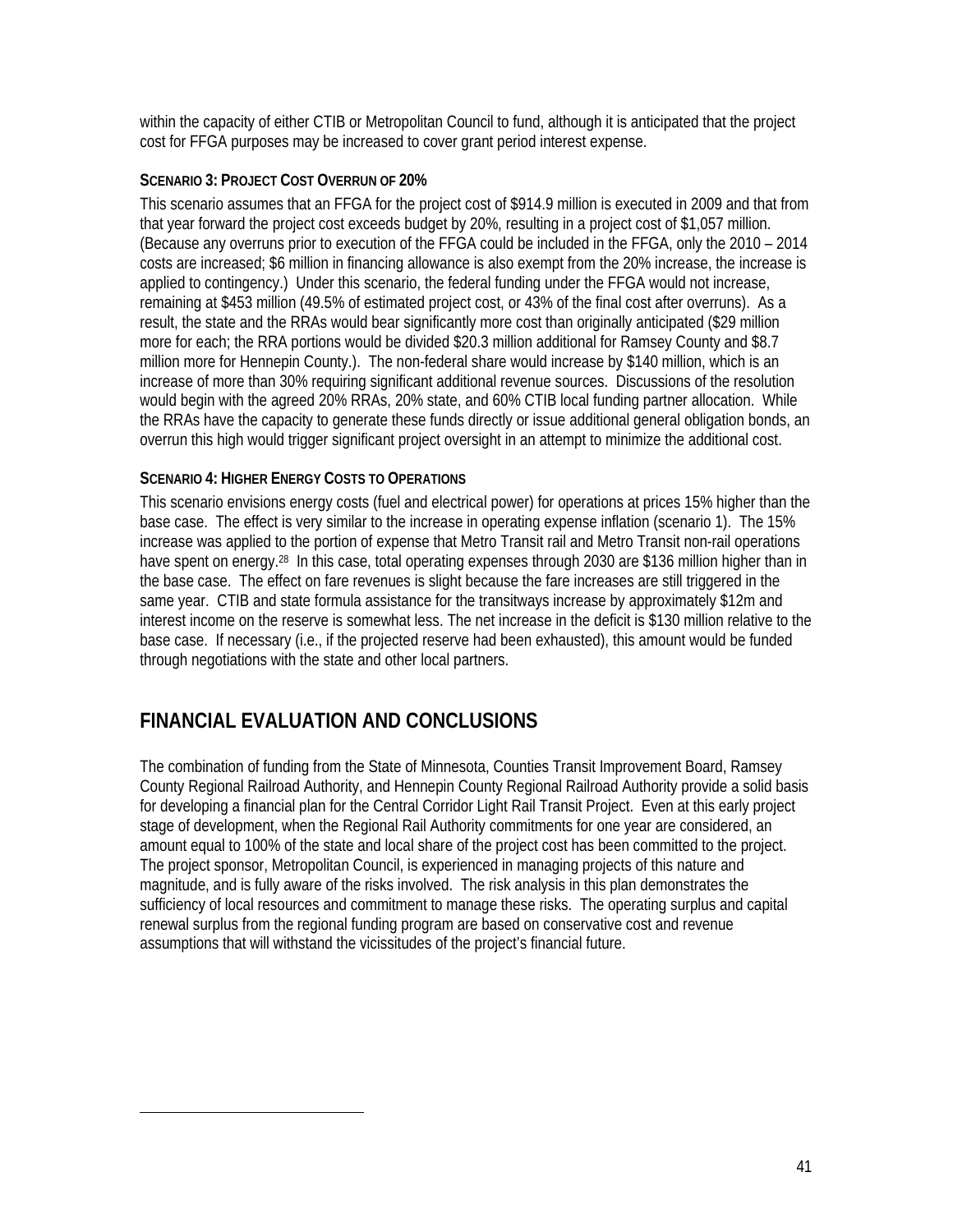#### **LIMITATIONS OF THIS REPORT**

Uncertainties associated with fluctuating economic conditions and other factors may result in the Metropolitan Council's revenues and expenditures varying from the projections in the financial plan, and the variations could be material.

The financial results presented in this report are intended to chart a general course of action regarding project implementation, transit service expansion, and initiation of activities to establish new funding and financing approaches, as well as approaches to the specified deviations in assumptions. The financial analysis results should not be applied or referred to any party in connection with the issuance of securities.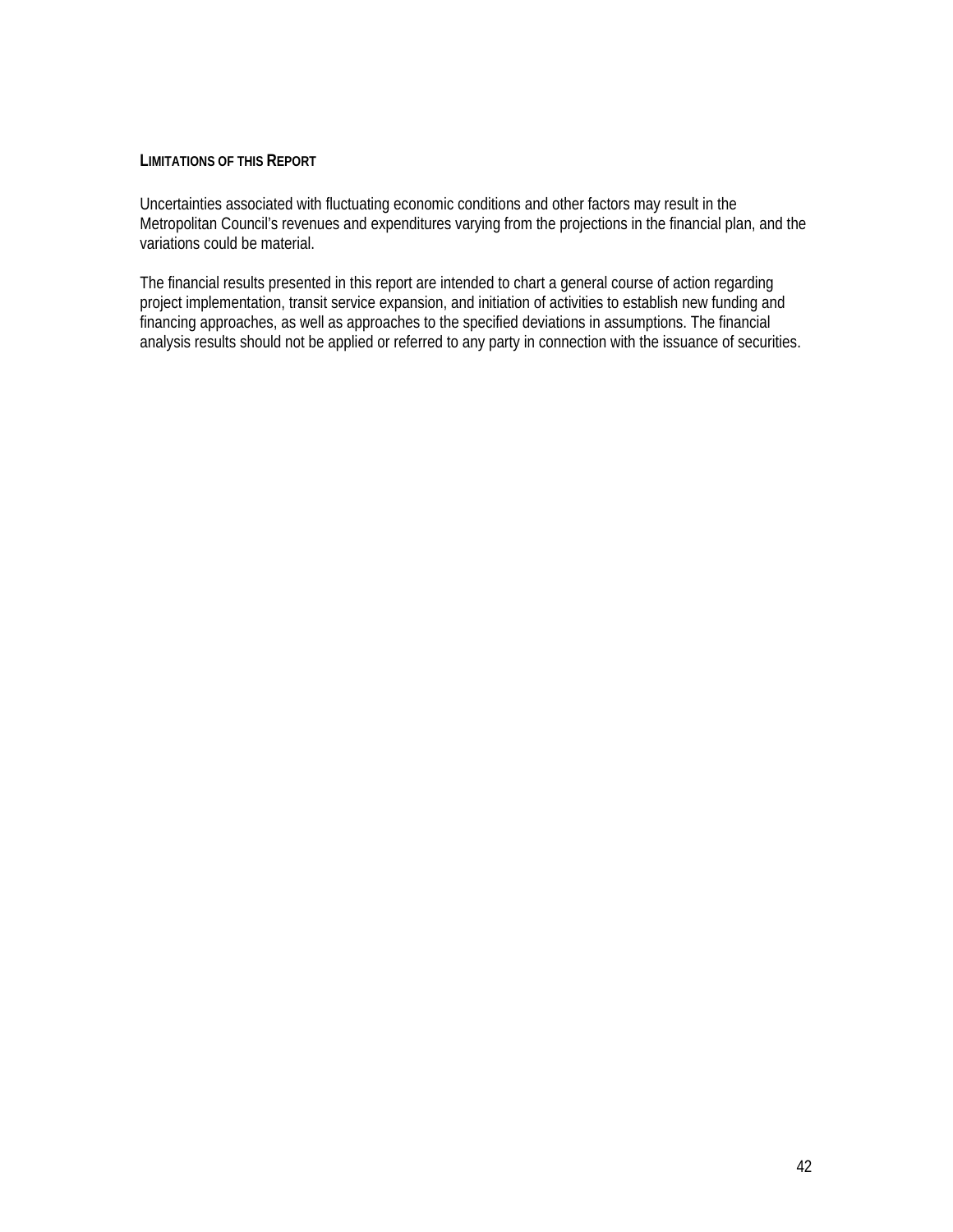# **APPENDIX A LIST OF ABBREVIATIONS**

| <b>BCI</b>    | <b>Building Cost Index</b>                                                           |
|---------------|--------------------------------------------------------------------------------------|
| CBD           | <b>Central Business District</b>                                                     |
| CCI           | <b>Construction Cost Index</b>                                                       |
| <b>CCLRT</b>  | Central Corridor Light Rail Transit Project                                          |
| <b>CIP</b>    | Capital Improvement Program                                                          |
| <b>CPI</b>    | <b>Consumer Price Index</b>                                                          |
| <b>CTIB</b>   | <b>Counties Transit Improvement Board</b>                                            |
| <b>ENR</b>    | <b>Engineering News Record</b>                                                       |
| FFGA          | <b>Full Funding Grant Agreement</b>                                                  |
| <b>FTA</b>    | <b>Federal Transit Administration</b>                                                |
| FY.           | <b>Fiscal Year</b>                                                                   |
| <b>ITS</b>    | <b>Intelligent Transportation Systems</b>                                            |
| LRT           | Light Rail Transit                                                                   |
| LRTP          | Long Range Transportation Plan                                                       |
| <b>MIS</b>    | Major Investment Study                                                               |
| Mn/DOT        | Minnesota Department of Transportation                                               |
| <b>MVST</b>   | Motor Vehicle Sales Tax                                                              |
| O&M           | <b>Operations and Maintenance</b>                                                    |
| <b>PE</b>     | Preliminary Engineering                                                              |
| <b>ROW</b>    | Right-of-way                                                                         |
| Section 5307  | Federal formula grants (formally Section 9)                                          |
| Section 5309  | Federal discretionary grants (formally Section 3)                                    |
| <b>STP</b>    | <b>Surface Transportation Program</b>                                                |
| <b>TEA-21</b> | Transportation Equity Act for the 21st Century                                       |
| SAFETEA-LU    | Safe, Accountable, Flexible, Efficient Transportation Equity Act: A Legacy for Users |
| <b>TDM</b>    | <b>Travel Demand Management</b>                                                      |
| TH            | Trunk Highway                                                                        |
| <b>TIP</b>    | <b>Transportation Improvement Program</b>                                            |
| <b>TSM</b>    | <b>Transportation System Management</b>                                              |
| <b>UZA</b>    | <b>Urbanized Area</b>                                                                |
| <b>YOE</b>    | Year-of-expenditure                                                                  |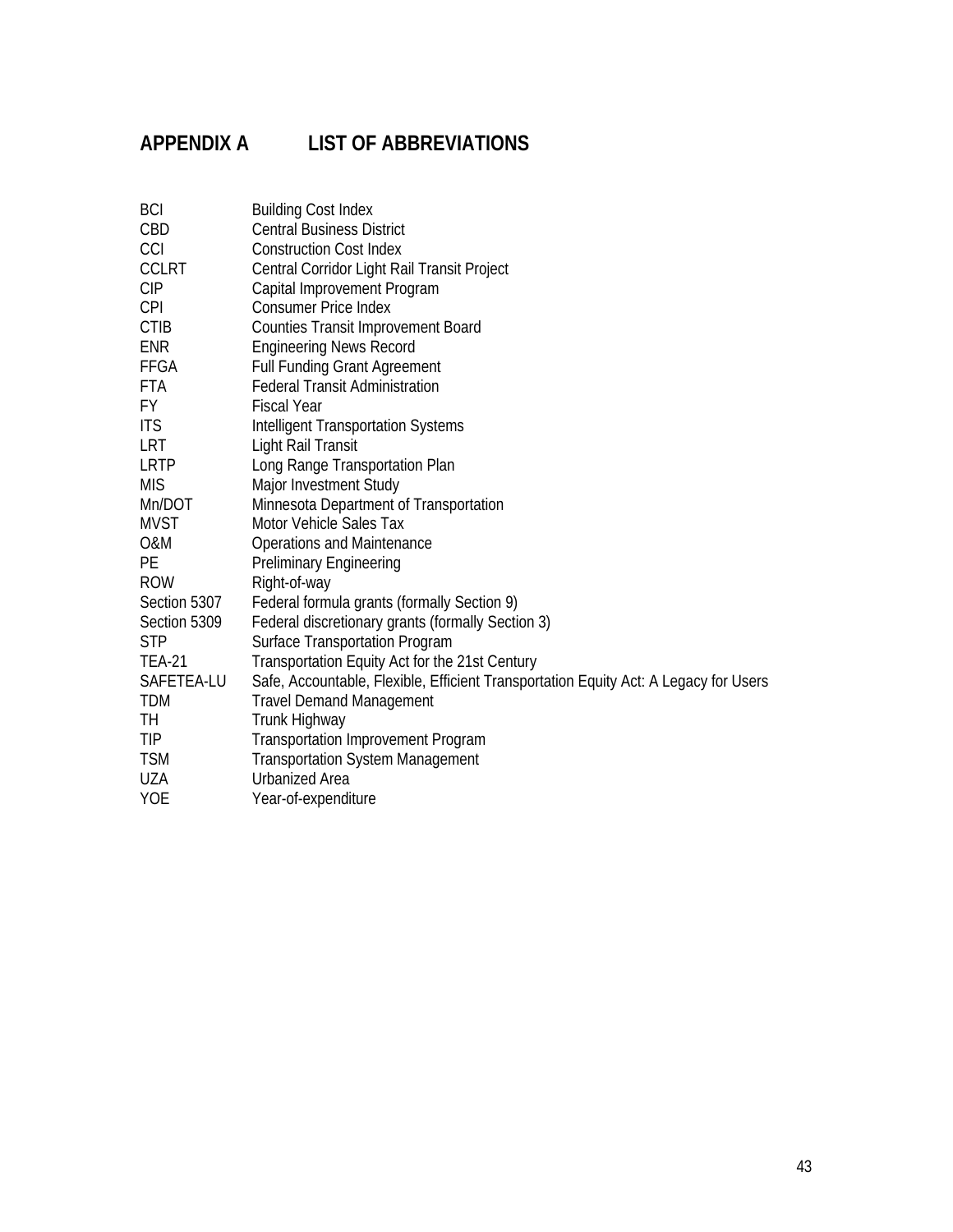## **APPENDIX B FINANCIAL ANALYSIS METHODOLOGY**

#### **FINANCIAL ANALYSIS METHODOLOGY**

This Appendix begins with a discussion of the overall methodological approach applied in the financial analysis. This approach has been successfully applied in several PE and New Starts Projects seeking federal funding and addresses the requirements for project planning currently contained in FTA guidelines for New Starts projects.

The figure below summarizes the transportation financial planning process suggested by the FTA. The process emphasizes a comprehensive approach to the integration of expenses and revenues, both capital and operating, for major transportation investments and was considered prudent given the magnitude of revenues to be applied.

The following four major data inputs are the basis for describing the characteristics of the transit system in the base year and design year and resulting transit system costs and revenues:

- **Construction program:** Annual construction costs for transit facilities were specified in terms of:
	- Total construction cost of transportation improvements
	- Construction drawdown schedules provided by the engineers, by type of project and major cost element (e.g., right-of-way, construction, equipment, rolling stock, and engineering)
- **Transit fleet:** The financial analysis included a projection of the annual cost for acquiring new buses and rail cars for routine replacement and for service expansion. This required the following information:
	- Proposed future purchase parameters: For all future subfleets (rail and bus, including replacements), average vehicle costs, useful life, and spare requirements. Fleet size requirements are based on the travel demand forecasts and operational analysis.
- **Operating costs:** Operations and Maintenance (O&M) cost estimates were developed for the proposed regional commuter rail system and changes to bus services based on the level of service assumptions applied in the travel demand analysis.
- **Operating revenues:** Growth in transit fare revenues is projected on the basis of demographic growth that in turn results in growth in ridership. Key inputs to the projection of ridership included:
	- Base year annual fare revenue
	- Projected fare increases, by type of service (based in operating cost increases)

The analysis is performed in year-of-expenditure (inflated) dollars so that debt financing computations, if required, can be accomplished. Throughout the financial planning process, reviews are undertaken to assure that underlying assumptions in the financial analysis are internally consistent. The sources and uses of funds analysis is then undertaken and year-end balances are reviewed to assure that neither capital nor operating shortfalls occur.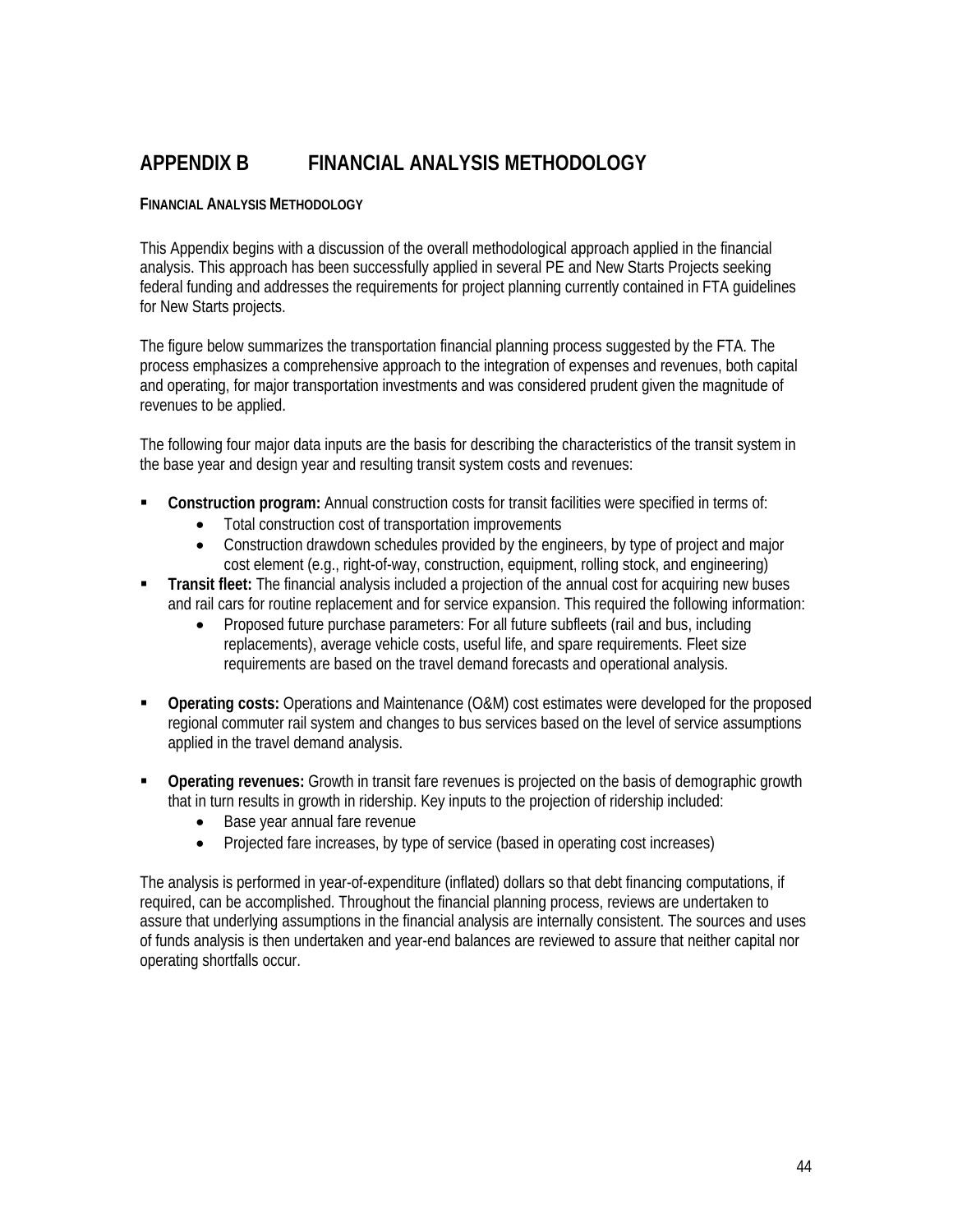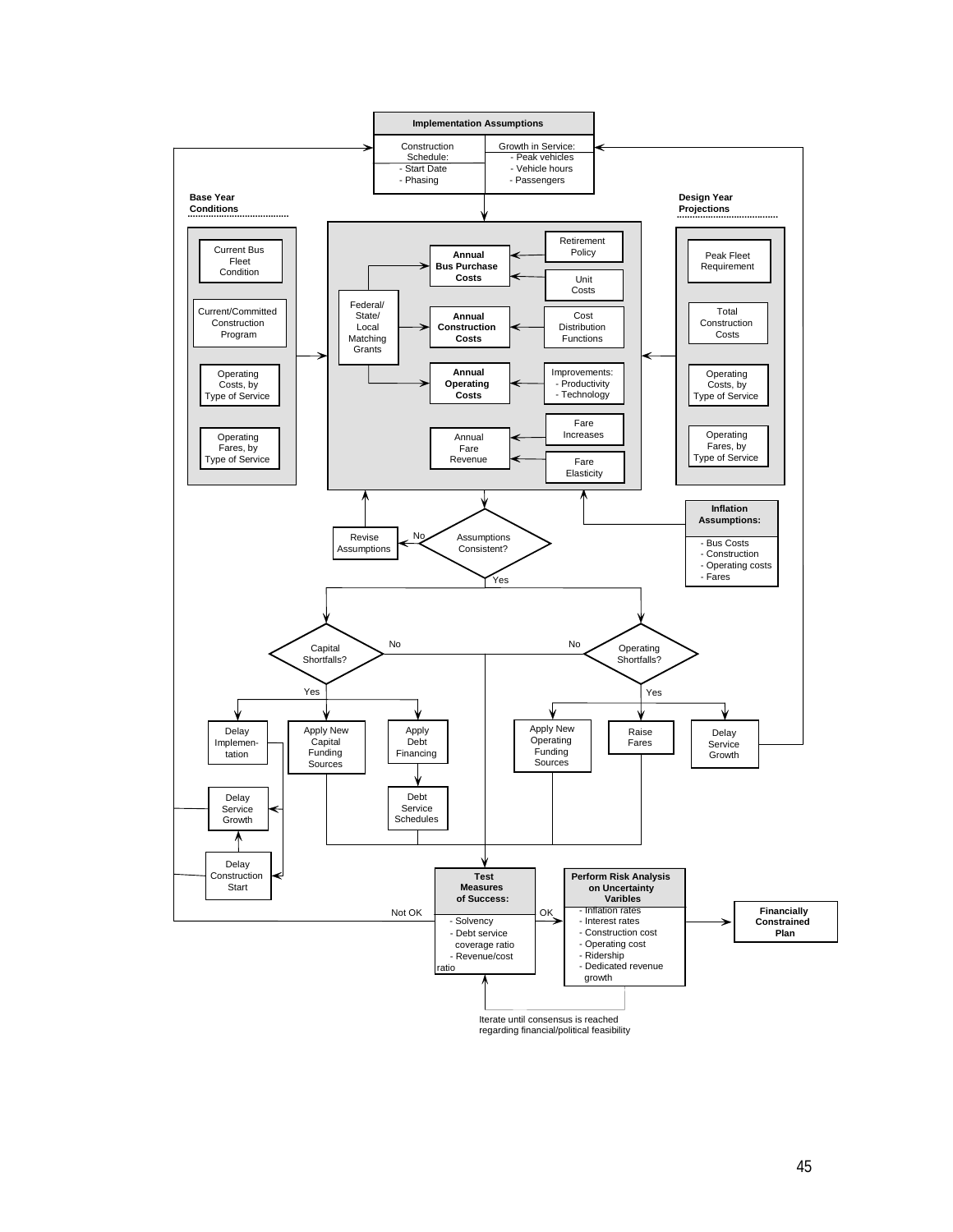#### **FINANCIAL PLANNING PROCESS**

At this point in the process, the financial analysis has defined a scenario based on a most likely set of base and design year cost and revenue projections, underlying policies on vehicle fleet management, implementation of construction projects, operating efficiencies, fares, implementation schedules of facilities and services, and inflation. It must be recognized that many uncertainties can affect this most likely scenario. These include factors beyond the control of transportation agencies, their management and governing boards, and local governments, e.g., inflation and interest rates, construction and operating costs, ridership, and dedicated revenue growth.

### **LIFE CYCLE COSTS**

Prudent business planning for transit agencies considering major capital investments includes consideration of so-called "life-cycle" costs. This approach to major investment planning, embraced by the Federal Transit Administration, ensures that adequate consideration is made of the full extent of the costs associated with the acquisition and use of transportation facilities and rolling stock. There are three primary components to life-cycle costs:

- **Acquisition costs**: including the cost for the construction of facilities, purchase of rolling stock, and the financing of those assets. Construction costs include the costs for right-of-way, civil works, equipment, and various "soft costs" representing engineering and design, construction management, project management, insurance, legal costs, and contingencies. Financing costs include the costs of interest on debt and lease instruments and issuance costs (including the costs of underwriters, investment bankers, bond counsel, debt service reserve or securities, and bond insurance).
- **Operating costs: including the costs for vehicle operation (street/rail operations, street/line** supervision, and fuel/electricity), vehicle maintenance (service and inspection, maintenance, parts), facility maintenance (cleaning, routine maintenance), and administration.
- **Rehabilitation and replacements**: including the costs to keep the system in a state-of-goodrepair. This typically includes long-cycle maintenance activities, overhauls, and other maintenance activities not normally included in operating costs, as described above. Also included is routine replacement of rolling stock, including buses and rail cars, and replacement of aging building components, such as roofs and paving. These requirements are included in a Capital Improvement Program (CIP).

Each of these three components of life cycle costs are included in the financial analysis, including the costs for the Central Corridor Light Rail Transit Project and operating costs for all of Central Corridor Light Rail Transit Project services, including bus, proposed commuter rail, and routine rehabilitation and replacement costs. The sections entitled "Uses of Funds for Capital" and "Uses of Funds for Operations," above, summarize those components of the life cycle costs.

#### **FINANCIAL ANALYSIS MODEL**

The analytical component of this report was accomplished through the development and application of the Central Corridor Light Rail Transit Project financial analysis model. The model is an MS Excel workbook with integrated spreadsheets that has been programmed to calculate projections of expenses and revenues,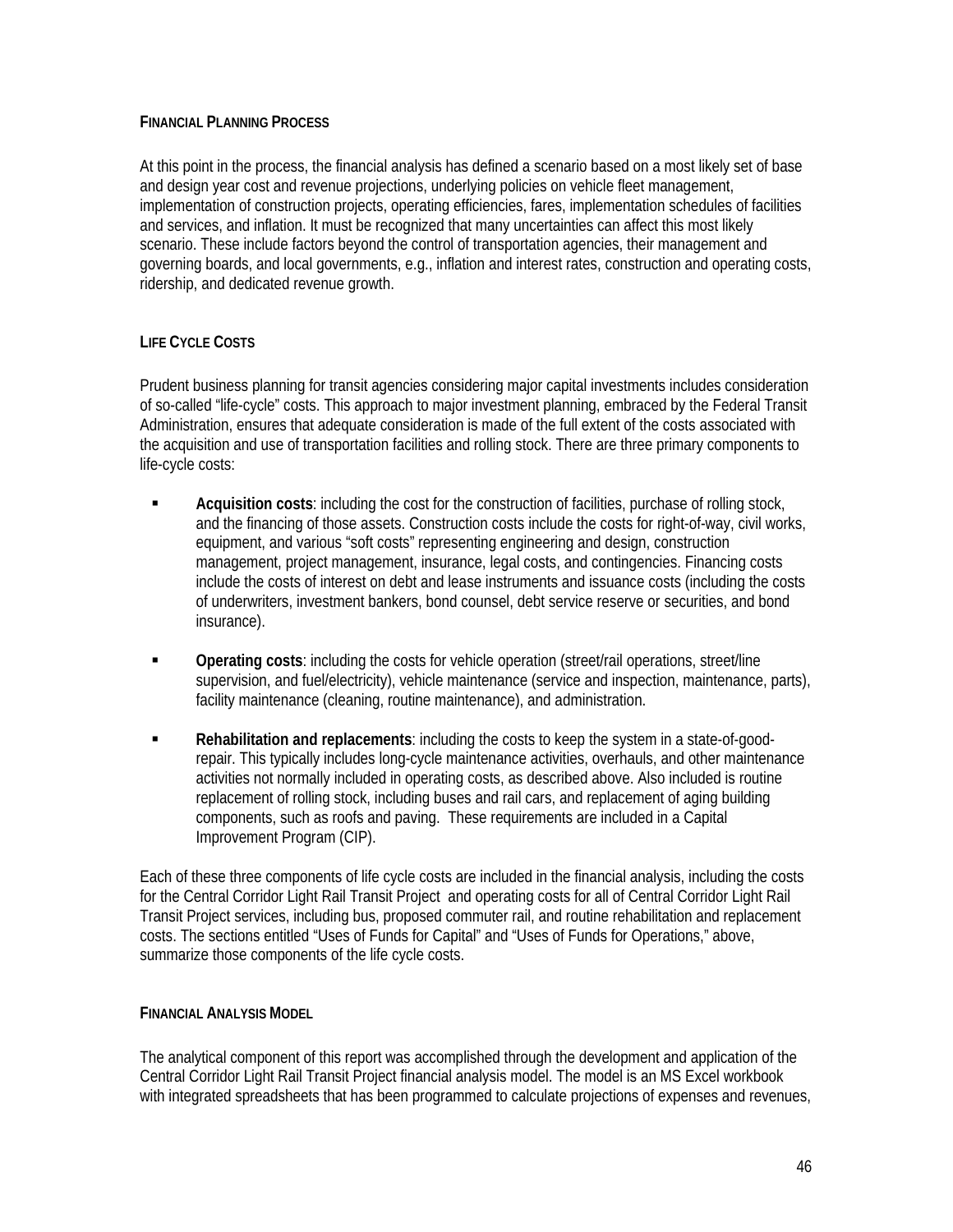both capital and operating, and permits the rapid examination of alternative assumptions regarding policy and uncertainty variables:

- **Policy variables:** These variables are actions that could be taken by Metropolitan Council to directly control costs and revenues. These include service growth, construction schedules, and pricing of transit services.
- **Uncertainty variables**: These include factors beyond the immediate control of Metropolitan Council such as inflation, interest rates, funding delays, and ridership.

The financial analysis model was adapted to the Central Corridor Light Rail Transit Project by AECOM Consult based on similar analyses previously undertaken by AECOM.

The financial analysis model includes the following important features, vital for comprehensive analysis of transit costs and revenues in the context of a new commuter rail system and the associated regional bus service expansion:

- **Scheduling of construction costs by segment in terms of year when revenue service begins and** drawdown of construction funds;
- Projection of federal funds in the context of the rules and allocation procedures established in the Safe, Accountable, Flexible, Efficient Transportation Equity Act: A Legacy for Users (SAFETEA-LU)
- Projection of fare box revenue given assumptions for fare increase and fare elasticity consideration.
- Projection of state and local funding amounts in accordance to the agreed proportional responsibility of each party.
- Ability to apply inflation and interest rates from an integrated national economic model to all components of the Central Corridor Light Rail Transit Project.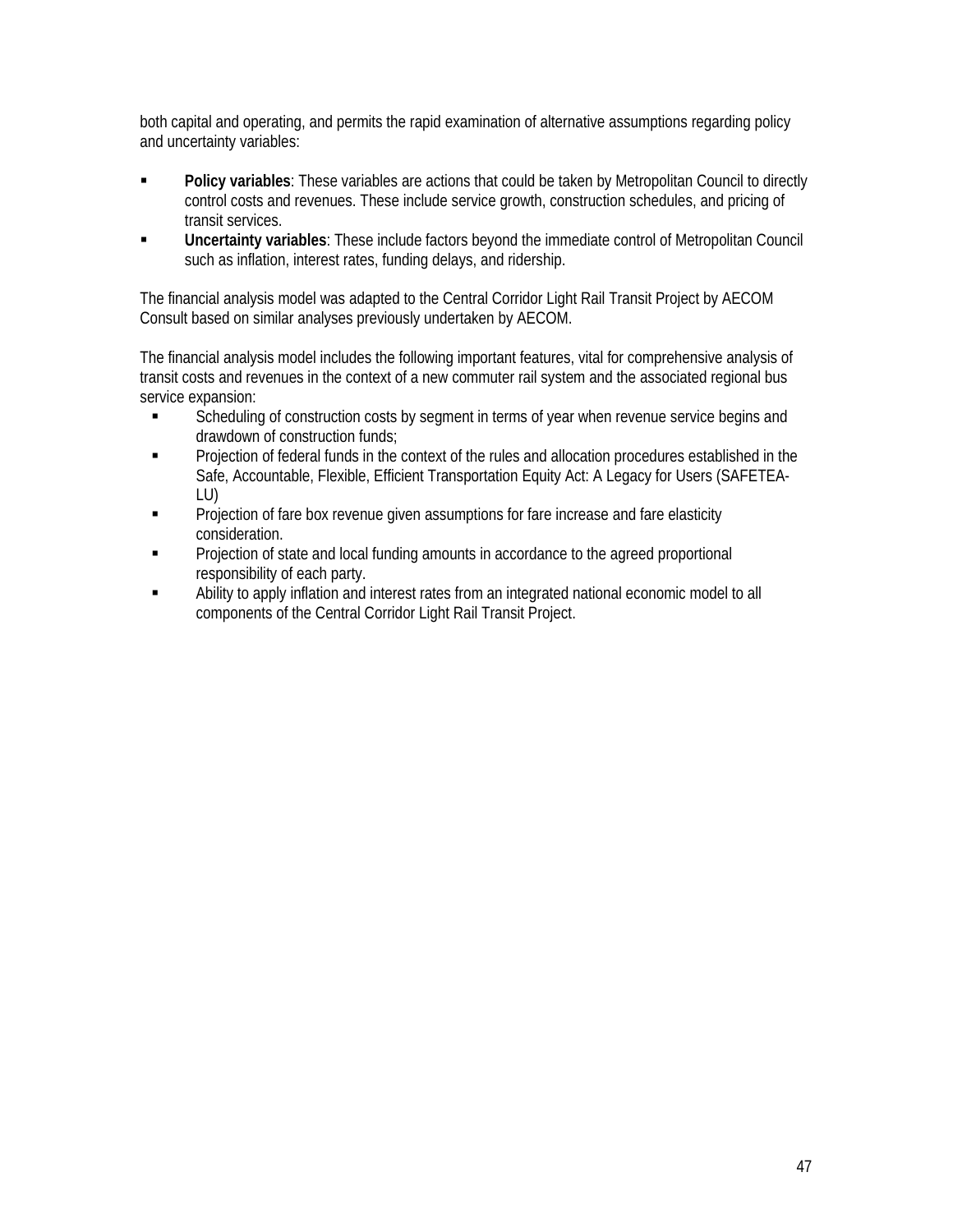## **APPENDIX C - SENSITIVITY ANALYSIS: SCENARIO 1-HIGHER THAN EXPECTED INFLATION**

CCLRT RAIL PROJECT CASH FLOWS: Higher Than Expected Inflation

FY08 through FY30

(Revenue and Expenditure: Millions of Year-of-Expenditure (inflated) Dollars)

| <b>CAPITAL SOURCES OF FUNDS</b>                                         |                    |          |          |           |          |          |            |          |          |          |          |          |          |          |          |          |          |           |          |          |          |          |          |          | Prior -     |
|-------------------------------------------------------------------------|--------------------|----------|----------|-----------|----------|----------|------------|----------|----------|----------|----------|----------|----------|----------|----------|----------|----------|-----------|----------|----------|----------|----------|----------|----------|-------------|
| (Year of Expenditure Dollars in Millions)                               | <b>Prior Years</b> | 2008     | 2009     | 2010      | 2011     | 2012     | 2013       | 2014     | 2015     | 2016     | 2017     | 2018     | 2019     | 2020     | 2021     | 2022     | 2023     | 2024      | 2025     | 2026     | 2027     | 2028     | 2029     | 2030     | 2008-2037   |
| <b>Regional Capital Proceeds</b>                                        |                    | \$49.54  | \$40.07  | \$47.47   | \$36.41  | \$33.34  | \$32.27    | \$34.80  | \$35.20  | \$35.60  | \$36.00  | \$36.40  | \$36.80  | \$37.20  | \$37.60  | \$38.10  | \$38.60  | \$39.10   | \$39.60  | \$40.10  | \$40.60  | \$41.10  | \$41.60  | \$42.10  | \$889.60    |
| 5307 Federal Formula                                                    |                    | \$0.00   | \$0.00   | \$0.00    | \$0.50   | \$3.06   | \$3.15     | \$3.25   | \$3.35   | \$5.20   | \$5.71   | \$5.88   | \$6.06   | \$6.24   | \$6.43   | \$6.62   | \$6.82   | \$7.03    | \$7.24   | \$7.45   | \$7.68   | \$7.91   | \$8.15   | \$8.39   | \$116.12    |
| 5309 Fixed Guideway Modernization                                       |                    | \$0.00   | \$0.00   | \$0.00    | \$1.98   | \$4.08   | \$4.20     | \$4.33   | \$4.46   | \$5.35   | \$9.43   | \$9.71   | \$10.00  | \$10.30  | \$14.37  | \$15.58  | \$16.05  | \$16.53   | \$17.03  | \$17.54  | \$18.06  | \$18.60  | \$19.16  | \$19.74  | \$236.49    |
| Federal Other CIP                                                       | \$0.00             | \$74.99  | \$26.53  | \$86.34   | \$71.60  | \$28.74  | \$24.33    | \$55.20  | \$56.90  | \$58.60  | \$60.40  | \$62.20  | \$64.10  | \$66.00  | \$68.00  | \$70.00  | \$72.10  | \$74.30   | \$76.50  | \$78.80  | \$81.20  | \$83.60  | \$86.10  | \$88.70  | \$1,515.25  |
| Sec 5309 New Starts                                                     | \$1.44             | \$2.07   | \$0.00   | \$0.00    | \$95.00  | \$95.00  | \$95.00    | \$95.00  | \$69.44  | \$0.00   | \$0.00   | \$0.00   | \$0.00   | \$0.00   | \$0.00   | \$0.00   | \$0.00   | \$0.00    | \$0.00   | \$0.00   | \$0.00   | \$0.00   | \$0.00   | \$0.00   | \$452.94    |
| CMAQ                                                                    | \$4.50             | \$0.00   | \$0.00   | \$0.00    | \$0.00   | \$0.00   | \$0.00     | \$0.00   | \$0.00   | \$0.00   | \$0.00   | \$0.00   | \$0.00   | \$0.00   | \$0.00   | \$0.00   | \$0.00   | \$0.00    | \$0.00   | \$0.00   | \$0.00   | \$0.00   | \$0.00   | \$0.00   | \$4.50      |
| CTIB CCLRT                                                              | \$0.00             | \$0.00   | \$72.41  | \$202.06  | \$0.00   | \$0.00   | \$0.00     | \$0.00   | \$0.00   | \$0.00   | \$0.00   | \$0.00   | \$0.00   | \$0.00   | \$0.00   | \$0.00   | \$0.00   | \$0.00    | \$0.00   | \$0.00   | \$0.00   | \$0.00   | \$0.00   | \$0.00   | \$274.47    |
| State CCLRT                                                             | \$2.08             | \$21.11  | \$18.02  | \$50.28   | \$0.00   | \$0.00   | \$0.00     | \$0.00   | \$0.00   | \$0.00   | \$0.00   | \$0.00   | \$0.00   | \$0.00   | \$0.00   | \$0.00   | \$0.00   | \$0.00    | \$0.00   | \$0.00   | \$0.00   | \$0.00   | \$0.00   | \$0.00   | \$91.49     |
| <b>Local Capital Assistance</b>                                         | \$0.00             | \$1.19   | \$23.82  | \$66.47   | \$0.00   | \$0.00   | \$0.00     | \$0.00   | \$0.00   | \$0.00   | \$0.00   | \$0.00   | \$0.00   | \$0.00   | \$0.00   | \$0.00   | \$0.00   | \$0.00    | \$0.00   | \$0.00   | \$0.00   | \$0.00   | \$0.00   | \$0.00   | \$91.49     |
| <b>Subtotal Grant</b>                                                   | \$8.02             | \$148.90 | \$180.84 | \$452.63  | \$205.49 | \$164.22 | \$158.96   | \$192.57 | \$169.34 | \$104.75 | \$111.54 | \$114.19 | \$116.96 | \$119.74 | \$126.40 | \$130.30 | \$133.57 | \$136.96  | \$140.36 | \$143.89 | \$147.54 | \$151.21 | \$155.01 | \$158.93 | \$3,672.34  |
| <b>Financing Program</b>                                                |                    |          |          |           |          |          |            |          |          |          |          |          |          |          |          |          |          |           |          |          |          |          |          |          |             |
| <b>Construction Tax Exempt Commercial Pape</b>                          |                    | \$0.00   | \$0.00   | \$4.19    | \$151.14 | \$29.64  | \$0.00     | \$0.00   | \$0.00   | \$0.00   | \$0.00   | \$0.00   | \$0.00   | \$0.00   | \$0.00   | \$0.00   | \$0.00   | \$0.00    | \$0.00   | \$0.00   | \$0.00   | \$0.00   | \$0.00   | \$0.00   | \$184.97    |
| <b>Subtotal Financing Program</b>                                       | O                  | \$0.00   | \$0.00   | \$4.19    | \$151.14 | \$29.64  | \$0.00     | \$0.00   | \$0.00   | \$0.00   | \$0.00   | \$0.00   | \$0.00   | \$0.00   | \$0.00   | \$0.00   | \$0.00   | \$0.00    | \$0.00   | \$0.00   | \$0.00   | \$0.00   | \$0.00   | \$0.00   | \$184.97    |
| TOTAL CAPITAL SOURCES OF FUNDS                                          | \$8.02             | \$148.91 | \$180.84 | \$456.81  | \$356.63 | \$193.86 | \$158.96   | \$192.57 | \$169.34 | \$104.75 | \$111.54 | \$114.19 | \$116.96 | \$119.74 | \$126.40 | \$130.30 | \$133.57 | \$136.96  | \$140.36 | \$143.89 | \$147.54 | \$151.21 | \$155.01 | \$158.93 | \$3,857.32  |
| <b>CAPITAL USES OF FUNDS</b>                                            |                    |          |          |           |          |          |            |          |          |          |          |          |          |          |          |          |          |           |          |          |          |          |          |          | Prior +     |
| (Year of Expenditure Dollars in Millions)                               | <b>Prior Years</b> | 2008     | 2009     | 2010      | 2011     | 2012     | 2013       | 2014     | 201      | 2016     | 2017     | 2018     | 2019     | 2020     | 2021     | 2022     | 2023     | 2024      | 2025     | 2026     | 2027     | 2028     | 2029     | 2030     | 2008-2037   |
|                                                                         |                    |          |          |           |          |          |            |          |          |          |          |          |          |          |          |          |          |           |          |          |          |          |          |          |             |
| Central Corridor Light Rail Transitway<br><b>Other Capital Programs</b> | \$8.02             | \$24.38  | \$114.25 | \$322.62  | \$232.74 | \$111.04 | \$70.13    | \$31.71  | \$0.00   | \$0.00   | \$0.00   | \$0.00   | \$0.00   | \$0.00   | \$0.00   | \$0.00   | \$0.00   | \$0.00    | \$0.00   | \$0.00   | \$0.00   | \$0.00   | \$0.00   | \$0.00   | \$914.89    |
| Rail Rehabilitation & Replacement                                       |                    | \$0.00   | \$5.75   | \$4.06    | \$3.57   | \$3.97   | \$2.34     | \$4.05   | \$3.48   | \$9.99   | \$8.24   | \$6.39   | \$6.27   | \$10.02  | \$6.70   | \$10.19  | \$15.60  | \$32.98   | \$11.95  | \$10.15  | \$13.53  | \$10.92  | \$8.79   | \$19.32  | \$208.27    |
| <b>Bus Preservation and Expansion</b>                                   |                    | \$105.39 | \$50.41  | \$124.46  | \$94.16  | \$59.14  | \$53.51    | \$86.50  | \$89.00  | \$91.60  | \$94.40  | \$97.10  | \$99.90  | \$102.80 | \$106.90 | \$110.00 | \$113.20 | \$116.50  | \$120.00 | \$123.60 | \$127.30 | \$132.40 | \$136.20 | \$140.20 | \$2,374.66  |
| <b>Total Other Capital Programs</b>                                     | 0                  | \$105.39 | \$56.16  | \$128.53  | \$97.73  | \$63.10  | \$55.85    | \$90.55  | \$92.48  | \$101.59 | \$102.64 | \$103.49 | \$106.17 | \$112.82 | \$113.60 | \$120.19 | \$128.80 | \$149.48  | \$131.95 | \$133.75 | \$140.83 | \$143.32 | \$144.99 | \$159.52 | \$2,582.94  |
| <b>Financing Program</b>                                                |                    |          |          |           |          |          |            |          |          |          |          |          |          |          |          |          |          |           |          |          |          |          |          |          |             |
| Interest                                                                |                    | \$0.00   | \$0.00   | \$0.37    | \$13.10  | \$13.23  | \$0.00     | \$0.00   | \$0.00   | \$0.00   | \$0.00   | \$0.00   | \$0.00   | \$0.00   | \$0.00   | \$0.00   | \$0.00   | \$0.00    | \$0.00   | \$0.00   | \$0.00   | \$0.00   | \$0.00   | \$0.00   | \$26.70     |
| Refinanced Principal from Constr/Rail Car 1                             |                    | \$0.00   | \$0.00   | \$0.00    | \$0.00   | \$0.00   | \$184.97   | \$0.00   | \$0.00   | \$0.00   | \$0.00   | \$0.00   | \$0.00   | \$0.00   | \$0.00   | \$0.00   | \$0.00   | \$0.00    | \$0.00   | \$0.00   | \$0.00   | \$0.00   | \$0.00   | \$0.00   | \$184.97    |
| <b>Reissuance of Cumulative TECF</b>                                    |                    | \$0.00   | \$0.00   | \$0.00    | \$0.01   | \$0.30   | \$0.36     | \$0.36   | \$0.00   | \$0.00   | \$0.00   | \$0.00   | \$0.00   | \$0.00   | \$0.00   | \$0.00   | \$0.00   | \$0.00    | \$0.00   | \$0.00   | \$0.00   | \$0.00   | \$0.00   | \$0.00   | \$1.04      |
| Debt Issuance                                                           |                    | \$0.00   | \$0.00   | \$0.01    | \$0.30   | \$0.06   | \$0.00     | \$0.00   | \$0.00   | \$0.00   | \$0.00   | \$0.00   | \$0.00   | \$0.00   | \$0.00   | \$0.00   | \$0.00   | \$0.00    | \$0.00   | \$0.00   | \$0.00   | \$0.00   | \$0.00   | \$0.00   | \$0.36      |
| <b>Total Financing Program</b>                                          | 0                  | \$0.00   | \$0.00   | \$0.37    | \$13.41  | \$13.60  | \$185.34   | \$0.36   | \$0.00   | \$0.00   | \$0.00   | \$0.00   | \$0.00   | \$0.00   | \$0.00   | \$0.00   | \$0.00   | \$0.00    | \$0.00   | \$0.00   | \$0.00   | \$0.00   | \$0.00   | \$0.00   | \$213.07    |
| TOTAL CAPITAL USES OF FUNDS                                             | \$8.02             | \$129.76 | \$170.41 | \$451.53  | \$343.87 | \$187.74 | \$311.32   | \$122.62 | \$92.48  | \$101.59 | \$102.64 | \$103.49 | \$106.17 | \$112.82 | \$113.60 | \$120.19 | \$128.80 | \$149.48  | \$131.95 | \$133.75 | \$140.83 | \$143.32 | \$144.99 | \$159.52 | \$3,710.90  |
| <b>NET CAPITAL CASH FLOW</b>                                            |                    | \$19.14  | \$10.44  | \$5.29    | \$12.76  | \$6.12   | (\$152.36) | \$69.95  | \$76.86  | \$3.16   | \$8.90   | \$10.70  | \$10.79  | \$6.92   | \$12.80  | \$10.11  | \$4.77   | (\$12.52) | \$8.42   | \$10.15  | \$6.71   | \$7.89   | \$10.01  | (\$0.59) | \$146.42    |
|                                                                         |                    |          |          |           |          |          |            |          |          |          |          |          |          |          |          |          |          |           |          |          |          |          |          |          |             |
| OPERATING SOURCES OF FUNDS                                              |                    |          |          |           |          |          |            |          |          |          |          |          |          |          |          |          |          |           |          |          |          |          |          |          |             |
| (Year of Expenditure Dollars in Millions)                               |                    | 2008     | 2009     | 2010      | 2011     | 2012     | 2013       | 2014     | 201      | 2016     | 2017     | 2018     | 2019     | 2020     | 2021     | 2022     | 2023     | 2024      | 2025     | 2026     | 2027     | 2028     | 2029     | 2030     | 2008-2037   |
| <b>Fare Revenue</b>                                                     |                    | \$79.56  | \$85.38  | \$89.10   | \$91.37  | \$99.97  | \$102.52   | \$126.56 | \$129.85 | \$133.15 | \$137.57 | \$143.12 | \$145.44 | \$154.87 | \$157.36 | \$167.55 | \$170.23 | \$181.23  | \$184.10 | \$195.99 | \$199.07 | \$211.90 | \$215.21 | \$229.35 | \$3,430.45  |
| <b>Motor Vehicle Sales Tax</b>                                          |                    | \$131.64 | \$114.48 | \$139.72  | \$162.10 | \$177.68 | \$184.78   | \$192.18 | \$199.86 | \$207.86 | \$216.17 | \$224.82 | \$233.81 | \$243.16 | \$252.89 | \$263.01 | \$273.53 | \$284.47  | \$295.85 | \$307.68 | \$319.99 | \$332.79 | \$346.10 | \$359.94 | \$5.464.48  |
| <b>CTIB - Funding</b>                                                   |                    | \$0.00   | \$43.00  | \$12.64   | \$13.18  | \$12.05  | \$12.81    | \$16.94  | \$19.52  | \$19.91  | \$19.86  | \$19.69  | \$20.92  | \$21.40  | \$22.39  | \$21.92  | \$23.32  | \$23.84   | \$24.97  | \$24.40  | \$25.98  | \$26.55  | \$27.83  | \$28.31  | \$481.46    |
| <b>Other Transit Related</b>                                            |                    | \$9.84   | \$10.16  | \$10.49   | \$10.83  | \$11.19  | \$11.55    | \$11.92  | \$12.31  | \$12.71  | \$13.13  | \$13.55  | \$13.99  | \$14.45  | \$14.92  | \$15.40  | \$15.90  | \$16.42   | \$16.95  | \$17.50  | \$18.07  | \$18.66  | \$19.27  | \$19.89  | \$329.1     |
| <b>Other local Operating Assistance</b>                                 |                    | \$5.45   | \$1.43   | \$1.44    | \$0.88   | \$0.72   | \$0.75     | \$0.77   | \$0.79   | \$0.82   | \$0.84   | \$0.87   | \$0.90   | \$0.93   | \$0.96   | \$0.99   | \$1.02   | \$1.05    | \$1.08   | \$1.12   | \$1.15   | \$1.19   | \$1.22   | \$1.26   | \$27.62     |
| <b>Federal Operating Assistance</b>                                     |                    | \$34.95  | \$32.40  | \$33.27   | \$34.15  | \$35.07  | \$36.00    | \$36.97  | \$37.96  | \$38.97  | \$40.02  | \$41.09  | \$42.19  | \$43.32  | \$44.48  | \$45.67  | \$46.89  | \$48.15   | \$49.44  | \$50.77  | \$52.13  | \$53.53  | \$54.96  | \$56.44  | \$988.79    |
| <b>State</b>                                                            |                    | \$91.61  | \$82.60  | \$87.56   | \$88.86  | \$88.47  | \$90.00    | \$94.89  | \$98.25  | \$99.42  | \$100.17 | \$100.79 | \$102.83 | \$104.12 | \$105.94 | \$106.30 | \$108.53 | \$109.90  | \$111.89 | \$112.19 | \$114.64 | \$116.09 | \$118.26 | \$119.64 | \$2,352.95  |
| <b>Investment Income</b>                                                |                    | \$0.74   | \$1.05   | \$2.45    | \$1.53   | \$1.38   | \$1.69     | \$1.40   | \$1.52   | \$2.24   | \$2.03   | \$2.09   | \$2.39   | \$1.94   | \$1.57   | \$2.45   | \$2.31   | \$2.45    | \$2.83   | \$2.15   | \$2.09   | \$2.97   | \$2.84   | \$2.96   | \$47.07     |
| <b>TOTAL OPERATING SOURCES OF FUNDS</b>                                 |                    | \$353.80 | \$370.51 | \$376.69  | \$402.90 | \$426.52 | \$440.11   | \$481.62 | \$500.05 | \$515.09 | \$529.78 | \$546.02 | \$562.46 | \$584.18 | \$600.51 | \$623.29 | \$641.72 | \$667.50  | \$687.11 | \$711.79 | \$733.12 | \$763.67 | \$785.69 | \$817.78 | \$13,121.93 |
| <b>OPERATING USES OF FUNDS</b>                                          |                    |          |          |           |          |          |            |          |          |          |          |          |          |          |          |          |          |           |          |          |          |          |          |          |             |
| (Year of Expenditure Dollars in Millions)                               | Fis.               | 2008     | 2009     | 2010      | 2011     | 2012     | 2013       | 2014     | 2015     | 2016     | 2017     | 2018     | 2019     | 2020     | 2021     | 2022     | 2023     | 2024      | 2025     | 2026     | 2027     | 2028     | 2029     | 2030     | 2008-2037   |
| <b>Metro Transit Bu</b>                                                 |                    | \$244.92 | \$254.17 | \$263.80  | \$273.75 | \$284.06 | \$294.76   | \$298.10 | \$309.35 | \$321.02 | \$333.12 | \$345.72 | \$358.73 | \$372.22 | \$386.27 | \$400.78 | \$415.82 | \$431.42  | \$447.65 | \$464.42 | \$481.81 | \$499.84 | \$518.60 | \$537.98 | \$8,538.29  |
| <b>Metro Transit Light Rai</b>                                          |                    | \$24.11  | \$24.91  | \$25.74   | \$26.59  | \$27.47  | \$28.38    | \$50.96  | \$52.63  | \$54.36  | \$56.15  | \$57.99  | \$59.90  | \$61.87  | \$63.90  | \$66.00  | \$68.17  | \$70.41   | \$72.73  | \$75.12  | \$77.58  | \$80.13  | \$82.77  | \$85.49  | \$1,293.37  |
| MTS                                                                     |                    | \$81.18  | \$83.81  | \$86.54   | \$89.35  | \$92.25  | \$95.25    | \$98.35  | \$101.54 | \$104.84 | \$108.25 | \$111.77 | \$115.40 | \$119.15 | \$123.03 | \$127.02 | \$131.15 | \$135.41  | \$139.82 | \$144.36 | \$149.05 | \$153.90 | \$158.90 | \$164.06 | \$2,714.39  |
| <b>Northstar</b>                                                        |                    | \$0.00   | \$11.22  | \$13.06   | \$13.49  | \$13.93  | \$14.38    | \$14.85  | \$15.33  | \$15.83  | \$16.34  | \$16.87  | \$17.42  | \$17.99  | \$18.57  | \$19.18  | \$19.80  | \$20.44   | \$21.11  | \$21.79  | \$22.50  | \$23.23  | \$23.99  | \$24.77  | \$396.09    |
| <b>TOTAL OPERATING USES OF FUNDS</b>                                    |                    | \$350.20 | \$374.11 | \$389.13  | \$403.17 | \$417.71 | \$432.77   | \$462.26 | \$478.86 | \$496.06 | \$513.86 | \$532.35 | \$551.45 | \$571.23 | \$591.77 | \$612.98 | \$634.94 | \$657.69  | \$681.30 | \$705.69 | \$730.95 | \$757.10 | \$784.25 | \$812.29 | \$12,942.14 |
| <b>NET OPERATING CASH FLOW</b>                                          |                    | \$3.60   | (\$3.60  | (\$12.45) | (\$0.27) | \$8.81   | \$7.34     | \$19.37  | \$21.19  | \$19.03  | \$15.92  | \$13.66  | \$11.01  | \$12.95  | \$8.74   | \$10.31  | \$6.78   | \$9.82    | \$5.81   | \$6.10   | \$2.1    | \$6.57   | \$1.44   | \$5.49   | \$179.79    |

#### **9/4/2008**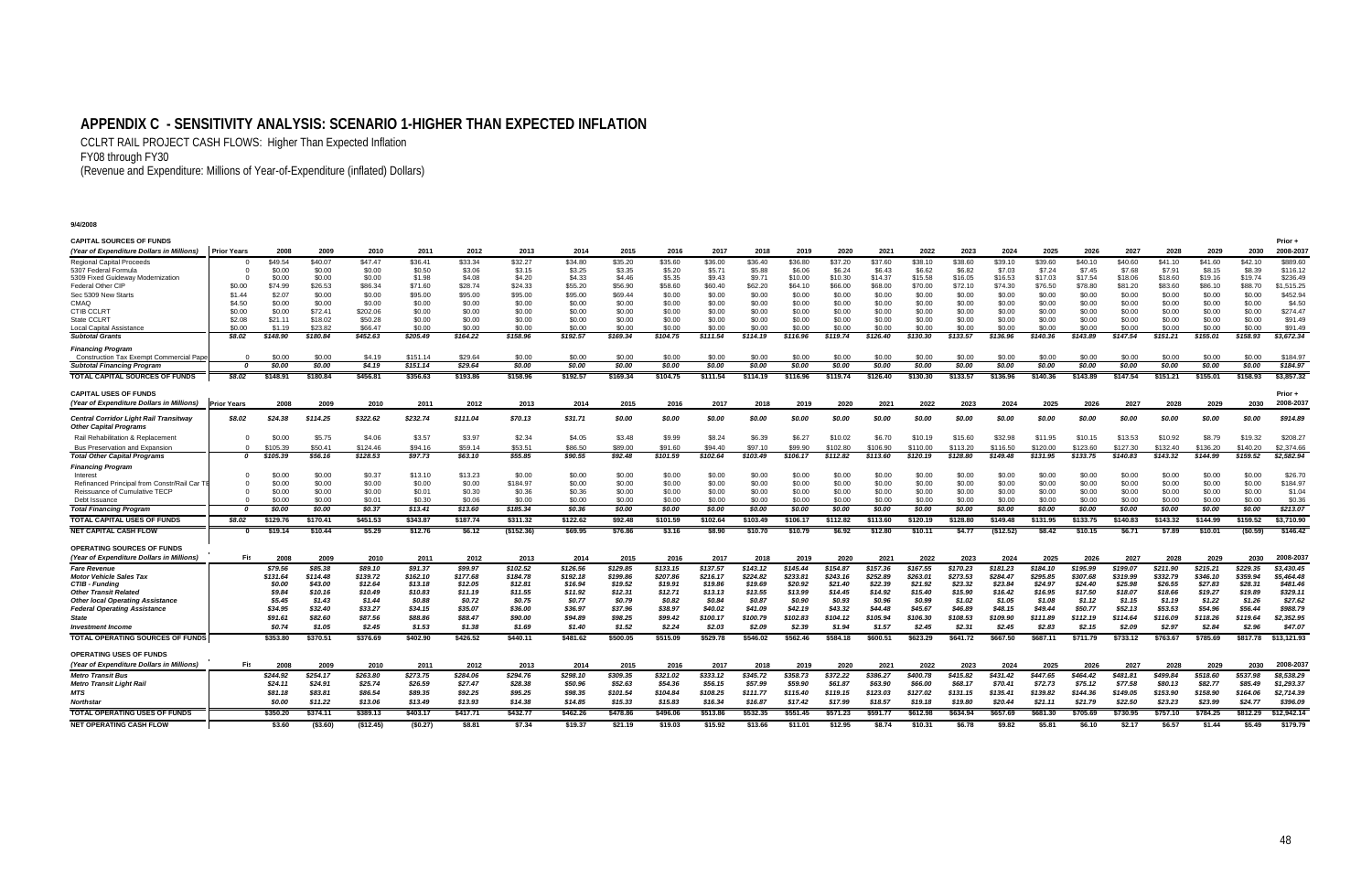#### **APPENDIX D - SENSITIVITY ANALYSIS: SCENARIO 2-DELAYED FEDERAL PAYMENTS**

CCLRT RAIL PROJECT CASH FLOWS Delayed Federal Payments

FY08 through FY30

Revenue and Expenditure: Millions of Year-of-Expenditure (inflated) Dollars,

#### **CAPITAL SOURCES OF FUNDS**

| CAPITAL SOURCES OF FUNDS                                                |                    |                    |          |           |            |          |          |          |          |          |          |          |          |          |          |          |          |          |           |          |          |          |          |          |          | Prior       |
|-------------------------------------------------------------------------|--------------------|--------------------|----------|-----------|------------|----------|----------|----------|----------|----------|----------|----------|----------|----------|----------|----------|----------|----------|-----------|----------|----------|----------|----------|----------|----------|-------------|
| (Year of Expenditure Dollars in Millions)                               | <b>Fiscal Year</b> | <b>Prior Years</b> | 2008     | 2009      | 2010       | 2011     | 2012     | 2013     | 2014     | 2015     | 2016     | 2017     | 2018     | 2019     | 2020     | 2021     | 2022     | 2023     | 2024      | 2025     | 2026     | 2027     | 2028     | 2029     | 2030     | 2008-2030   |
| <b>Regional Capital Proceeds</b>                                        |                    |                    | \$49.54  | \$40.07   | \$47.47    | \$36.41  | \$33.34  | \$32.27  | \$34.80  | \$35.20  | \$35.60  | \$36.00  | \$36.40  | \$36.80  | \$37.20  | \$37.60  | \$38.10  | \$38.60  | \$39.10   | \$39.60  | \$40.10  | \$40.60  | \$41.10  | \$41.60  | \$42.10  | \$889.60    |
| 5307 Federal Formula                                                    |                    |                    | \$0.00   | \$0.00    | \$0.00     | \$0.50   | \$3.06   | \$3.15   | \$3.25   | \$3.35   | \$5.20   | \$5.71   | \$5.88   | \$6.06   | \$6.24   | \$6.43   | \$6.62   | \$6.82   | \$7.03    | \$7.24   | \$7.45   | \$7.68   | \$7.91   | \$8.15   | \$8.39   | \$116.12    |
| 5309 Fixed Guideway Modernization                                       |                    |                    | \$0.00   | \$0.00    | \$0.00     | \$1.98   | \$4.08   | \$4.20   | \$4.33   | \$4.46   | \$5.35   | \$9.43   | \$9.71   | \$10.00  | \$10.30  | \$14.37  | \$15.58  | \$16.05  | \$16.53   | \$17.03  | \$17.54  | \$18.06  | \$18.60  | \$19.16  | \$19.74  | \$236.49    |
| Federal Other CIP                                                       |                    | \$0.00             | \$74.99  | \$26.53   | \$86.34    | \$71.60  | \$28.74  | \$24.33  | \$55.20  | \$56.90  | \$58.60  | \$60.40  | \$62.20  | \$64.10  | \$66.00  | \$68.00  | \$70.00  | \$72.10  | \$74.30   | \$76.50  | \$78.80  | \$81.20  | \$83.60  | \$86.10  | \$88.70  | \$1,515.25  |
| Sec 5309 New Starts                                                     |                    | \$1.44             | \$2.07   | \$0.00    | \$0.00     | \$75.00  | \$75.00  | \$75.00  | \$75.00  | \$75.00  | \$74.44  | \$0.00   | \$0.00   | \$0.00   | \$0.00   | \$0.00   | \$0.00   | \$0.00   | \$0.00    | \$0.00   | \$0.00   | \$0.00   | \$0.00   | \$0.00   | \$0.00   | \$452.94    |
| CMAQ                                                                    |                    | \$4.50             | \$0.00   | \$0.00    | \$0.00     | \$0.00   | \$0.00   | \$0.00   | \$0.00   | \$0.00   | \$0.00   | \$0.00   | \$0.00   | \$0.00   | \$0.00   | \$0.00   | \$0.00   | \$0.00   | \$0.00    | \$0.00   | \$0.00   | \$0.00   | \$0.00   | \$0.00   | \$0.00   | \$4.50      |
| CTIB CCLRT                                                              |                    | \$0.00             | \$0.00   | \$72.41   | \$202.06   | \$0.00   | \$0.00   | \$0.00   | \$0.00   | \$0.00   | \$0.00   | \$0.00   | \$0.00   | \$0.00   | \$0.00   | \$0.00   | \$0.00   | \$0.00   | \$0.00    | \$0.00   | \$0.00   | \$0.00   | \$0.00   | \$0.00   | \$0.00   | \$274.47    |
| State CCLRT                                                             |                    | \$2.08             | \$21.11  | \$18.02   | \$50.28    | \$0.00   | \$0.00   | \$0.00   | \$0.00   | \$0.00   | \$0.00   | \$0.00   | \$0.00   | \$0.00   | \$0.00   | \$0.00   | \$0.00   | \$0.00   | \$0.00    | \$0.00   | \$0.00   | \$0.00   | \$0.00   | \$0.00   | \$0.00   | \$91.49     |
| Local Capital Assistance                                                |                    | \$0.00             | \$1.19   | \$23.82   | \$66.47    | \$0.00   | \$0.00   | \$0.00   | \$0.00   | \$0.00   | \$0.00   | \$0.00   | \$0.00   | \$0.00   | \$0.00   | \$0.00   | \$0.00   | \$0.00   | \$0.00    | \$0.00   | \$0.00   | \$0.00   | \$0.00   | \$0.00   | \$0.00   | \$91.49     |
| <b>Subtotal Grants</b>                                                  |                    | \$8.02             | \$148.90 | \$180.84  | \$452.63   | \$185.49 | \$144.22 | \$138.96 | \$172.57 | \$174.90 | \$179.18 | \$111.54 | \$114.19 | \$116.96 | \$119.74 | \$126.40 | \$130.30 | \$133.57 | \$136.96  | \$140.36 | \$143.89 | \$147.54 | \$151.21 | \$155.01 | \$158.93 | \$3.672.34  |
| <b>Financing Progran</b>                                                |                    |                    |          |           |            |          |          |          |          |          |          |          |          |          |          |          |          |          |           |          |          |          |          |          |          |             |
| <b>Construction Tax Exempt Commercial Paper</b>                         |                    |                    | \$0.00   | \$0.00    | \$4.19     | \$173.03 | \$52.96  | \$10.73  | \$0.00   | \$0.00   | \$0.00   | \$0.00   | \$0.00   | \$0.00   | \$0.00   | \$0.00   | \$0.00   | \$0.00   | \$0.00    | \$0.00   | \$0.00   | \$0.00   | \$0.00   | \$0.00   | \$0.00   | \$240.9     |
| <b>TOTAL CAPITAL SOURCES OF FUNDS</b>                                   |                    | \$8.02             | \$148.91 | \$180.84  | \$456.81   | \$358.52 | \$197.19 | \$149.69 | \$172.57 | \$174.90 | \$179.18 | \$111.54 | \$114.19 | \$116.96 | \$119.74 | \$126.40 | \$130.30 | \$133.57 | \$136.96  | \$140.36 | \$143.89 | \$147.54 | \$151.21 | \$155.01 | \$158.93 | \$3,913.26  |
| <b>CAPITAL USES OF FUNDS</b>                                            |                    |                    |          |           |            |          |          |          |          |          |          |          |          |          |          |          |          |          |           |          |          |          |          |          |          | Prior       |
| (Year of Expenditure Dollars in Millions                                | <b>Fiscal Year</b> | Prior Years        | 2008     | 2009      | 2010       | 2011     | 2012     | 2013     | 2014     | 2015     | 2016     | 2017     | 2018     | 2019     | 2020     | 2021     | 2022     | 2023     | 2024      | 2025     | 2026     | 2027     | 2028     | 2029     | 2030     | 2008-2030   |
|                                                                         |                    |                    |          | \$114.25  | \$322.62   |          | \$111.04 | \$70.13  |          |          |          |          |          |          | \$0.00   |          |          |          | \$0.00    |          |          |          | \$0.00   |          |          | \$914.89    |
| Central Corridor Light Rail Transitway<br><b>Other Capital Programs</b> |                    | \$8.02             | \$24.38  |           |            | \$232.74 |          |          | \$31.71  | \$0.00   | \$0.00   | \$0.00   | \$0.00   | \$0.00   |          | \$0.00   | \$0.00   | \$0.00   |           | \$0.00   | \$0.00   | \$0.00   |          | \$0.00   | \$0.00   |             |
| Rail Rehabilitation & Replacement                                       |                    |                    | \$0.00   | \$5.75    | \$4.06     | \$3.57   | \$3.97   | \$2.34   | \$4.05   | \$3.48   | \$9.99   | \$8.24   | \$6.39   | \$6.27   | \$10.02  | \$6.70   |          | \$15.60  | \$32.98   |          | \$10.15  | \$13.53  | \$10.92  | \$8.79   | \$19.32  | \$208.2     |
| Bus Preservation and Expansion                                          |                    |                    |          | \$50.41   | \$124.46   | \$94.16  | \$59.14  | \$53.51  | \$86.50  | \$89.00  | \$91.60  | \$94.40  | \$97.10  | \$99.90  | \$102.80 | \$106.90 | \$1100   | \$113.20 | \$116.50  | \$120.00 | \$123.60 |          | \$132.40 | \$136.20 | \$140.20 | \$2,374.66  |
| <b>Total Other Capital Programs</b>                                     |                    |                    | \$105.39 | \$56.16   | \$128.53   | \$97.73  | \$63.10  | \$55.85  | \$90.55  | \$92.48  | \$101.59 | \$102.64 | \$103.49 | \$106.17 | \$112.82 | \$113.60 | \$120.19 | \$128.80 | \$149.48  | \$131.95 | \$133.75 | \$140.83 | \$143.32 | \$144.99 | \$159.52 | \$2,582.94  |
| <b>Financing Program</b>                                                |                    |                    |          |           |            |          |          |          |          |          |          |          |          |          |          |          |          |          |           |          |          |          |          |          |          |             |
| Interest                                                                |                    |                    | \$0.00   | \$0.00    | \$0.37     | \$14.95  | \$16.47  | \$15.12  | \$10.05  | \$10.41  | \$0.00   | \$0.00   | \$0.00   | \$0.00   | \$0.00   | \$0.00   | \$0.00   | \$0.00   | \$0.00    | \$0.00   | \$0.00   | \$0.00   | \$0.00   | \$0.00   | \$0.00   | \$67.3      |
| Debt Issuance                                                           |                    |                    | \$0.00   | \$0.00    | \$0.01     | \$0.34   | \$0.10   | \$0.02   | \$0.00   | \$0.00   | \$0.00   | \$0.00   | \$0.00   | \$0.00   | \$0.00   | \$0.00   | \$0.00   | \$0.00   | \$0.00    | \$0.00   | \$0.00   | \$0.00   | \$0.00   | \$0.00   | \$0.00   | \$0.48      |
| <b>Total Financing Program</b>                                          |                    |                    | \$0.00   | \$0.00    | \$0.37     | \$15.29  | \$16.57  | \$15.15  | \$10.05  | \$10.41  | \$0.00   | \$0.01   | \$0.01   | \$0.01   | \$0.01   | \$0.01   | \$0.01   | \$0.01   | \$0.02    | \$0.02   | \$0.02   | \$0.02   | \$0.03   | \$0.03   | \$0.03   | \$68.08     |
| <b>TOTAL CAPITAL USES OF FUNDS</b>                                      |                    | \$8.02             | \$129.76 | \$170.41  | \$451.53   | \$345.75 | \$190.72 | \$141.13 | \$132.30 | \$102.89 | \$101.59 | \$102.65 | \$103.50 | \$106.18 | \$112.83 | \$113.62 | \$120.21 | \$128.82 | \$149.50  | \$131.96 | \$133.77 | \$140.85 | \$143.35 | \$145.02 | \$159.55 | \$3,565.90  |
| <b>NET CAPITAL CASH FLOW</b>                                            |                    |                    | \$19.14  | \$10.44   | \$5.29     | \$12.77  | \$6.46   | \$8.56   | \$40.27  | \$72.01  | \$77.60  | \$8.89   | \$10.70  | \$10.78  | \$6.91   | \$12.79  | \$10.10  | \$4.75   | (\$12.54) | \$8.40   | \$10.13  | \$6.69   | \$7.87   | \$9.99   | (\$0.62) | \$347.35    |
| OPERATING SOURCES OF FUNDS                                              |                    |                    |          |           |            |          |          |          |          |          |          |          |          |          |          |          |          |          |           |          |          |          |          |          |          |             |
| (Year of Expenditure Dollars in Millions)                               | <b>Fiscal Year</b> |                    | 2008     | 2009      | 2010       | 2011     | 2012     | 2013     | 2014     | 2015     | 2016     | 2017     | 2018     | 2019     | 2020     | 2021     | 2022     | 2023     | 2024      | 2025     | 2026     | 2027     | 2028     | 2029     | 2030     | 2008-2037   |
| <b>Fare Revenue</b>                                                     |                    |                    | \$79.56  | \$85.35   | \$89.04    | \$91.29  | \$99.84  | \$102.36 | \$126.33 | \$129.59 | \$132.87 | \$137.26 | \$142.67 | \$144.96 | \$154.10 | \$156.56 | \$166.41 | \$169.04 | \$179.67  | \$182.49 | \$193.94 | \$196.96 | \$209.30 | \$212.54 | \$226.63 | \$3,408.75  |
| <b>Motor Vehicle Sales Tax</b>                                          |                    |                    | \$131.64 | \$114.48  | \$139.72   | \$162.10 | \$177.68 | \$184.78 | \$192.18 | \$199.86 | \$207.86 | \$216.17 | \$224.82 | \$233.81 | \$243.16 | \$252.89 | \$263.01 | \$273.53 | \$284.47  | \$295.85 | \$307.68 | \$319.99 | \$332.79 | \$346.10 | \$359.94 | \$5,464.48  |
| CTIB - Funding                                                          |                    |                    | \$0.00   | \$43.00   | \$12.64    | \$13.17  | \$12.02  | \$12.76  | \$16.71  | \$19.26  | \$19.63  | \$19.55  | \$19.35  | \$20.54  | \$20.98  | \$21.94  | \$21.44  | \$22.79  | \$23.27   | \$24.35  | \$24.85  | \$24.88  | \$25.79  | \$27.01  | \$27.43  | \$473.33    |
| <b>Other Transit Related</b>                                            |                    |                    | \$9.84   | \$10.15   | \$10.47    | \$10.80  | \$11.14  | \$11.49  | \$11.86  | \$12.23  | \$12.61  | \$13.01  | \$13.42  | \$13.84  | \$14.28  | \$14.73  | \$15.19  | \$15.67  | \$16.17   | \$16.68  | \$17.20  | \$17.74  | \$18.30  | \$18.88  | \$19.47  | \$325.19    |
| <b>Other local Operating Assistance</b>                                 |                    |                    | \$5.45   | \$1.43    | \$1.44     | \$0.88   | \$0.72   | \$0.75   | \$0.77   | \$0.79   | \$0.82   | \$0.84   | \$0.87   | \$0.90   | \$0.93   | \$0.96   | \$0.99   | \$1.02   | \$1.05    | \$1.08   | \$1.12   | \$1.15   | \$1.19   | \$1.22   | \$1.26   | \$27.62     |
| <b>Federal Operating Assistance</b>                                     |                    |                    | \$34.95  | \$32.40   | \$33.27    | \$34.15  | \$35.07  | \$36.00  | \$36.97  | \$37.96  | \$38.97  | \$40.02  | \$41.09  | \$42.19  | \$43.32  | \$44.48  | \$45.67  | \$46.89  | \$48.15   | \$49.44  | \$50.77  | \$52.13  | \$53.53  | \$54.96  | \$56.44  | \$988.79    |
| <b>State</b>                                                            |                    |                    | \$91.61  | \$82.60   | \$87.56    | \$88.84  | \$88.44  | \$89.94  | \$94.66  | \$97.99  | \$99.13  | \$99.85  | \$100.44 | \$102.45 | \$103.70 | \$105.49 | \$105.81 | \$108.00 | \$109.33  | \$111.27 | \$112.63 | \$113.54 | \$115.32 | \$117.44 | \$118.76 | \$2,344.83  |
| <b>Investment Income</b>                                                |                    |                    | \$0.74   | \$1.05    | \$2.45     | \$1.60   | \$1.51   | \$1.88   | \$1.41   | \$1.51   | \$2.22   | \$2.01   | \$2.07   | \$2.37   | \$1.91   | \$1.55   | \$2.42   | \$2.27   | \$2.41    | \$2.79   | \$2.11   | \$2.05   | \$2.91   | \$2.78   | \$2.89   | \$46.92     |
| <b>TOTAL OPERATING SOURCES OF FUNDS</b>                                 |                    |                    | \$353.80 | \$370.47  | \$376.60   | \$402.82 | \$426.41 | \$439.98 | \$480.87 | \$499.19 | \$514.12 | \$528.71 | \$544.72 | \$561.05 | \$582.38 | \$598.59 | \$620.93 | \$639.21 | \$664.50  | \$683.94 | \$710.29 | \$728.44 | \$759.12 | \$780.93 | \$812.83 | \$13,079.90 |
| <b>OPERATING USES OF FUNDS</b>                                          |                    |                    |          |           |            |          |          |          |          |          |          |          |          |          |          |          |          |          |           |          |          |          |          |          |          |             |
| (Year of Expenditure Dollars in Millions)                               | <b>Fiscal Year</b> |                    | 2008     | 2009      | 2010       | 2011     | 2012     | 2013     | 2014     | 2015     | 2016     | 2017     | 2018     | 2019     | 2020     | 2021     | 2022     | 2023     | 2024      | 2025     | 2026     | 2027     | 2028     | 2029     | 2030     | 2008-2037   |
| <b>Metro Transit Bus</b>                                                |                    |                    | \$244.92 | \$253.92  | \$263.29   | \$272.95 | \$282.96 | \$293.34 | \$296.37 | \$307.26 | \$318.54 | \$330.23 | \$342.38 | \$354.93 | \$367.92 | \$381.43 | \$395.37 | \$409.82 | \$424.78  | \$440.34 | \$456.39 | \$473.02 | \$490.24 | \$508.15 | \$526.63 | \$8,435.19  |
| <b>Metro Transit Light Rail</b>                                         |                    |                    | \$24.11  | \$24.89   | \$25.69    | \$26.51  | \$27.36  | \$28.24  | \$50.66  | \$52.28  | \$53.94  | \$55.66  | \$57.44  | \$59.27  | \$61.15  | \$63.10  | \$65.11  | \$67.19  | \$69.33   | \$71.54  | \$73.82  | \$76.17  | \$78.60  | \$81.10  | \$83.68  | \$1,276.84  |
| <b>MTS</b>                                                              |                    |                    | \$81.18  | \$83.73   | \$86.37    | \$89.09  | \$91.90  | \$94.79  | \$97.78  | \$100.86 | \$104.03 | \$107.31 | \$110.69 | \$114.18 | \$117.78 | \$121.49 | \$125.31 | \$129.26 | \$133.33  | \$137.53 | \$141.86 | \$146.33 | \$150.94 | \$155.70 | \$160.60 | \$2,682.04  |
|                                                                         |                    |                    |          |           |            |          |          |          |          |          |          |          |          |          |          |          |          |          |           |          |          |          |          |          |          |             |
| <b>Northstar</b>                                                        |                    |                    | \$0.00   | \$11.22   | \$13.06    | \$13.48  | \$13.90  | \$14.34  | \$14.79  | \$15.26  | \$15.74  | \$16.23  | \$16.74  | \$17.27  | \$17.81  | \$18.38  | \$18.95  | \$19.55  | \$20.17   | \$20.80  | \$21.46  | \$22.13  | \$22.83  | \$23.55  | \$24.29  | \$391.9     |
| <b>TOTAL OPERATING USES OF FUNDS</b>                                    |                    |                    | \$350.20 | \$373.76  | \$388.41   | \$402.03 | \$416.12 | \$430.71 | \$459.60 | \$475.65 | \$492.26 | \$509.43 | \$527.25 | \$545.64 | \$564.66 | \$584.39 | \$604.75 | \$625.82 | \$647.61  | \$670.21 | \$693.53 | \$717.66 | \$742.61 | \$768.50 | \$795.21 | \$12,786.0  |
| <b>NET OPERATING CASH FLOW</b>                                          |                    |                    | \$3.60   | ( \$3.29) | ( \$11.80) | \$0.79   | \$10.29  | \$9.27   | \$21.27  | \$23.54  | \$21.86  | \$19.27  | \$17.47  | \$15.41  | \$17.72  | \$14.20  | \$16.18  | \$13.39  | \$16.89   | \$13.73  | \$16.76  | \$10.78  | \$16.51  | \$12.43  | \$17.62  | \$293.88    |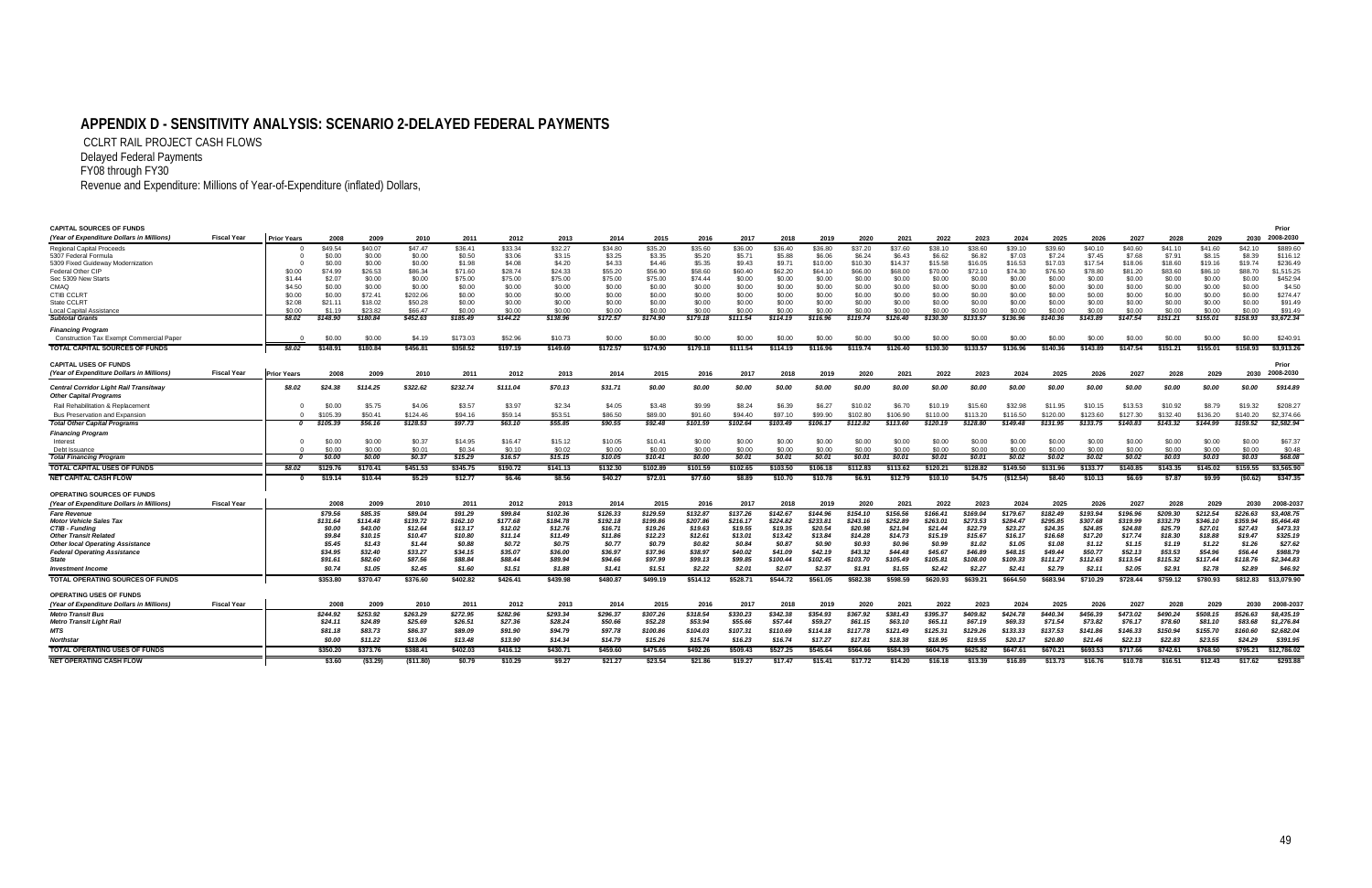### **APPENDIX E -SENSITIVITY ANALYSIS: SCENARIO 3-PROJECT COST OVERRUN OF 20%**

CCLRT RAIL PROJECT CASH FLOWS 20% Overrun<br>FY08 through FY30 (Revenue and Expenditure: Millions of Year-of-Expenditure (inflated) Dollars)

| 9/3/2008                                                                |                    |                   |                   |                   |                    |                    |                    |                    |                    |                   |                   |                   |                   |                   |                   |                   |                   |                   |                   |                   |                   |                   |                   |                   |                        |
|-------------------------------------------------------------------------|--------------------|-------------------|-------------------|-------------------|--------------------|--------------------|--------------------|--------------------|--------------------|-------------------|-------------------|-------------------|-------------------|-------------------|-------------------|-------------------|-------------------|-------------------|-------------------|-------------------|-------------------|-------------------|-------------------|-------------------|------------------------|
| <b>CAPITAL SOURCES OF FUNDS</b>                                         |                    |                   |                   |                   |                    |                    |                    |                    |                    |                   |                   |                   |                   |                   |                   |                   |                   |                   |                   |                   |                   |                   |                   |                   | Prior+                 |
| (Year of Expenditure Dollars in Millions)                               | <b>Prior Years</b> | 2008              | 2009              | 2010              | 2011               | 2012               | 2013               | 2014               | 2015               | 2016              | 2017              | 2018              | 2019              | 2020              | 2021              | 2022              | 2023              | 2024              | 2025              | 2026              | 2027              | 2028              | 2029              | 2030              | 2008-2030              |
| <b>Regional Capital Proceeds</b>                                        |                    | \$49.54           | \$40.07           | \$47.47           | \$36.41            | \$33.34            | \$32.27            | \$34.80            | \$35.20            | \$35.60           | \$36.00           | \$36.40           | \$36.80           | \$37.20           | \$37.60           | \$38.10           | \$38.60           | \$39.10           | \$39.60           | \$40.10           | \$40.60           | \$41.10           | \$41.60           | \$42.10           | \$889.60               |
| 5307 Federal Formula                                                    |                    | \$0.00            | \$0.00            | \$0.00            | \$0.50             | \$3.06             | \$3.15             | \$3.25             | \$3.35             | \$5.20            | \$5.71            | \$5.88            | \$6.06            | \$6.24            | \$6.43            | \$6.62            | \$6.82            | \$7.03            | \$7.24            | \$7.45            | \$7.68            | \$7.91            | \$8.15            | \$8.39            | \$116.12               |
| 5309 Fixed Guideway Modernization                                       |                    | \$0.00            | \$0.00            | \$0.00            | \$1.98             | \$4.08             | \$4.20             | \$4.33             | \$4.46             | \$5.35            | \$9.43            | \$9.71            | \$10.00           | \$10.30           | \$14.37           | \$15.58           | \$16.05           | \$16.53           | \$17.03           | \$17.54           | \$18.06           | \$18.60           | \$19.16           | \$19.74           | \$236.49               |
| <b>Federal Other</b>                                                    |                    | \$0.00            | \$0.00            | \$0.00            | \$0.00             | \$0.00             | \$0.00             | \$0.00             | \$0.00             | \$0.00            | \$0.00            | \$0.00            | \$0.00            | \$0.00            | \$0.00            | \$0.00            | \$0.00            | \$0.00            | \$0.00            | \$0.00            | \$0.00            | \$0.00            | \$0.00            | \$0.00            | \$0.00                 |
| <b>Federal Other CIP</b><br>Sec 5309 New Starts                         | \$0.00<br>\$1.44   | \$74.99<br>\$2.07 | \$26.53<br>\$0.00 | \$86.34<br>\$0.00 | \$71.60<br>\$95.00 | \$28.74<br>\$95.00 | \$24.33<br>\$95.00 | \$55.20<br>\$95.00 | \$56.90<br>\$69.44 | \$58.60<br>\$0.00 | \$60.40<br>\$0.00 | \$62.20<br>\$0.00 | \$64.10<br>\$0.00 | \$66.00<br>\$0.00 | \$68.00<br>\$0.00 | \$70.00<br>\$0.00 | \$72.10<br>\$0.00 | \$74.30<br>\$0.00 | \$76.50<br>\$0.00 | \$78.80<br>\$0.00 | \$81.20<br>\$0.00 | \$83.60<br>\$0.00 | \$86.10<br>\$0.00 | \$88.70<br>\$0.00 | \$1,515.25<br>\$452.94 |
| CMAQ                                                                    | \$4.50             | \$0.00            | \$0.00            | \$0.00            | \$0.00             | \$0.00             | \$0.00             | \$0.00             | \$0.00             | \$0.00            | \$0.00            | \$0.00            | \$0.00            | \$0.00            | \$0.00            | \$0.00            | \$0.00            | \$0.00            | \$0.00            | \$0.00            | \$0.00            | \$0.00            | \$0.00            | \$0.00            | \$4.50                 |
| <b>CTIB CCLRT</b>                                                       | \$0.00             | \$0.00            | \$71.45           | \$235.69          | \$52.61            | \$0.00             | \$0.00             | \$0.00             | \$0.00             | \$0.00            | \$0.00            | \$0.00            | \$0.00            | \$0.00            | \$0.00            | \$0.00            | \$0.00            | \$0.00            | \$0.00            | \$0.00            | \$0.00            | \$0.00            | \$0.00            | \$0.00            | \$359.75               |
| State CCLRT                                                             | \$2.08             | \$21.11           | \$19.21           | \$63.37           | \$14.14            | \$0.00             | \$0.00             | \$0.00             | \$0.00             | \$0.00            | \$0.00            | \$0.00            | \$0.00            | \$0.00            | \$0.00            | \$0.00            | \$0.00            | \$0.00            | \$0.00            | \$0.00            | \$0.00            | \$0.00            | \$0.00            | \$0.00            | \$119.92               |
| Local Capital Assistance                                                | \$0.00             | \$1.19            | \$23.58           | \$77.78           | \$17.36            | \$0.00             | \$0.00             | \$0.00             | \$0.00             | \$0.00            | \$0.00            | \$0.00            | \$0.00            | \$0.00            | \$0.00            | \$0.00            | \$0.00            | \$0.00            | \$0.00            | \$0.00            | \$0.00            | \$0.00            | \$0.00            | \$0.00            | \$119.92               |
| <b>Subtotal Grants</b>                                                  | \$8.02             | \$148.90          | \$180.84          | \$510.66          | \$289.60           | \$164.22           | \$158.96           | \$192.57           | \$169.34           | \$104.75          | \$111.54          | \$114.19          | \$116.96          | \$119.74          | \$126.40          | \$130.30          | \$133.57          | \$136.96          | \$140.36          | \$143.89          | \$147.54          | \$151.21          | \$155.01          | \$158.93          | \$3,814.49             |
| <b>Financing Program</b>                                                |                    |                   |                   |                   |                    |                    |                    |                    |                    |                   |                   |                   |                   |                   |                   |                   |                   |                   |                   |                   |                   |                   |                   |                   |                        |
| <b>Construction Tax Exempt Commercial Paper</b>                         |                    | \$3.43            | \$13.27           | \$0.00            | \$104.14           | \$46.99            | \$0.00             | \$0.00             | \$0.00             | \$0.00            | \$0.00            | \$0.00            | \$0.00            | \$0.00            | \$0.00            | \$0.00            | \$0.00            | \$0.00            | \$0.00            | \$0.00            | \$0.00            | \$0.00            | \$0.00            | \$0.00            | \$167.83               |
| TOTAL CAPITAL SOURCES OF FUNDS                                          | \$8.02             | \$152.33          | \$194.12          | \$510.66          | \$393.78           | \$211.21           | \$158.96           | \$192.57           | \$169.34           | \$104.75          | \$111.54          | \$114.19          | \$116.96          | \$119.74          | \$126.40          | \$130.30          | \$133.57          | \$136.96          | \$140.36          | \$143.89          | \$147.54          | \$151.21          | \$155.01          | \$158.93          | \$3,982.36             |
| <b>CAPITAL USES OF FUNDS</b>                                            |                    |                   |                   |                   |                    |                    |                    |                    |                    |                   |                   |                   |                   |                   |                   |                   |                   |                   |                   |                   |                   |                   |                   |                   | Prior+                 |
| (Year of Expenditure Dollars in Millions)                               | <b>Prior Years</b> | 2008              | 2009              | 2010              | 2011               | 2012               | 2013               | 2014               | 2015               | 2016              | 2017              | 2018              | 2019              | 2020              | 2021              | 2022              | 2023              | 2024              | 2025              | 2026              | 2027              | 2028              | 2029              | 2030              | 2008-2030              |
| <b>Central Corridor Light Rail Transitway</b>                           | \$8.02             | \$27.69           | \$126.81          | \$374.76          | \$273.46           | \$129.66           | \$80.66            | \$35.98            | \$0.00             | \$0.00            | \$0.00            | \$0.00            | \$0.00            | \$0.00            | \$0.00            | \$0.00            | \$0.00            | \$0.00            | \$0.00            | \$0.00            | \$0.00            | \$0.00            | \$0.00            | \$0.00            | \$1,057.03             |
| <b>Other Capital Programs</b>                                           |                    |                   |                   |                   |                    |                    |                    |                    |                    |                   |                   |                   |                   |                   |                   |                   |                   |                   |                   |                   |                   |                   |                   |                   |                        |
| Rail Rehabilitation & Replacemen                                        |                    | \$0.00            | \$5.75            | \$4.06            | \$3.57             | \$3.97             | \$2.34             | \$4.05             | \$3.48             | \$9.99            | \$8.24            | \$6.39            | \$6.27            | \$10.02           | \$6.70            | \$10.19           | \$15.60           | \$32.98           | \$11.95           | \$10.15           | \$13.53           | \$10.92           | \$8.79            | \$19.32           | \$208.27               |
| <b>Bus Preservation and Expansion</b>                                   |                    | \$105.39          | \$50.41           | \$124.46          | \$94.16            | \$59.14            | \$53.51            | \$86.50            | \$89.00            | \$91.60           | \$94.40           | \$97.10           | \$99.90           | \$102.80          | \$106.90          | \$110.00          | \$113.20          | \$116.50          | \$120.00          | \$123.60          | \$127.30          | \$132.40          | \$136.20          | \$140.2           | \$2,374.66             |
| <b>Total Other Capital Programs</b>                                     | 0                  | \$105.39          | \$56.16           | \$128.53          | \$97.73            | \$63.10            | \$55.85            | \$90.55            | \$92.48            | \$101.59          | \$102.64          | \$103.49          | \$106.17          | \$112.82          | \$113.60          | \$120.19          | \$128.80          | \$149.48          | \$131.95          | \$133.75          | \$140.83          | \$143.32          | \$144.99          | \$159.52          | \$2,582.94             |
| <b>Financing Program</b>                                                |                    |                   |                   |                   |                    |                    |                    |                    |                    |                   |                   |                   |                   |                   |                   |                   |                   |                   |                   |                   |                   |                   |                   |                   |                        |
| Interest                                                                | $\Omega$           | \$0.11            | \$0.67            | \$1.46            | \$10.19            | \$12.01            | \$0.00             | \$0.00             | \$0.00             | \$0.00            | \$0.00            | \$0.00            | \$0.00            | \$0.00            | \$0.00            | \$0.00            | \$0.00            | \$0.00            | \$0.00            | \$0.00            | \$0.00            | \$0.00            | \$0.00            | \$0.00            | \$24.44                |
| Debt Issuance                                                           |                    | \$0.01            | \$0.03            | \$0.00            | \$0.20             | \$0.09             | \$0.00             | \$0.00             | \$0.00             | \$0.00            | \$0.00            | \$0.00            | \$0.00            | \$0.00            | \$0.00            | \$0.00            | \$0.00            | \$0.00            | \$0.00            | \$0.00            | \$0.00            | \$0.00            | \$0.00            | \$0.00            | \$0.33                 |
| <b>Total Financing Program</b>                                          | - 0                | \$0.12            | \$0.71            | \$1.49            | \$10.43            | \$12.34            | \$168.16           | \$0.33             | \$0.00             | \$0.00            | \$0.00            | \$0.00            | \$0.00            | \$0.00            | \$0.00            | \$0.00            | \$0.00            | \$0.00            | \$0.00            | \$0.00            | \$0.00            | \$0.00            | \$0.00            | \$0.00            | \$193.57               |
| <b>TOTAL CAPITAL USES OF FUNDS</b>                                      | \$8.02             | \$133.19          | \$183.68          | \$504.78          | \$381.61           | \$205.10           | \$304.67           | \$126.86           | \$92.48            | \$101.59          | \$102.64          | \$103.49          | \$106.17          | \$112.82          | \$113.60          | \$120.19          | \$128.80          | \$149.48          | \$131.95          | \$133.75          | \$140.83          | \$143.32          | \$144.99          | \$159.52          | \$3,833,54             |
| <b>NET CAPITAL CASH FLOW</b>                                            |                    | \$19.14           | \$10.44           | \$5.88            | \$12.16            | \$6.12             | (\$145.71)         | \$65.72            | \$76.86            | \$3.16            | \$8.90            | \$10.70           | \$10.79           | \$6.92            | \$12.80           | \$10.11           | \$4.77            | (\$12.52)         | \$8.42            | \$10.15           | \$6.71            | \$7.89            | \$10.01           | (\$0.59)          | \$148.82               |
| <b>OPERATING SOURCES OF FUNDS</b>                                       |                    |                   |                   |                   |                    |                    |                    |                    |                    |                   |                   |                   |                   |                   |                   |                   |                   |                   |                   |                   |                   |                   |                   |                   | Prior+                 |
| (Year of Expenditure Dollars in Millions)                               | Fiscal             | 2008              | 2009              | 2010              | 2011               | 2012               | 2013               | 2014               | 2015               | 2016              | 2017              | 2018              | 2019              | 2020              | 2021              | 2022              | 2023              | 2024              | 2025              | 2026              | 2027              | 2028              | 2029              | 203               | 2008-2030              |
| <b>Fare Revenue</b>                                                     |                    | \$79.56           | \$85.35           | \$89.04           | \$91.29            | \$99.84            | \$102.36           | \$126.33           | \$129.59           | \$132.87          | \$137.26          | \$142.67          | \$144.96          | \$154.10          | \$156.56          | \$166.41          | \$169.04          | \$179.67          | \$182.49          | \$193.94          | \$196.96          | \$209.30          | \$212.54          | \$226.63          | \$3,408.75             |
| <b>Operation Suplus</b>                                                 |                    |                   |                   |                   |                    |                    |                    |                    |                    |                   |                   |                   |                   |                   |                   |                   |                   |                   |                   |                   |                   |                   |                   |                   |                        |
| <b>Motor Vehicle Sales Tax</b>                                          |                    | \$131.64          | \$114.48          | \$139.72          | \$162.10           | \$177.68           | \$184.78           | \$192.18           | \$199.86           | \$207.86          | \$216.17          | \$224.82          | \$233.81          | \$243.16          | \$252.89          | \$263.01          | \$273.53          | \$284.47          | \$295.85          | \$307.68          | \$319.99          | \$332.79          | \$346.10          | \$359.9           | \$5,464.48             |
| <b>CTIB - Funding</b>                                                   |                    | \$0.00            | \$43.00           | \$12.64           | \$13.17            | \$12.02            | \$12.76            | \$16.71            | \$19.26            | \$19.63           | \$19.55           | \$19.35           | \$20.54           | \$20.98           | \$21.94           | \$21.44           | \$22.79           | \$23.27           | \$24.35           | \$24.85           | \$24.88           | \$25.79           | \$27.01           | \$27.43           | \$473.33               |
| <b>Other Transit Related</b><br><b>Other local Operating Assistance</b> |                    | \$9.84<br>\$5.45  | \$10.15<br>\$1.43 | \$10.47<br>\$1.44 | \$10.80<br>\$0.88  | \$11.14<br>\$0.72  | \$11.49<br>\$0.75  | \$11.86<br>\$0.77  | \$12.23<br>\$0.79  | \$12.61<br>\$0.82 | \$13.01<br>\$0.84 | \$13.42<br>\$0.87 | \$13.84<br>\$0.90 | \$14.28<br>\$0.93 | \$14.73<br>\$0.96 | \$15.19<br>\$0.99 | \$15.67<br>\$1.02 | \$16.17<br>\$1.05 | \$16.68<br>\$1.08 | \$17.20<br>\$1.12 | \$17.74<br>\$1.15 | \$18.30<br>\$1.19 | \$18.88<br>\$1.22 | \$19.47<br>\$1.26 | \$325.19<br>\$27.62    |
| <b>Federal Operating Assistance</b>                                     |                    | \$34.95           | \$32.40           | \$33.27           | \$34.15            | \$35.07            | \$36.00            | \$36.97            | \$37.96            | \$38.97           | \$40.02           | \$41.09           | \$42.19           | \$43.32           | \$44.48           | \$45.67           | \$46.89           | \$48.15           | \$49.44           | \$50.77           | \$52.13           | \$53.53           | \$54.96           | \$56.44           | \$988.79               |
| <b>State</b>                                                            |                    | \$91.61           | \$82.60           | \$87.56           | \$88.84            | \$88.44            | \$89.94            | \$94.66            | \$97.99            | \$99.13           | \$99.85           | \$100.44          | \$102.45          | \$103.70          | \$105.49          | \$105.81          | \$108.00          | \$109.33          | \$111.27          | \$112.63          | \$113.54          | \$115.32          | \$117.44          | \$118.76          | \$2,344.83             |
| <b>Investment Income</b>                                                |                    | \$0.74            | \$1.05            | \$2.45            | \$1.60             | \$1.51             | \$1.88             | \$1.41             | \$1.51             | \$2.22            | \$2.01            | \$2.07            | \$2.37            | \$1.91            | \$1.55            | \$2.42            | \$2.27            | \$2.41            | \$2.79            | \$2.11            | \$2.05            | \$2.91            | \$2.78            | \$2.89            | \$46.92                |
| <b>TOTAL OPERATING SOURCES OF FUNDS</b>                                 |                    | \$353.80          | \$370.47          | \$376.60          | \$402.82           | \$426.41           | \$439.98           | \$480.87           | \$499.19           | \$514.12          | \$528.71          | \$544.72          | \$561.05          | \$582.38          | \$598.59          | \$620.93          | \$639.21          | \$664.50          | \$683.94          | \$710.29          | \$728.44          | \$759.12          | \$780.93          | \$812.83          | \$13,079.90            |
| OPERATING USES OF FUNDS                                                 |                    |                   |                   |                   |                    |                    |                    |                    |                    |                   |                   |                   |                   |                   |                   |                   |                   |                   |                   |                   |                   |                   |                   |                   | Prior+                 |
| (Year of Expenditure Dollars in Millions)                               | Fiscal             | 2008              | 2009              | 2010              | 2011               | 2012               | 2013               | 2014               | 2015               | 2016              | 2017              | 2018              | 2019              | 2020              | 2021              | 2022              | 2023              | 2024              | 2025              | 2026              | 2027              | 2028              | 2029              | 2030              | 2008-2030              |
| <b>Metro Transit Bus</b>                                                |                    | \$244.92          | \$253.92          | \$263.29          | \$272.95           | \$282.96           | \$293.34           | \$296.37           | \$307.26           | \$318.54          | \$330.23          | \$342.38          | \$354.93          | \$367.92          | \$381.43          | \$395.37          | \$409.82          | \$424.78          | \$440.34          | \$456.39          | \$473.02          | \$490.24          | \$508.15          | \$526.63          | \$8,435.19             |
| <b>Metro Transit Light Rai</b>                                          |                    | \$24.11           | \$24.89           | \$25.69           | \$26.51            | \$27.36            | \$28.24            | \$50.66            | \$52.28            | \$53.94           | \$55.66           | \$57.44           | \$59.27           | \$61.15           | \$63.10           | \$65.11           | \$67.19           | \$69.33           | \$71.54           | \$73.82           | \$76.17           | \$78.60           | \$81.10           | \$83.68           | \$1,276.84             |
| MTS                                                                     |                    | \$81.18           | \$83.73           | \$86.37           | \$89.09            | \$91.90            | \$94.79            | \$97.78            | \$100.86           | \$104.03          | \$107.31          | \$110.69          | \$114.18          | \$117.78          | \$121.49          | \$125.31          | \$129.26          | \$133.33          | \$137.53          | \$141.86          | \$146.33          | \$150.94          | \$155.70          | \$160.60          | \$2,682.04             |
| <b>Northstar</b>                                                        |                    | \$0.00            | \$11.22           | \$13.06           | \$13.48            | \$13.90            | \$14.34            | \$14.79            | \$15.26            | \$15.74           | \$16.23           | \$16.74           | \$17.27           | \$17.8            | \$18.38           | \$18.95           | \$19.55           | \$20.17           | \$20.80           | \$21.46           | \$22.13           | \$22.83           | \$23.55           | \$24.29           | \$391.95               |
| <b>TOTAL OPERATING USES OF FUNDS</b>                                    |                    | \$350.20          | \$373.76          | \$388.41          | \$402.03           | \$416.12           | \$430.71           | \$459.60           | \$475.65           | \$492.26          | \$509.43          | \$527.25          | \$545.64          | \$564.66          | \$584.39          | \$604.75          | \$625.82          | \$647.61          | \$670.21          | \$693.53          | \$717.66          | \$742.61          | \$768.50          | \$795.21          | \$12,786.02            |
| <b>NET OPERATING CASH FLOW</b>                                          |                    | \$3.60            | ( \$3.29)         | ( \$11.80]        | \$0.79             | \$10.29            | \$9.27             | \$21.27            | \$23.54            | \$21.86           | \$19.27           | \$17.47           | \$15.41           | \$17.72           | \$14.20           | \$16.18           | \$13.39           | \$16.89           | \$13.73           | \$16.76           | \$10.78           | \$16.51           | \$12.43           | \$17.62           | \$293.88               |